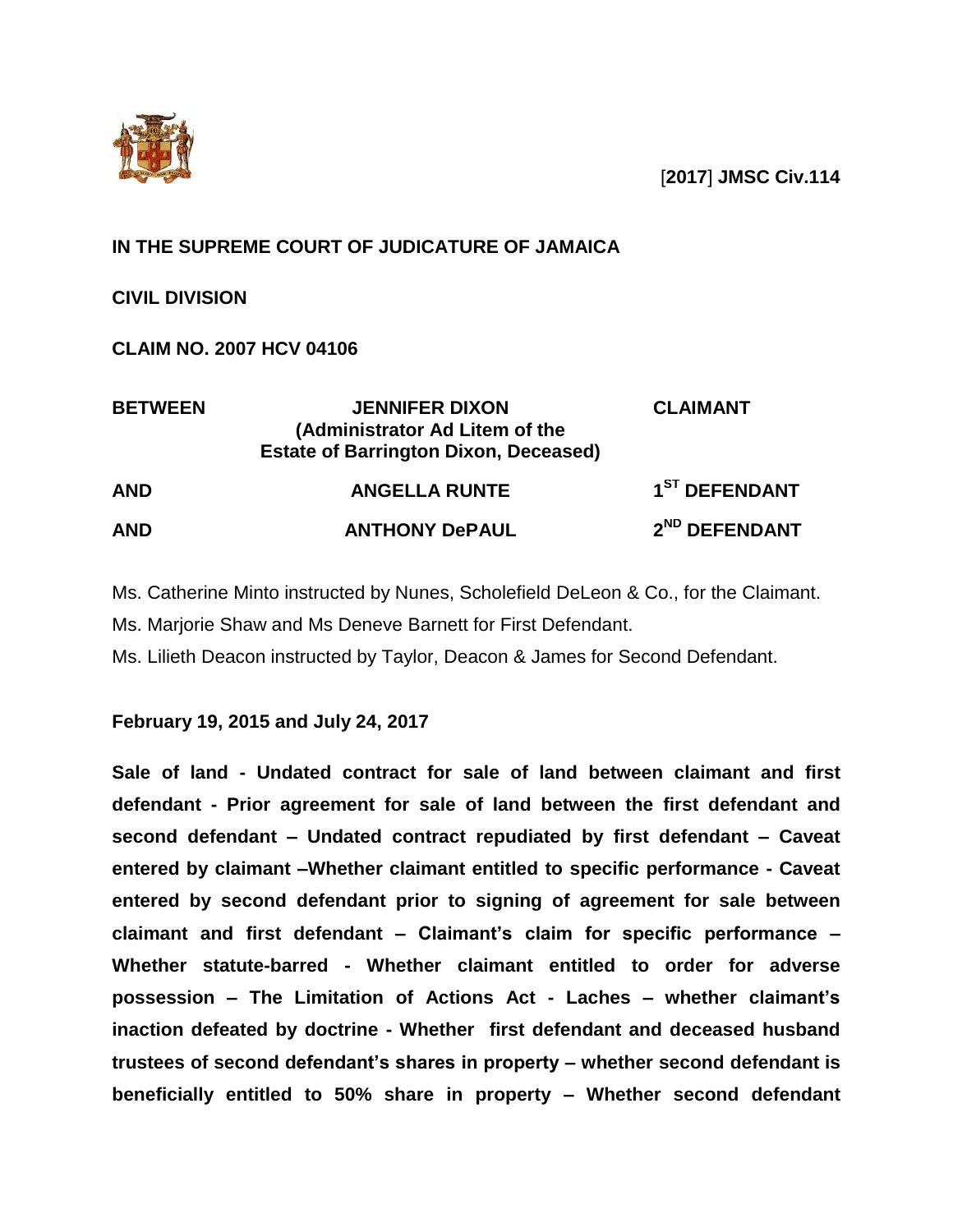**relinquished interest in property – Whether second defendant ought to have filed ancillary claim to protect his interest.**

#### **Coram: Morrison, J.**

- [1] The delay in the delivery of this judgment is well regretted for its breached expectations of timeliness. The pull of responsibility must, however, be shared by the defaulters as I was only put in receipt of the First Defendant's written submissions as well as the Amended List of Authorities of the Second Defendant on the  $23<sup>rd</sup>$  March 2016. As to the latter I can discern no responses from the other parties as to the applicability of the said authorities to his claim. I shall therefore proceed without any further preface to the delivery of the judgment.
- [2] Let me advert, at the very outset, to the fact that counsel on behalf of the First Defendant submitted, by way of a preliminary point, that this court has no jurisdiction to hear this matter.
- [3] That this is so, she contends, is based on Sections 3, 4(d) and 25 of the Limitations of Action Act (LOAA) especially where these sections are applied to, first, the completion date of the contract, being the  $31<sup>st</sup>$  day of March 1989; second, the serving by the Claimant on the First Defendant of a Notice of Making Time of the Essence dated  $12<sup>th</sup>$  April 1989 and the Claimant's filing of another suit on October 16, 2007 (some eighteen years after the filing of the Originating Summons).
- [4] The essence of the First Defendant's complaint is that the Claimant well knew that he had a right to enforce the claim and which such right had begun to accrue by the filing of the Originating Summons. Therefore, according to the First Defendant, the fact that the Claimant initiated proceedings by way of the filing of the Originating Summons does not preserve his right of action to the current claim before this court as the right of action began to accrue from October 13, 1989. For the above submissions the First Defendant relied on the first instant judgment of **Chang v Chang**, Claim No. 2010 HCV 03675, delivered by Her Ladyship Ms. Carol Edwards.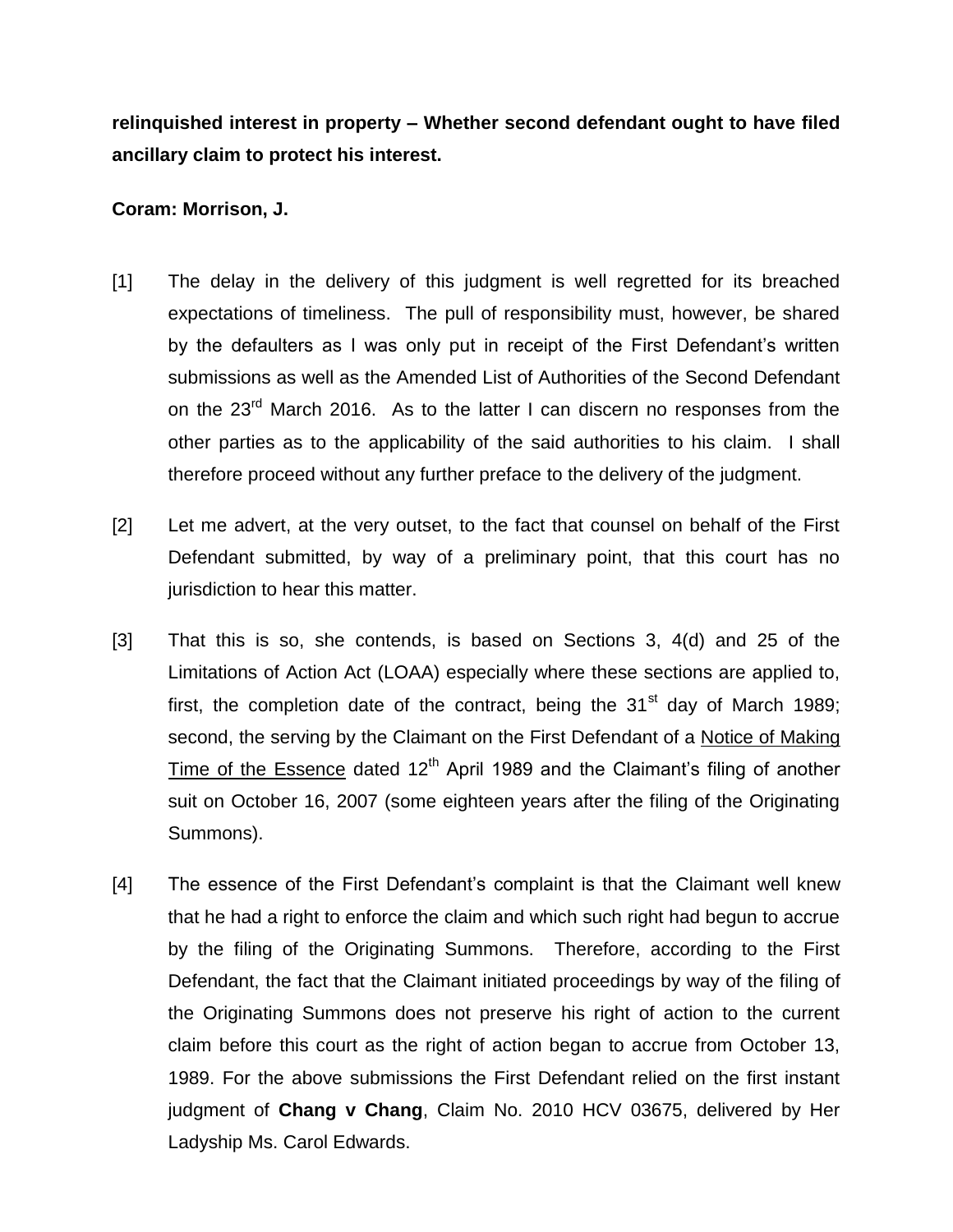- [5] Ms Minto for the Claimant, in counterpoint, has thrown down the gauntlet in her effort to undercut the First Defendant's submissions. First, she submits that, in respect of whether the Court has the jurisdiction to hear this matter, no authority was cited by the First Defendant who relied on LOAA as going to jurisdiction. Second, that there is no order or direction by the Court for the trial of the preliminary point. Third, that the Court cannot strike out a matter of this kind on the pleadings alone as there is a factual basis on which the limitation became operational. Fourth, and in any case, a party who seeks to have such a claim struck out by way of a Without Notice Application, must do so in writing and which application must not only be supported by affidavit evidence but also must be in conformity with the legally recognized rubric for such applications. The Claimant relied on the authority of **Ronex Properties v John Ltd. Laing Construction & Others** [1983] 1 Q.B.D 398 in respect of the limitation defence.
- [6] Like the Claimant, I too am of the view that the First Defendant's proferred authority of **Chang v Chang**, supra, is inapplicable to the current scenario. What **Chang v Chang** was concerned with is the division of property under the Property (Right of Spouses) Act and, in particular, its application to the flexibility of its limitation periods, where such limitation periods go to the jurisdiction of the court to begin to hear cases under its auspices.
- [7] The case of **Ronex Properties Ltd v John Laing Construction Ltd. & others**, supra, makes the point that the Statute of Limitations merely barred a plaintiff's remedy and not his cause of action and that since a limitation defence, when pleaded, might be subject to exceptions, then a defendant could never apply under Rules of the Supreme Court to strike out a claim against him as disclosing no reasonable cause of action merely because he might have a good limitation defence.
- [8] This is how the point was made by Donaldson, L.J:

*"Where it is thought to be clear that there is a defence under the Limitation Act, the defendant can either plead that defence and seek the trial of a preliminary issue, or in a very clear case, he can seek to strike out the claim upon the ground that it is frivolous,*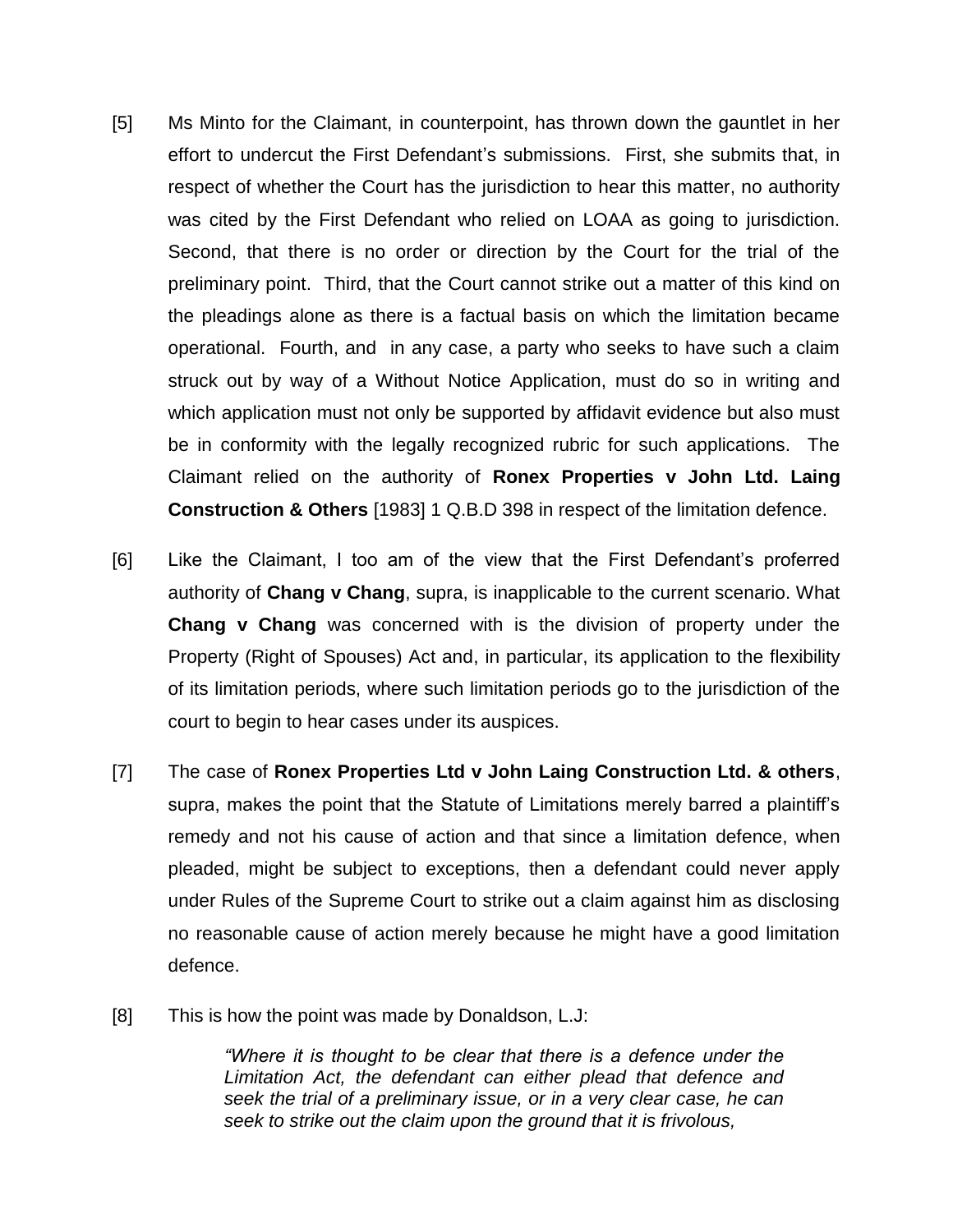*vexatious and an abuse of the process of the court and support his application with evidence. But in no circumstances can he seek to strike out on the ground that no course of action is disclosed."*

- [9] In light of the above authority I had no difficulty in ordering that the preliminary point as raised by the First Defendant be dismissed and that the matter proceed to trial.
- [10] I think it well to insert here the obvious facts that before the hearing of this claim both the original Claimant, Dr. Barrington Dixon, the Purchaser, and one of the joint owners of the disputed property, Mr. Charles Runte, died. In the case of the former, Mrs. Jennifer Dixon, his wife, was appointed Administrator Ad Litem for his estate, while in the case of the latter, Mrs. Angella Runte, the First Defendant, has maintained this suit in her own right.
- [11] I shall now set out, for the sake of ease of understanding, what I consider to be the background facts.

#### BACKGROUND FACTS

[12] Before his death, Dr. Barrington Dixon entered into An Agreement for The Sale of Land, "The Agreement", with the Vendors. The land in dispute is referred to as, all that parcel of land at Pointe, Hanover, registered at Volume 538 and Folio 85 of the Register Book of Titles. It turns out that the Volume and Folio numbers as recorded in the agreement were erroneous. This discrepancy has spawned its own issue. The completion date for the sale of the land was the 31<sup>st</sup> day of March 1989. However, subsequent to the signing of the agreement Dr. Barrington Dixon requested changes to the agreement in respect of the deposit component of The Agreement. In consequence, there are issues surrounding the "wh-words" as to who, when and what changes were made to the Agreement. Mr Dixon paid the deposit as per the agreement. There came a time when the Runtes became uncommunicative in their personal capacities as Vendors and the Purchaser had to essay through Mr. Runte's Attorney-at-Law, Mr. Wenthworth Charles, to have the agreement brought to its climax. In this the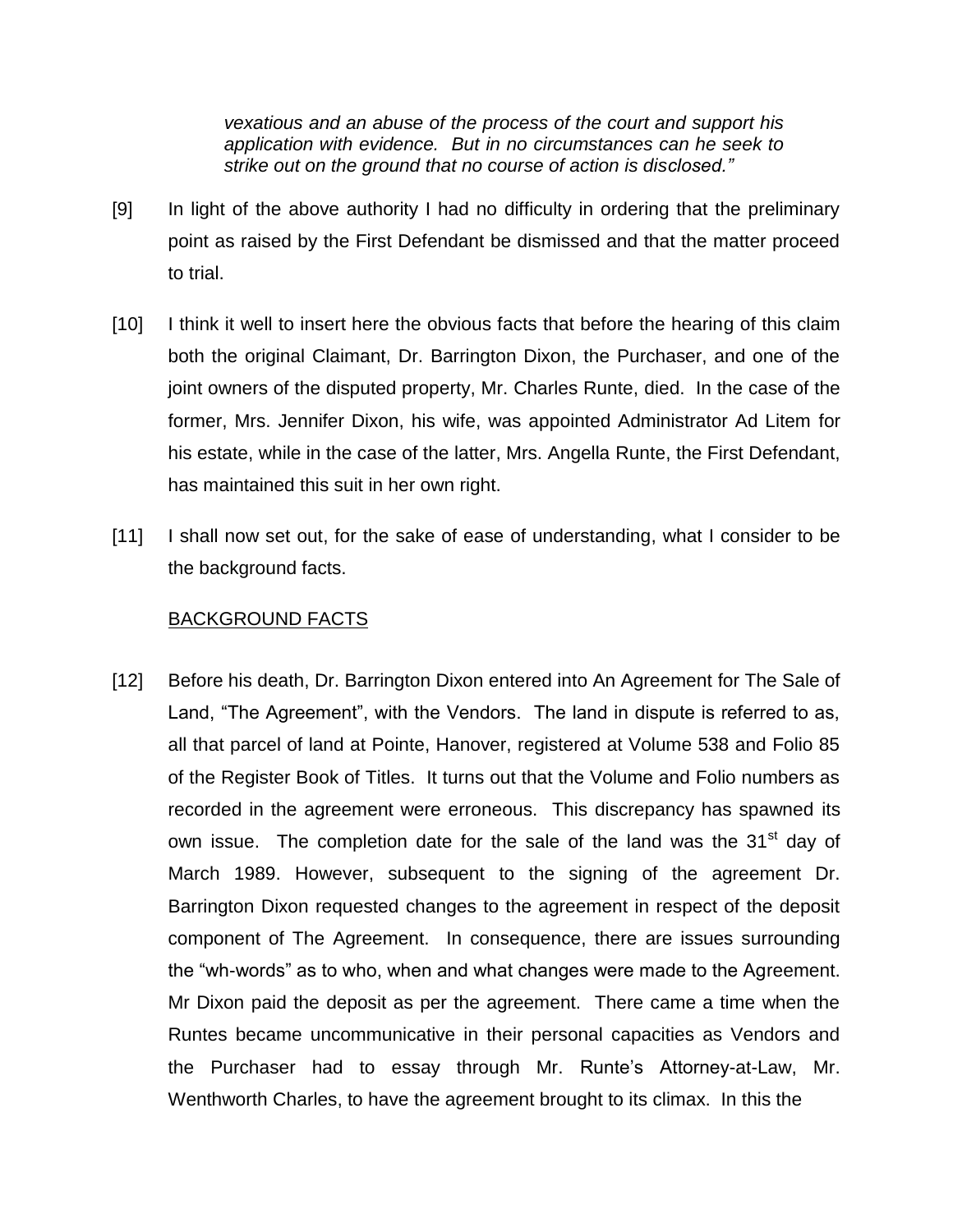Purchaser failed. Dr. Dixon caused a caveat to be lodged against the property.

- [13] By Originating Summons dated  $13<sup>th</sup>$  October 1989 Dr. Barrington Dixon sought legal relief against the Defendants, Charles Runte and Angella Runte, whereby he asked the court to declare that the Agreement for Sale of the disputed property, "is subsisting" and, that the court direct, inter alia, that the balance of the purchase price be paid into court until further orders.
- [14] On the 21<sup>st</sup> day of March 1990, the Purchaser was granted leave, on an Ex-Parte Summons, to effect service of the Originating Summons and supporting affidavit on the Defendant by way of service on their Attorneys-at-Law, Messrs. Wentworth S. Charles and Company. Service of the order was effected on the said firm of Attorneys-at-Law.
- [15] There was a further order made on  $16<sup>th</sup>$  November, 1990 that the Originating Summons was to be continued as if begun by Writ. It does not appear that this order was obeyed. There then follows a period of the relative inactivity. Then in 2006, Mrs. Angella Runte made contact with the Claimant and promised to complete the sale. It should be noted, parenthetically, that the above Agreement, was preceded by an earlier Agreement between the Second Defendant and Mr. and Mrs. Runte and Charles Runte in respect of the said property at Point in Hanover registered at Volume 1154 Folio 270 of the Register Book of Titles. Incidentally, this Agreement reflects that it is in respect of a splinter title from the parent title which is registered at Volume 538 Folio 85. The Second Defendant had in the meantime caused a caveat to be lodged against the said land.
- [16] I propose to now set out the claim in full in order to highlight the facts in issue.

### THE CLAIM

"The CLAIMANT, BARRINGTON DIXON**,** claims against the DEFENDANT ANGELLA RUNTE,...in respect of an agreement evidenced by memoranda in writing dating back from 1986 and acts of part performance whereby the Defendant a surviving Joint Tenant and her husband Charles Runte, deceased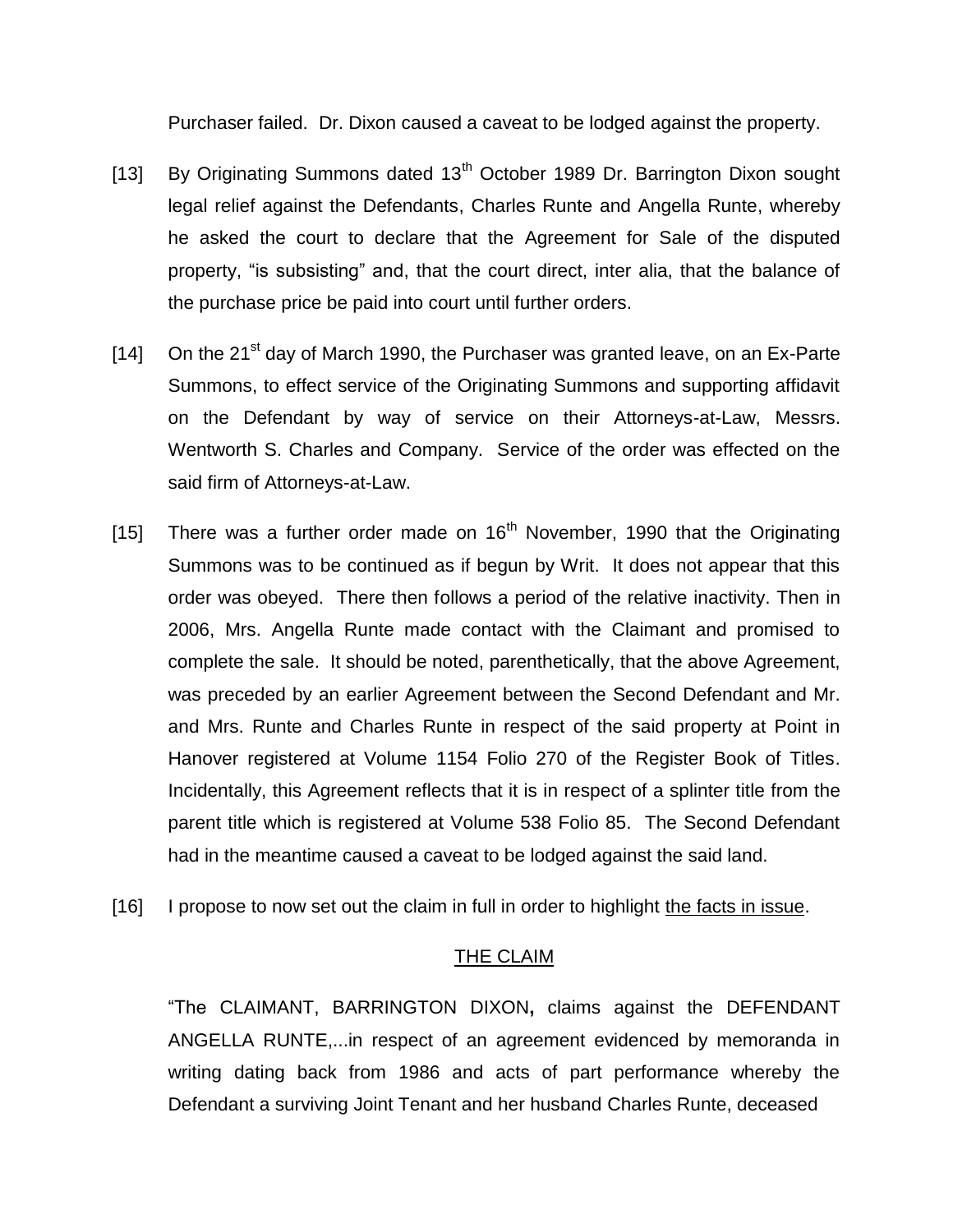agreed to sell the Claimant all that parcel of land at Pointe Hanover, registered at Volume 1154 and Folio 270 of the Register Book of Titles. The Defendant has failed to complete the said sale notwithstanding efforts of the Claimant to do so he, having entered into exclusive possession against their interest since on or about April 1, 1987.

WHEREFORE THE CLAIMANT seeks the following Orders/Declarations:

- 1. An Order that, on proof of the payment of the balance of the mortgage into Court, the Defendant specifically performs the agreement to sell all that parcel of land registered at Volume 1154 and Folio 270 of the Register of Titles.
- 2. Alternatively a declaration that the Claimant is entitled to all that parcel of land contained in Certificate of Titles registered at Volume 1154 and Folio 270 of the Register Book of Titles by virtue of adverse possession.
- 3. An Order that the transfer and any other document, including an application to note death of joint proprietor, required to complete the sale be signed by the Registrar of the Supreme Court on behalf of the Defendant on proof of the payment of the balance of the mortgage into Court.
- 4. An Order that on proof of the payment of the requisite taxes and duties, the Registrar of Titles is entitled to cancel the existing Certificate of Title and issue a new one pursuant to s. 158(2) of the Register Book of Titles.
- 5. An injunction restraining the Defendant her servants and/or agents from interfering with the Claimant's quiet possession of all that parcel of land registered at Volume 1154 and Folio 270 of the Register Book of Titles.
- 6. Such further and/or other relief that this Honourable Court may deem just.
- 7. Costs".
- [17] The Claim and the Particulars of Claim are dated October 10, 2007.
- [18] The Particulars of Claim are also set out in full. Again, I do so as issues of fact have arisen between the Claimant and the First Defendant.
	- 1. "The Claimant is and was at all material times the purchaser in possession of all that parcel of land registered at Volume 1154 and Folio of the Register Book of Titles, hereinafter referred to as the land.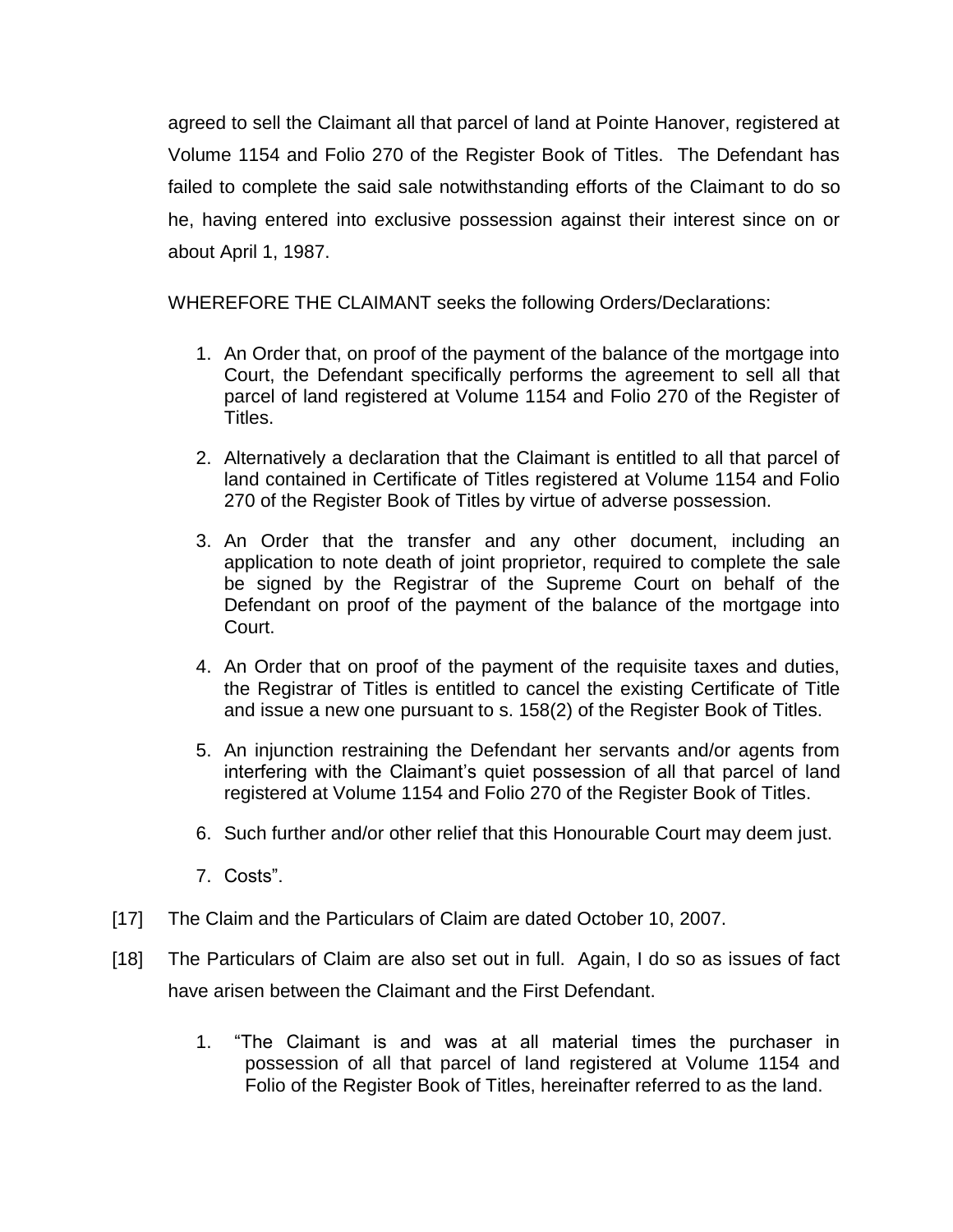- 2. The Defendant is and was at all material times the vendor and surviving joint tenant of the said land, ...
- 3. The Claimant is a purchaser in possession of the land by virtue of memoranda in writing dated from 1986, Receipt dated October 5, 1987

and letter dated November 23, 1987 duly signed by the Defendant or Charles Runte, deceased whereby the parties agreed to sell and purchase the land for the sum of \$440,000.00 subject to a vendor's mortgage of \$300,000.00 at the rate of 12½% per annum...

- 4. It was a term of the agreement that the Claimant enter into possession on the payment of the deposit as agreed based on the handwritten amendments to the Agreement aforesaid by the parties. The Claimant paid the deposit and accordingly entered into possession by the 23<sup>rd</sup> day of November 1987 that is from on or about April 1, 1987.
- 5. It was a term of the Agreement that is should have been completed on or before the 31<sup>st</sup> March 1989.
- 6. The Claimant in an effort to complete the sale caused a Notice Making Time of the Essence to be served on the Attorney-at-Law having carriage of sale, Mr. Wentworth Charles in letter dated April 12, 1989 which was returned by the said Attorney to the Claimant's Attorneys-at-Law in the letter dated May 22, 1989 aforesaid...
- 7. The Claimant did not make the last sixteen (16) mortgage payments because from November 23, 1987 up to and including May 22, 1989 to the date hereof. Mr. Wentworth Charles, Attorney-at-Law for the Defendant having carriage of sale advised that he had no instructions in the matter notwithstanding the terms of the letter of November 23, 1987 aforesaid...
- 8. The Claimant has complied with all the terms of the agreement with the exception of sixteen (16) payments on account of the mortgage as set out in the letter of November 23, 1987.
- 9. In an attempt to complete the matter the Claimant caused an Originating Summons **Suit No. E. 335 of 1989** to be issued against the Defendants on the 13<sup>th</sup> October 1989 at that time Mr. Charles Runte was alive...
- 10. The Originating Summons was served on the Attorney-at-Law having carriage of sale by an Order of substituted service granted on t he 21<sup>st</sup> day of March 1990...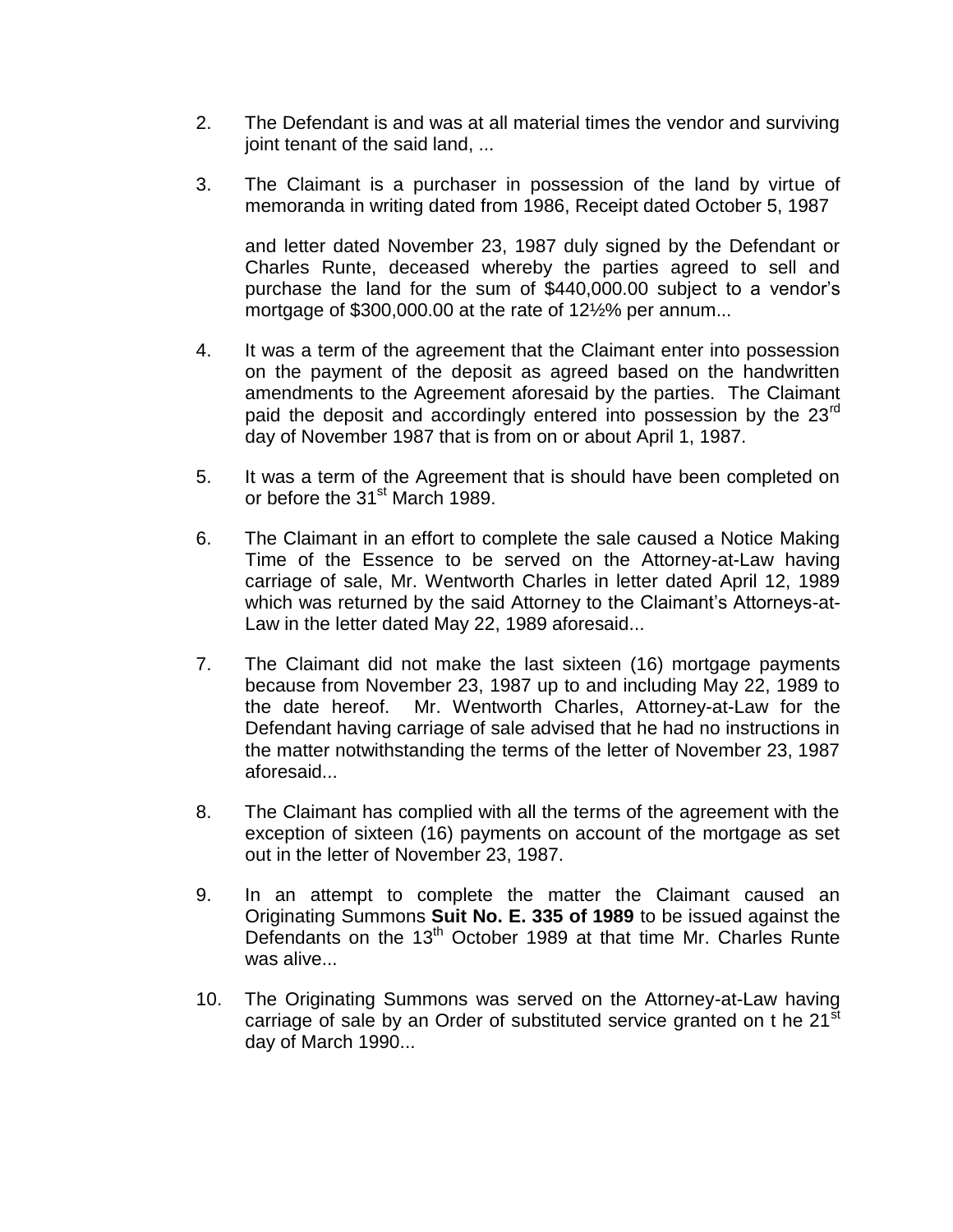- 11. There was a further Order made on the  $16<sup>th</sup>$  November 1998 for the said Originating Summons to be continued as if begun by Writ but does not appear that the said Order was complied with...
- 12. In the early 2006 the Defendant made contact with the Claimant and promised to complete the sale and that she had given her son Power of Attorney to do so.
- 13. Since that time the son contacted the Claimant and was referred to the Claimant's Attorneys-at-Law Messsrs. Grant, Stewart, Phillips & Co.
- 14. The son and the Defendant's Attorney-at-Law Mr. Wentworth Charles met with the Claimant's Attorney-at-Law aforesaid and intimated that the Defendant was no longer prepared to be bound by the said Agreement for Sale.
- 15. The Claimant contends that he has a legally binding contract as a result of which he also carried out certain acts in performance of the said contract by entering into possession of the land since 1987, maintaining it and paying the taxes therefore with the exception of three (3) years, 1996 – 1997, paid on May 1, 2002 and 2004-2005, 2007-2008 both paid on the  $13<sup>th</sup>$  March 2007 when someone apparently with a view to claiming ownership of the land paid the taxes.
- 16. That someone also placed an empty container on the land in or about April 2007.
- 17. On the  $23<sup>rd</sup>$  August 2007 the Claimant caused the said container to be removed from the property and re-fenced it, a fencing that was originally on the property having fallen into disrepair...
- 18. On or about the  $5<sup>th</sup>$  September 2007 the Claimant observed that the fence was torn down and the container was returned to the property. The fence was subsequently repaired to enclose the container on the property.
- 19. The Claimant fears that the Defendant her servant and/or agents are trying to dispossess him from the property.
- 20. The Claimant contends that he is entitled to an Order of Specific Performance for the transfer of the land having paid the deposit, mortgage and taxes and entered into possession which latter also represent sufficient acts of part performance.
- 21. In the alternative the Claimant contends that he has acquired title by adverse possession he having entered into possession since 1987 in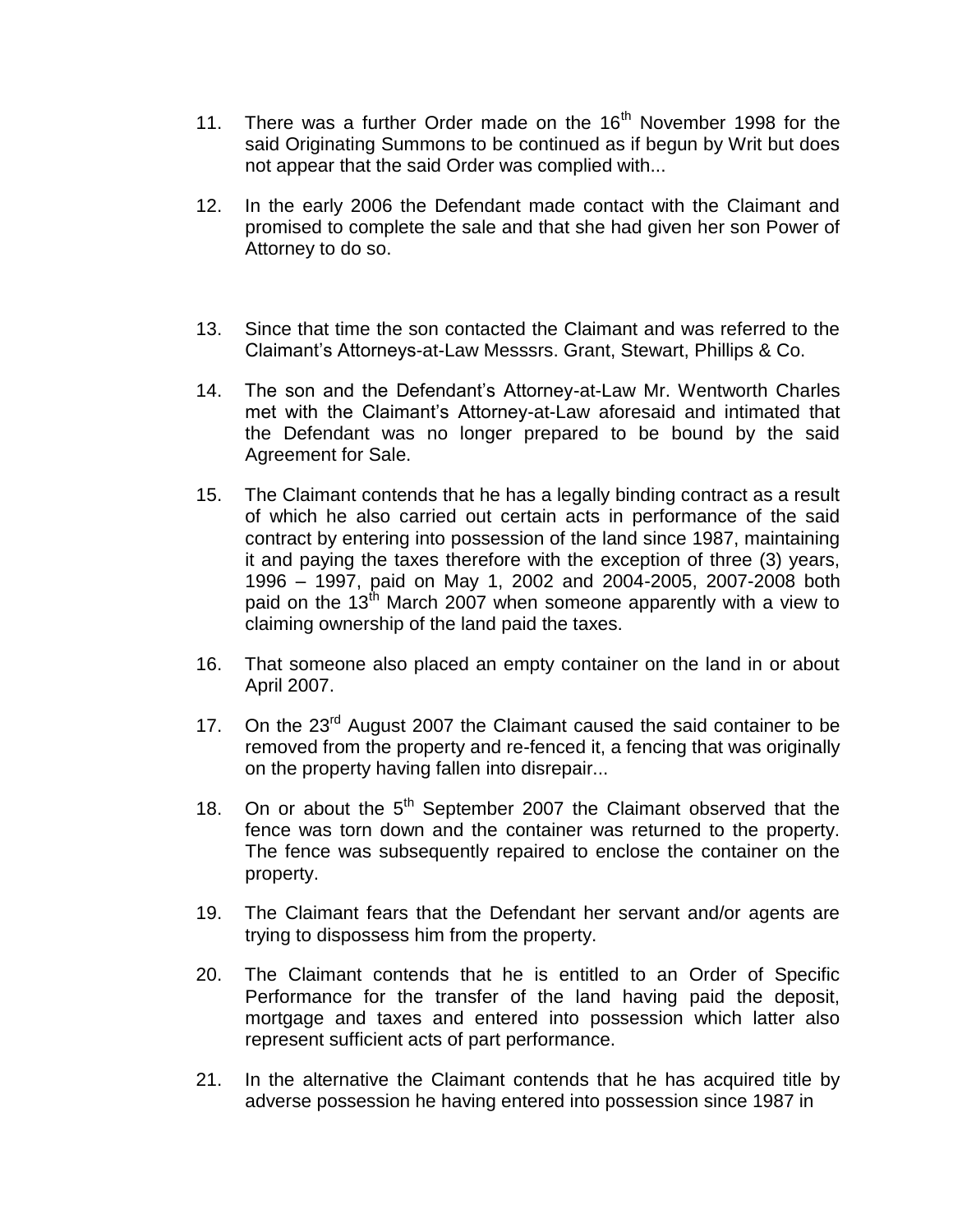accordance with the memoranda in writing between the parties to the exclusion of the registered owners and pursuant thereto maintained the property and paid the taxes."

## [19] **The Claimant then goes on to repeat the remedies which he is seeking:**

- "1. An Order that, on proof of the payment of the balance of the mortgage into Court, the Defendant specifically performs the agreement to sell all that parcel of land registered at Volume 1154 and Folio 270 of the Register Book of Titles.
- 2. Alternatively a declaration that the Claimant is entitled to all that parcel of land contained in Certificate of Titles registered at Volume 1154 and Folio 270 of the Register Book of Titles by virtue of adverse possession.
- 3. An Order that the transfer and any other document, including an application to note death of joint proprietor, required to complete the sale be signed by the Registrar of the Supreme Court on behalf of the Defendant on proof of the payment of the balance of the mortgage into Court.
- 4. An Order that on proof of the payment of the requisite taxes and duties, the Registrar of Titles is entitled to cancel the existing Certificate of Title and issue a new one pursuant to s. 158(2) of the Register Book of Titles.
- 5. ...
- 6. ...
- 7. ..."
- [20] There then follows certain attachments which, for present purposes, need not be itemised as they are all included in the Bundle of Documents that was received into evidence. However, it is to be particularly noted from paragraph 3 that the Claimant describes himself as a "purchaser in possession", which is a critical issue of fact on which, partly, the fulcrum of this case turns.

## **THE FIRST DEFENDANT'S DEFENCE**

- [21] I shall now set out the First Defendant's Defence in extensor.
	- *1. The Defendant denies that the Claimant was at all material times, or at all, in possession of all that parcel of land registered at Volume 1154 Folio 270 of the Register Book of Titles.*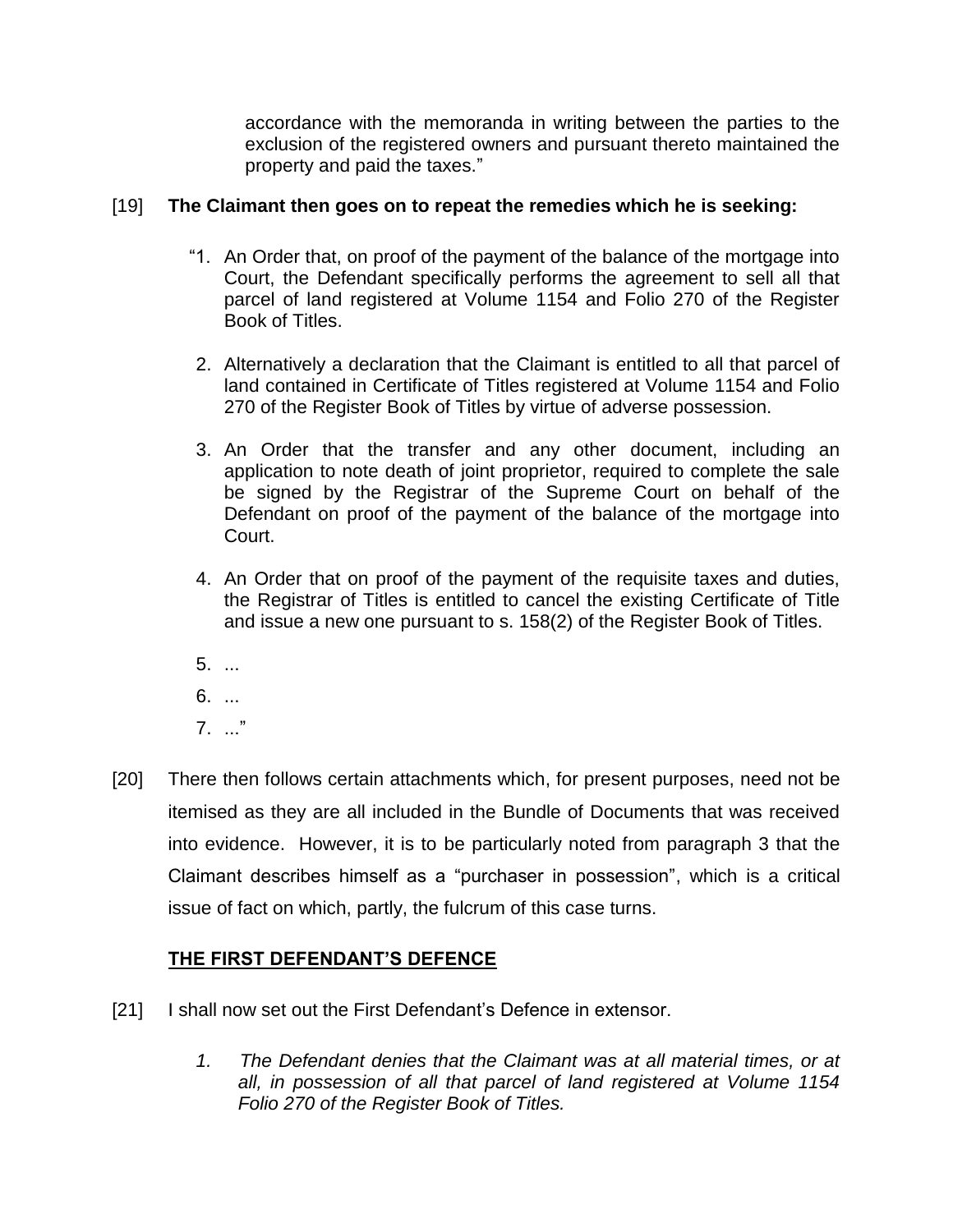- *2. Save and except that it is admitted that by virtue of undated Agreement for Sale in or about November 1986 the Claimant was the proposed purchaser of land for the sum of \$440,000.00 which said contract was subject to a Vendor's mortgage of \$300,000.00 at the rate as alleged, and that the Defendant denies that the Claimant was ever in possession of the said land the subject of the Agreement for Sale, the Defendant makes no admission in relation to paragraph 3 of the Particulars of Claim.*
- *3. The Defendant specifically denies the Claimant was upon execution of the Agreement for Sale, or at all, ever put in possession of the property the subject of the undated Agreement for Sale.*
- *4. The Defendant asserts that the amendments made by the Claimant to the said undated Agreement for Sale specifically in relation to the issue of possession was not canvassed, or agreed upon, with the Defendant or her deceased husband prior, or subsequent to, their execution of the said contract, or at all.*
- *5. The Defendant makes no admission in respect of paragraph 4 of the Particulars of Claim.*
- *6. The Defendant specifically denies that the Claimant was either put into possession or entered into possession of the aforesaid premises on the 1 st day of April, 1987 at all.*
- *7. The Defendant makes no admission in relation to paragraph 6, 7, 8, 9, 10, 11, 12, 13, 14, and/or 15 of the Particulars of Claim.*
- *8. The Defendant, further or in the alternative maintains that if, which is not admitted, the Claimant has a legally binding contract with the parties as alleged or at all, the Defendant's (sic) claim for the enforcement of the said contract is statute barred pursuant to the provisions of the Limitation of Actions Act.*
- *9. The Defendant maintains that she has, from and since about 1984 when she jointly acquired the aforesaid property, maintained open and undisputed ownership and possession of the said premises.*
- *10. The Defendant maintains that through her agents and/or servants, as she is entitled to do, caused a container to be placed on the land in or about April 2007.*
- *11. Upon entering the property of the Defendant for the purpose of removing the Defendant's container, or otherwise, the Claimant committed a trespass against the Defendant.*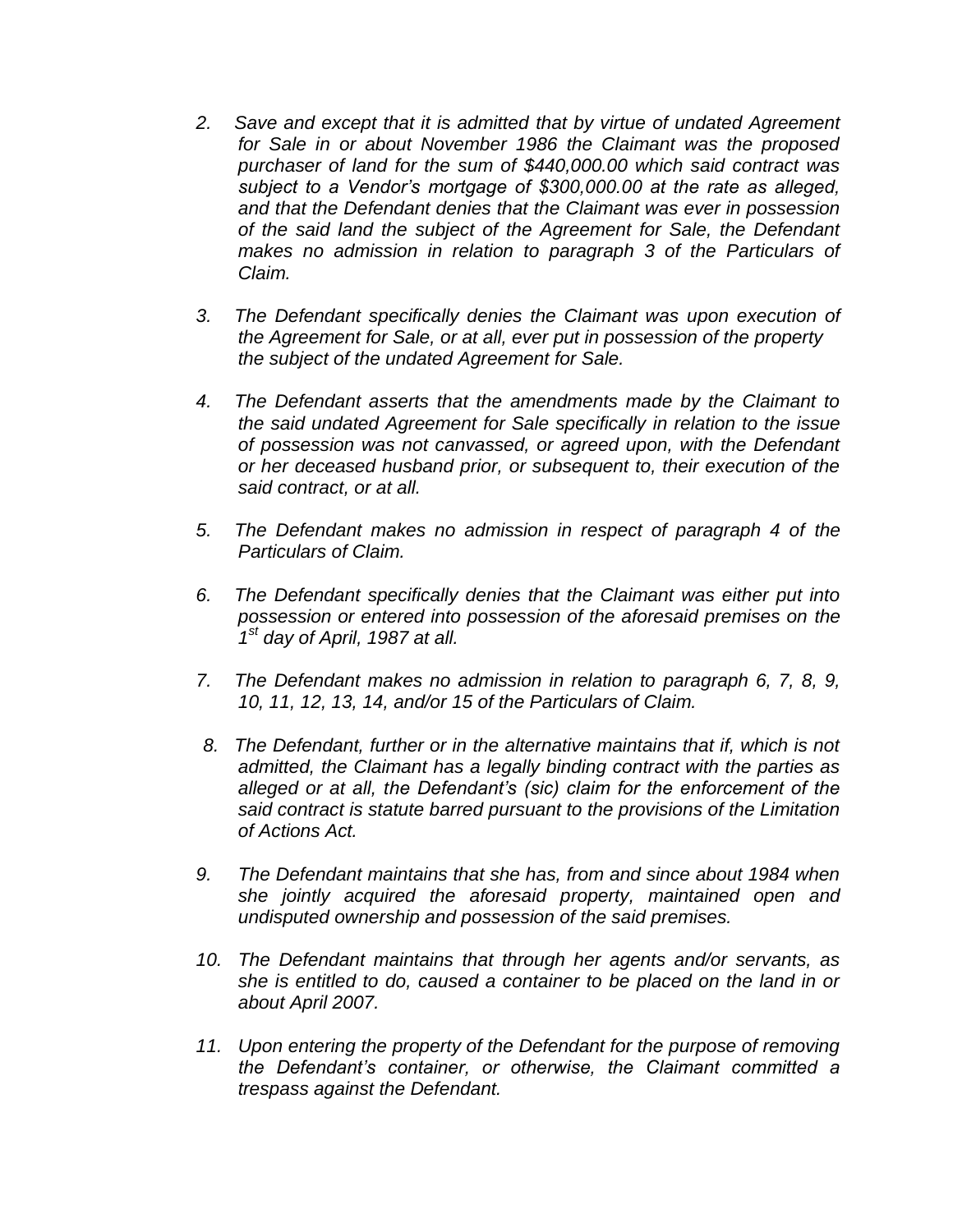- *12. The Defendant maintains that through her agents in Jamaica the property the subject of this claim, has since or about sometime in the year 1984 until the present time has been maintained by her and has been in her exclusive possession and control.*
- *13. The Defendant maintains that it is the Claimant who has attempted recently to dispossess her of the said property.*
- *14. The Defendant maintains that the Claimant is barred from the remedy solicited in paragraph 20 of the Particulars of Claim.*
- *15. Further, and or in the alternative, the Defendant denies that the Claimant has acquired title by possession, adversely or otherwise and specifically denies that pursuant to the aforesaid agreement, or at all, the Claimant has been in possession, exclusive, or otherwise, maintained the property, or prior to 2002 paid taxes for the said property.*
- *16. The Defendant maintains that the Claimant is not entitled to the relief as claimed or at all.*
- *17. Save as except that which is specifically denied or admitted the Defendant joins issue herein".*
- [22] As to the First Defendant's pleadings it is crucial that I bear in mind the following critical observations.

First, she admits to entering into and executing agreement for the sale of the property in question with Dr. Dixon for the sum of \$440,000.00. There was a vendor's mortgage included in the agreement in the sum of \$300,000.00.

Second, she makes no admission in relation to the cheques which were tendered by Dr. Dixon towards the purchase price, nor for that matter, to the receipts which were issued by her and her deceased husband for the sums of money paid by Dr. Dixon to them. Certainly, at least one such receipt was given under her hand and at least two of the cheques were honoured by Dr. Dixon's bankers and were made payable to her.

Third, she has offered no response or defence to the Claimant's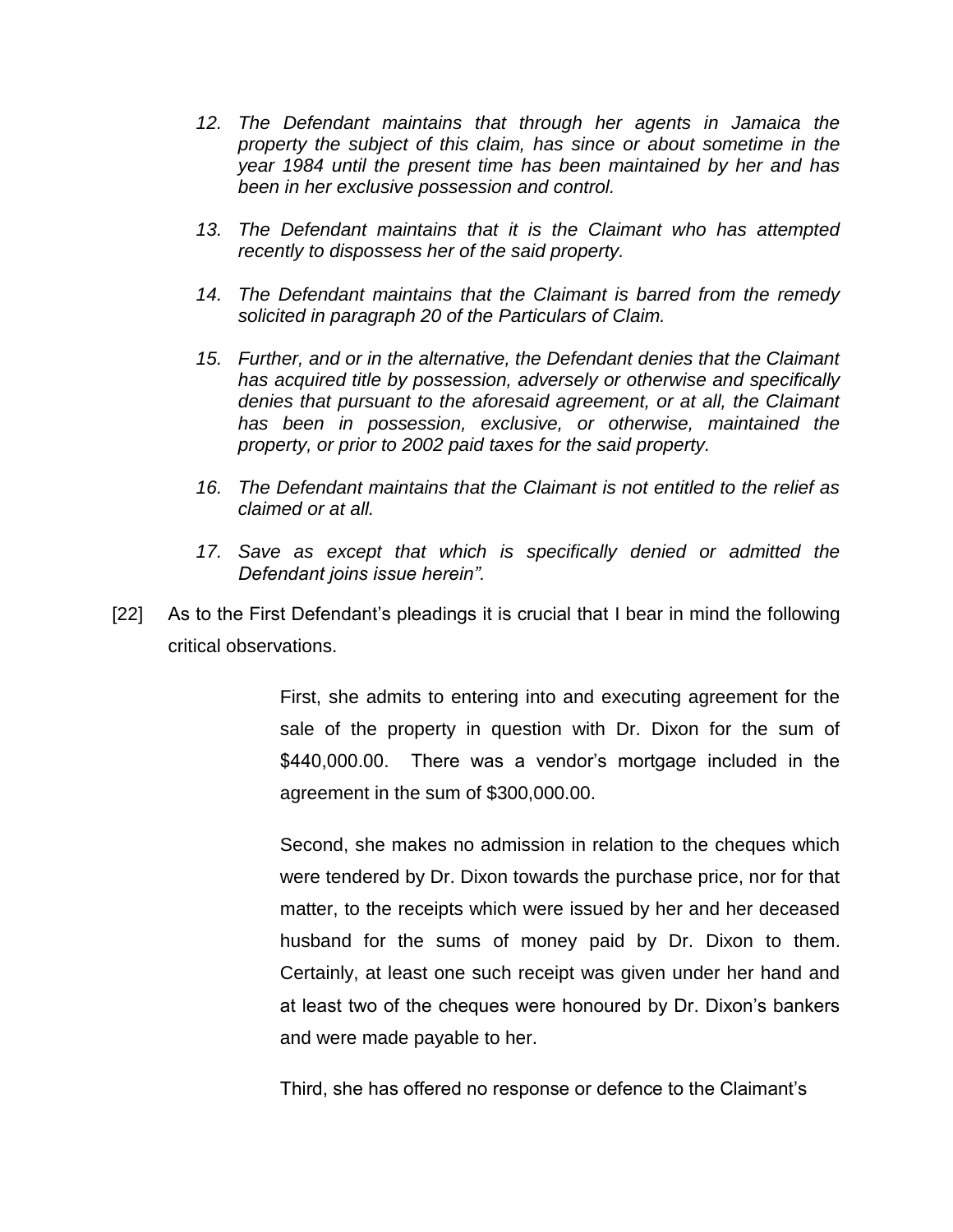pleadings that it was a term of the agreement that is should have been completed on the 31<sup>st</sup> of March 1989.

Fourth, the First Defendant makes no admission to the Claimant's assertion that he has complied with all the terms of the agreement that he was able to despite her absence from Jamaica and her uncommunicativeness with Dr. Dixon.

Fifth, Dr. Dixon has a legally binding contract.

Sixth, that both her and her husband failed to complete the agreement and that they took no steps to see to the completion of the Agreement.

Seventh, that the Claimant caused a Notice Making Time of the Essence to be served on Mr Wentworth Charles, the attorney-atlaw for Mr. Runte who had carriage of sale.

Eighth, that the First Defendant contacted the Claimant in early 2006 and promised to complete the sale and in respect of which she gave her son a power of attorney so to do.

- [23] The First Defendant's traverse of the Claimant's Particulars of Claim throws into relief issues surrounding whether the Claimant was ever in possession of the subject land; whether the Claimant has a legally binding contract "with the parties as alleged"; or, if he is deemed to have had such a contract whether it is statutebarred by virtue of the LOAA. The First Defendant has also raised the issues of whether the Claimant has acquired title by adverse possession of the land as well as to query whether the equitable doctrine of laches applies against the Claimant.
- [24] As in the case of the other litigants I now turn to the Defence of the Second Defendant, so called, in order to engage the facts that are in issue.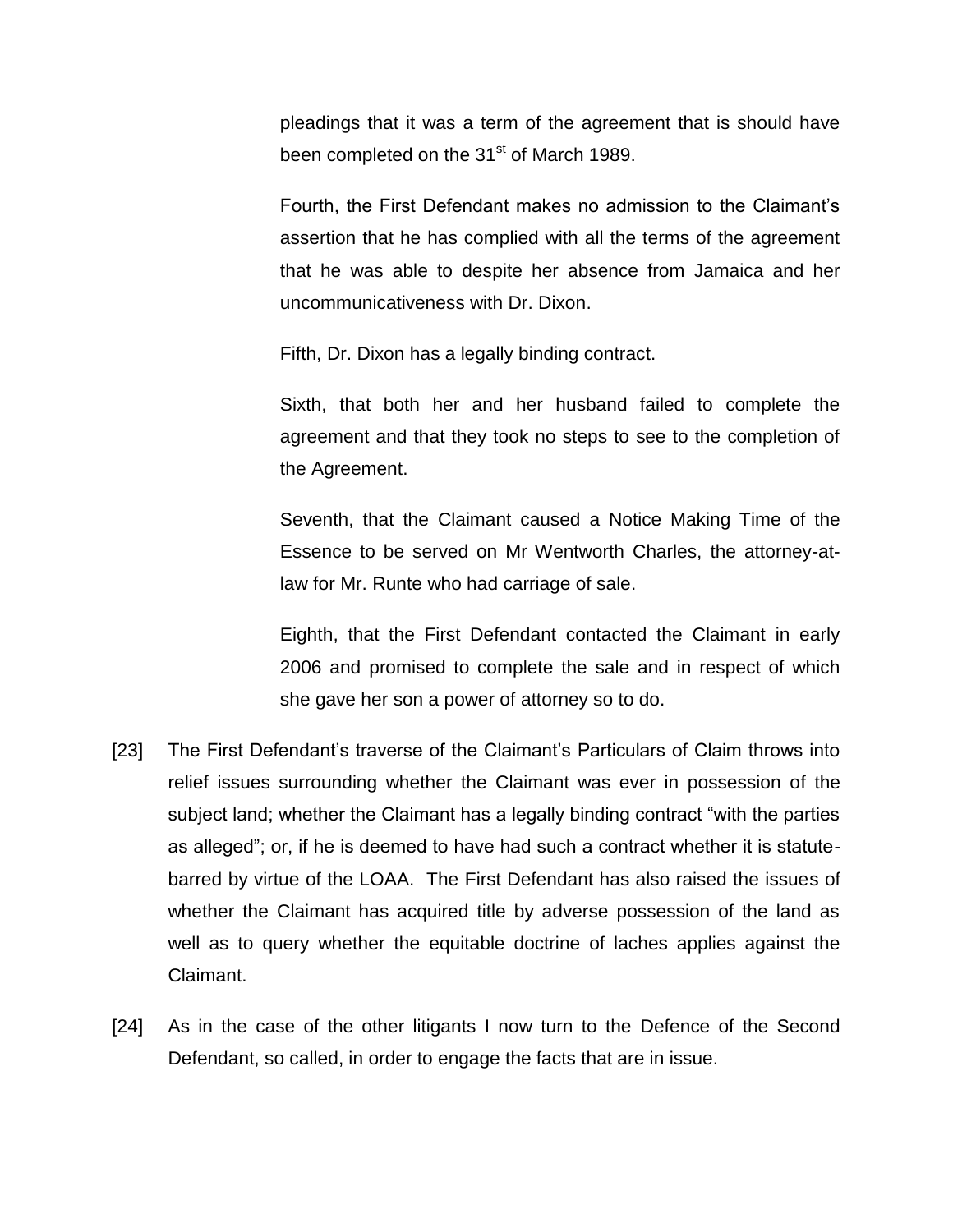## THE SECOND DEFENDANT'S "DEFENCE"

- [25] In traversing the Claimant's Particulars of Claim and in establishing his claim against the First Defendant, the Second Defendant advances that-
	- "1. *The 2nd Defendant denies that the Claimant was at all material times a purchaser in possession as alleged in paragraph 1 of the Particulars of Claim.*
	- *2. In answer to paragraph 2 of the Particulars of Claim the 2nd Defendant says that the 1st Defendant is and was at all material times a trustee of the beneficial interest of the 2nd Defendant in the said property.*
	- *3. The 2nd Defendant was at all material times beneficially entitled to one half interest in the said property and that this interest was at all material times protected by Caveat.*
	- *4. The 2nd Defendant says that if which is denied the Claimant was a purchaser in possession as alleged in paragraph 3 of the Particulars of Claim then the Claimant purchase subject to the 2nd Defendant's interest in the said property which was at all material times protected by Caveat.*
	- *5. The 2nd Defendant says that the Claim relates to all that parcel of land registered at Volume 1154 Folio 27 of the Register Book of Titles (hereinafter the said land). The said land was purchased jointly by the 1st Defendant, Charles Runte and the 2nd Defendant. The 1st Defendant and Charles Runte were entitled to a 50% share and the 2nd Defendant to the remaining 50%. The 2nd Defendant contributed 50% of the purchase price.*
	- *6. Contrary to the agreement aforesaid Charles Runte and the 1st Defendant had the land transferred into their joint names rather than into the name of a company the parties had intended to form. The 2nd Defendant therefore had lodged on his behalf a Caveat which gave notice to all the world of his said interest in the said land.*
	- *7. The 2nd Defendant says that the 1st Defendant holds 50% of the said land on an expressed resulting and/or constructive trust of which the caveat constituted notice to the world.*
	- *8. The 1st Defendant and Charles Runte have purported to sell or attempted to sell the said property without the 2nd Defendant's knowledge or consent. The Caveat lodged by the 2nd Defendant has never been warned and he was not aware of the alleged sale of the complainant.*
	- *9. The 2nd Defendant says that the said premises are quite valuable and the purchase price on the alleged sale agreement is far lower than the market price the property would otherwise fetch.*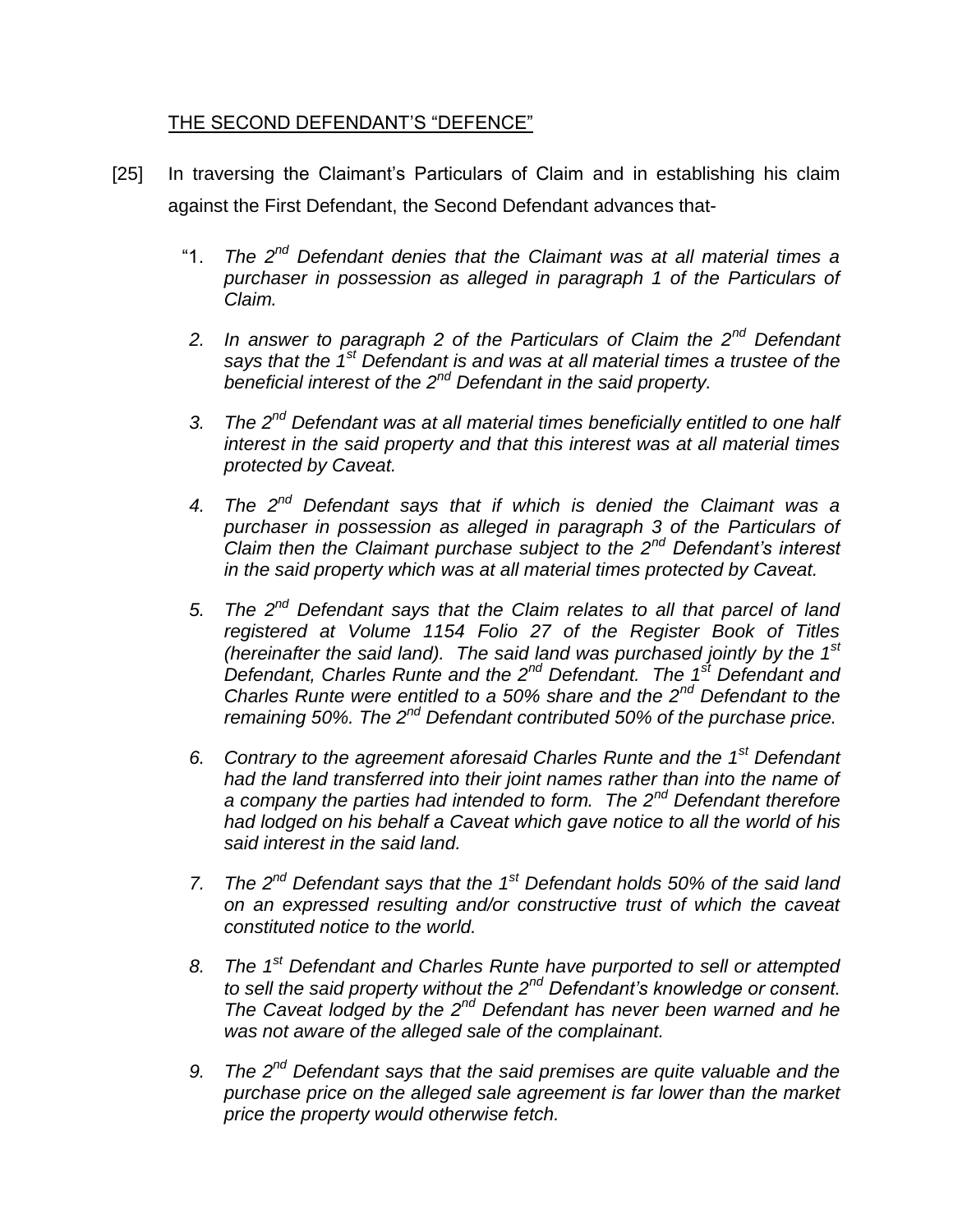- *10. The 2nd Defendant makes no admission to paragraphs 4, 5, 6, 7, 8, 9, 10, 11, 12, 13, 14, 15, 16, 17, 18 or 19 of the Particulars of Claim.*
- *11. The 2nd Defendant says in answer to paragraph 20 of the Particulars of Claim that the Claimant is not entitled to specific performance of the alleged or any sale of the said land as the said or any purported sale was subject to the interest of the 2nd Defendant. Any and any alleged order for specific performance will extinguish and/or otherwise adversely affect the interest of the 2nd Defendant.*
- *12. The 2nd Defendant says further or in the alternative that the Claimant and the 1st Defendant or either of them is or are liable to account to the 2nd Defendant for the value of his interest in the said property and any or any*

*alleged loss or damage suffered in consequence of the purported or any alleged sale of the said land.*

- *13. The 2nd Defendant denies the allegation in paragraph 21 of the Particulars of Claim and say further that if the Claimant was in possession then he entered with the permission and consent of the intended vendor and with knowledge of and subject to the 2nd Defendant's beneficial interest.*
- *14. Save as is hereinbefore expressly admitted the 2nd Defendant denies each allegation in the Particulars of Claim as if the same was hereinbefore set forth and traversed seriatim".*
- [26] Here it will be readily appreciated that this Defendant is among other things, relying on the Caveat which he had lodged against the land after learning that his partnership agreement with the Runtes had been breached. The issue thus germinated is as to the effect of the Caveat vis-à-vis the Claimant.
- [27] I shall now reproduce as far as legibility will allow, the Agreement for the Sale on the land.

"This Agreement is made the .............day of ..................., 1986 between Charles Runte, Businessman, and Angella his wife, both of 7 Cousins Cove, Green Island Post Office in the parish of Hanover, (hereinafter called the Vendor) of the One Part and Barry Dixon, Medical Doctor, c/o Cornwall Regional Hospital. Montego Bay in the parish of Saint James, (hereafter called the Purchaser) of the other part, WHEREBY it is agreed that the Vendors shall sell and the Purchaser shall purchaser ALL THAT parcel of land more particularly described in the Schedule hereto upon the terms set out herein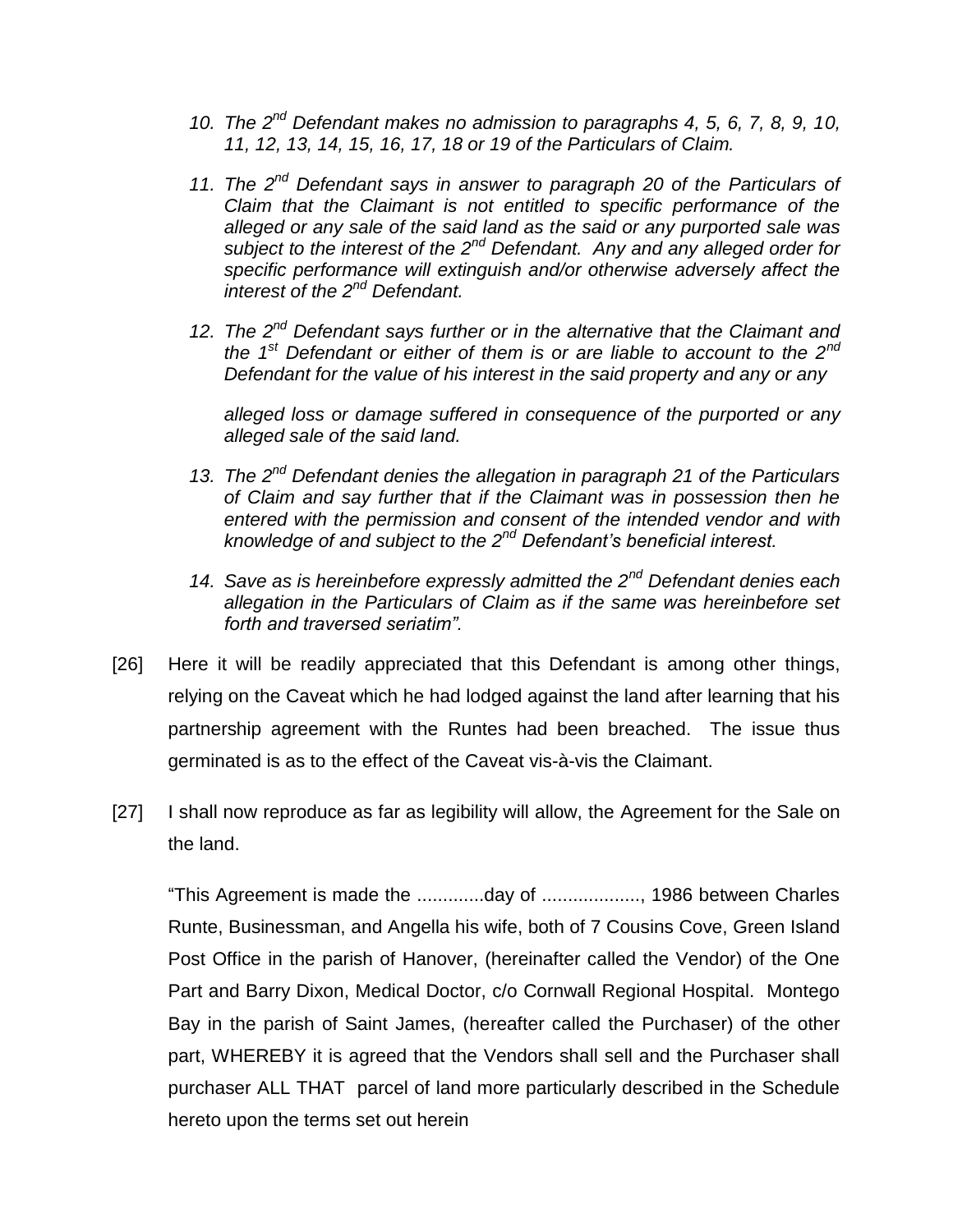## SHEDULE

| <b>DESCRIPTION OF PROPERTY:</b> | ALL THAT parcel of land part of POINT                                                                                                                                                                    |  |  |
|---------------------------------|----------------------------------------------------------------------------------------------------------------------------------------------------------------------------------------------------------|--|--|
|                                 | In the Parish of Hanover containing by<br>surveys Nineteen Acres Nine Perches<br>and Two-tenths of a Perch of the shape<br>and dimensions and butting as appears<br>by the Plan thereof hereunto annexed |  |  |
|                                 | and being part of the land comprised in<br>Certificate of Title registered at Volume<br>538 Folio 85.                                                                                                    |  |  |
| <b>PURCHASE PRICE:</b>          | <b>THOUSAND</b><br><b>FIVE</b><br><b>HUNDRED</b><br>DOLLARS (\$500,000.00).                                                                                                                              |  |  |
| <b>HOW PAYABLE:</b>             | A deposit of Two Hundred Thousand<br>Dollars (\$200,000.00) on signing of this<br>Agreement.                                                                                                             |  |  |
|                                 | The Purchaser authorised the payment<br>of the deposit to the use of the Vendors.                                                                                                                        |  |  |
| <b>BALANCE:</b>                 | The Balance Purchase Money shall be<br>paid on Completion in exchange for<br>duplicate Certificate of Title<br>duly<br>registered in the name of the Purchaser.                                          |  |  |
| <b>COMPLETION:</b>              | On or before the 31 <sup>st</sup> day of March<br>1989.                                                                                                                                                  |  |  |
| POSSESSION:                     | Vacant possession on completion of<br>Deposit.                                                                                                                                                           |  |  |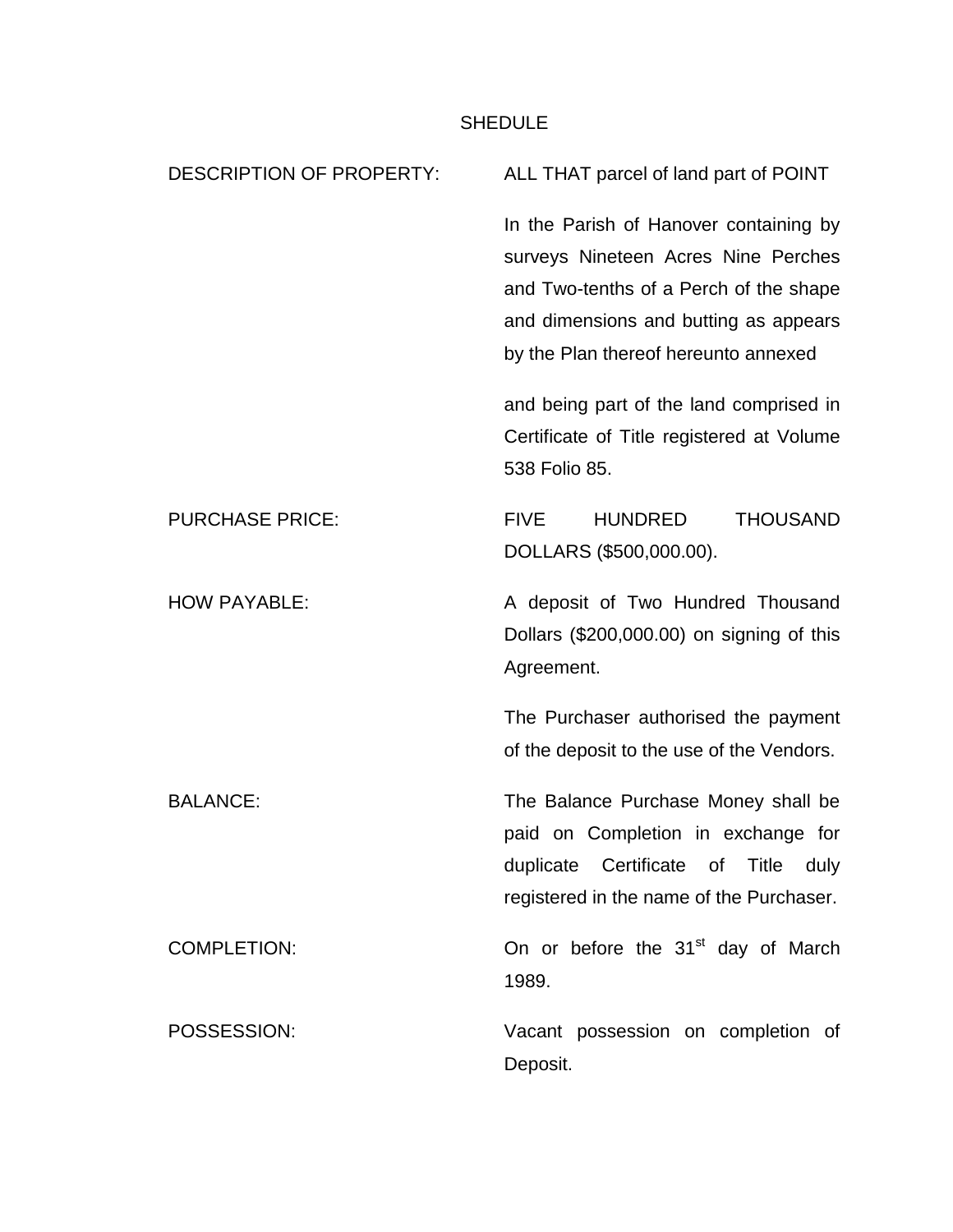| TITLE:                   | Registered Title free                   |  |  | from | all |
|--------------------------|-----------------------------------------|--|--|------|-----|
|                          | encumbrances save and except any        |  |  |      |     |
|                          | Restrictive Covenant endorsed thereon.  |  |  |      |     |
| <b>COST OF TRANSFER:</b> | To be borne equally between the parties |  |  |      |     |
|                          | hereto. Transfer Tax to be borne by the |  |  |      |     |

AND INSURANCE: Possession.

hereto. Transfer Tax to be borne by the Vendors.

TAXES, WATER RATES TO be apportioned as at the date of

CARRIAGE OF SALE: WENWORTH S. CHARLES & CO., Attorneys-at-Law 20 ½ Duke Street, Kingston

SPECIAL CONDITIONS: This Agreement is subject to the Purchaser obtaining a Mortgage from the Vendors in the in the sum of THREE HUNDRED THOUSAND DOLLARS (\$300,000.00) at an interest rate of 12 ½ on security of the above described premises on or before the expiration of ................from the signing hereof, the raising of which loan must be confirmed in writing by the Purchaser or the Purchaser's Attorneys-at-Law to the Vendors' Attorneys-at-Law. In the event

> of the agreement hereto being rescinded all moneys paid hereunder by the Purchaser shall be refunded without interest and free from deductions SAVE AND EXCEPT that the Purchaser hereby agrees to pay to the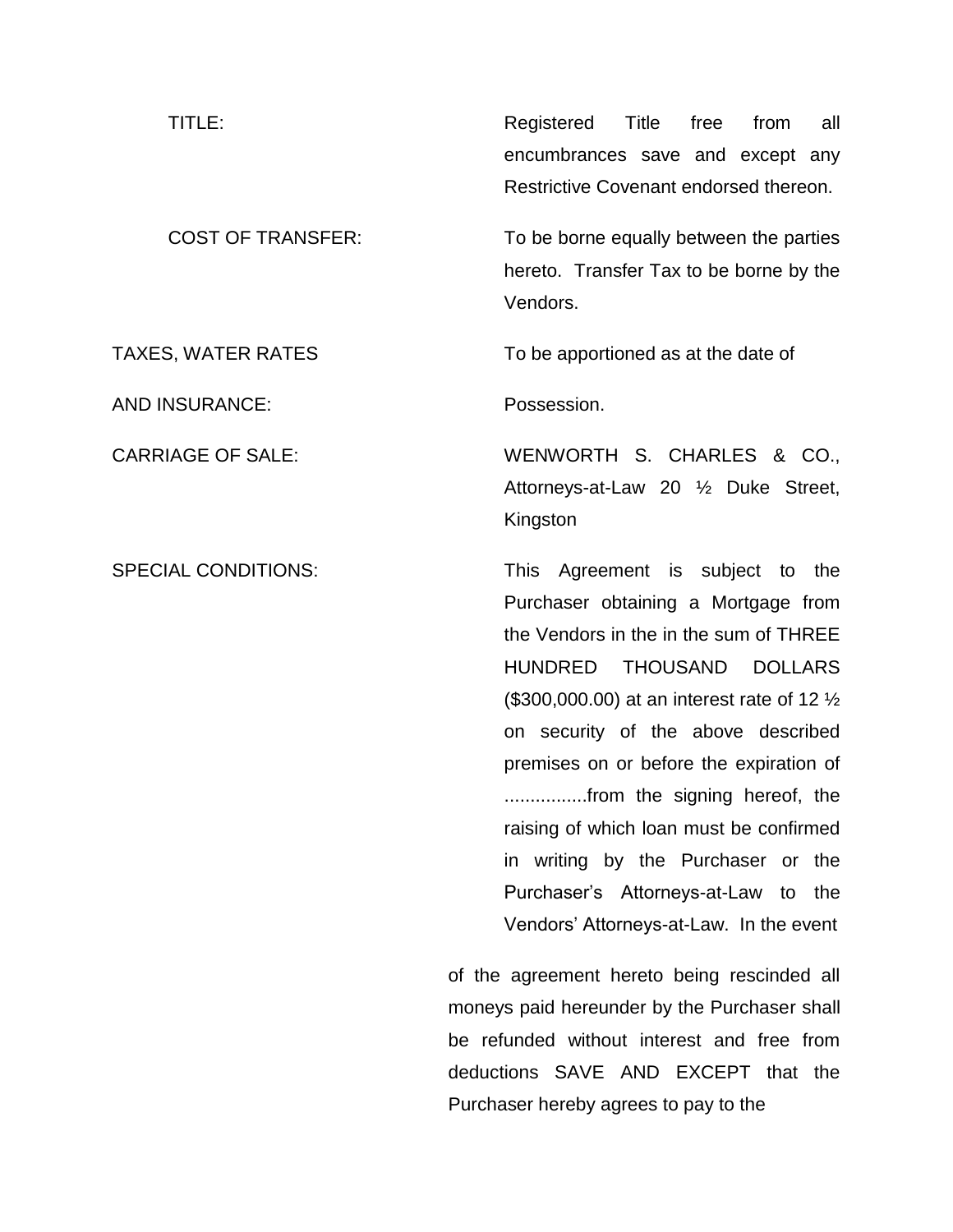Vendors' Attorneys-at-Law fees in the sum of for professional services rendered in respect of work incidental hereto and the purchaser hereby irrevocably authorises the Vendor to deduct the amount of such fee from deposits paid to the Vendor and pay the same to the Vendors' Attorneys-at-Law on termination of this Agreement, and in the event that the Purchaser has been given possession, he will quit and deliver up the lands to the Vendor.

The cost for preparing this Agreement for Sale is fixed at \$500.00 and shall be borne by the Vendor and Purchaser equally and each party shall pay their share thereon the signing of this Agreement.

SIGNED by the said CHARLES RUNTE

In the presence of:

CHARLES RUNTE

SIGNED by the said ANGELLA RUNTE

\_\_\_\_\_\_\_\_\_\_\_\_\_\_\_\_\_\_\_\_\_\_\_\_\_\_\_\_\_\_\_

SIGNED by the said BARRY DIXON

In the presence of:"

[28] Here I am led to make a few observations. There are certain markings on the

In the presence of  $\blacksquare$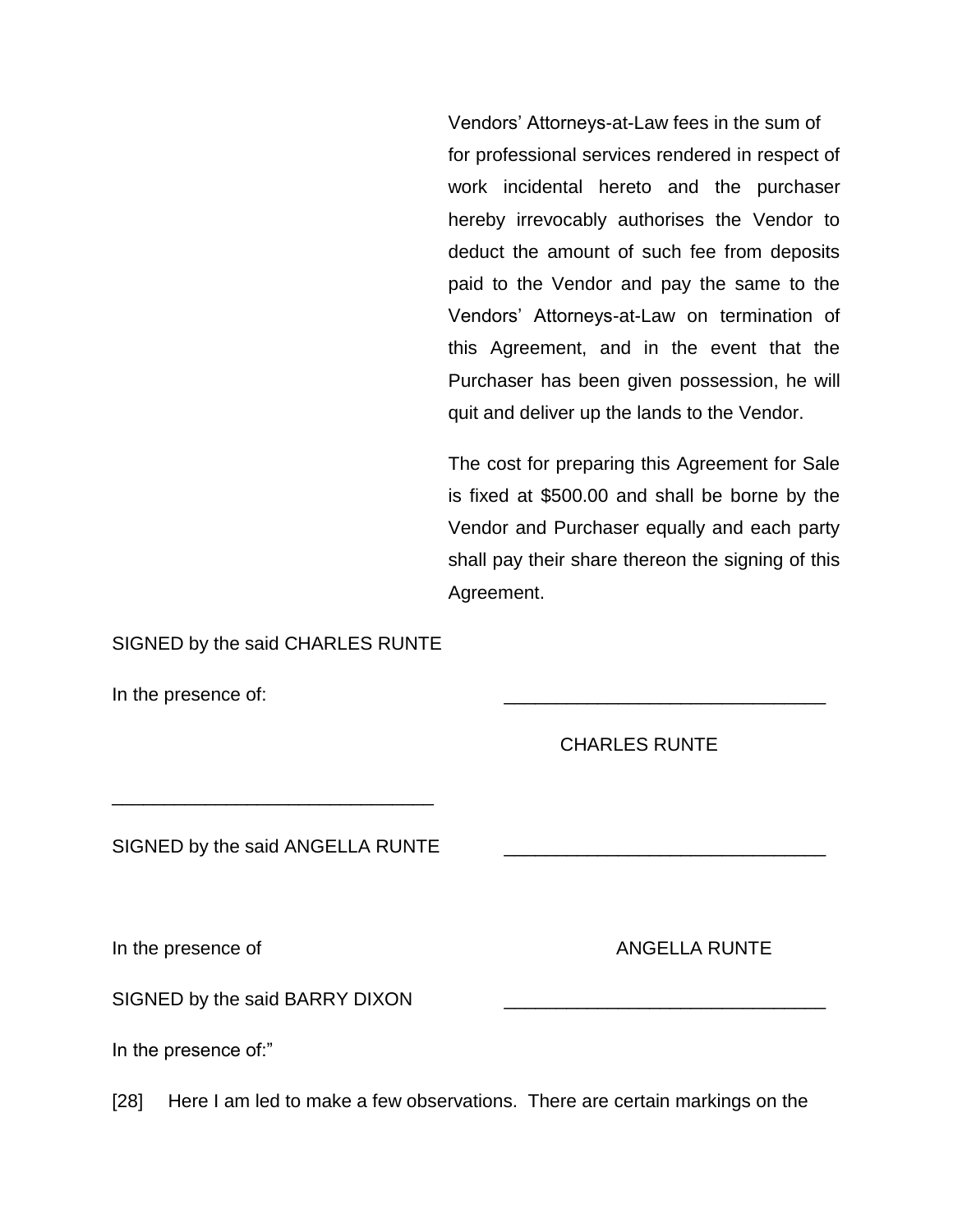face of the Agreement which show that amendments were made to this document. The amendments are either decipherable in parts or not at all. However, the Agreement is signed by all concerned parties and reflect their acknowledgment of the fact of the amendments.

[29] A few facts can be briefly stated:

First, The Agreement for Sale (The Agreement) was prepared by Mr. Wentworth S. Charles of Wentworth S. Charles and Company, Attorneys-at-Law, and not the parties themselves. In this respect one needs only advert to the letter from the said Attorneys-at-Law dated April 5, 1988.

Second, Mr. Wentworth S. Charles was the Attorney-at-Law for Charles Runte. However, it seems that in reality he was acting for both Runtes.

Third, Dr. Barrington Dixon had no independent legal advisor.

Fourth, The Agreement is undated and unstamped and was made in 1986.

Fifth, The Agreement is in respect of property registered at Volume 538 Folio 85 of the Register Book of Titles. By way of parenthesis, I ask, can the Vendors be deemed to be deceitful or did they have any fraudulent intent by having inserted an erroneous Volume and Folio number in the Agreement? I will revisit this point later on.

Sixth, the Notice of Making", Time being of the Essence" was not an original term of the Agreement.

Seventh, at the time when the Agreement was executed a deposit was paid by Dr. Barrington Dixon.

Eighth, the terms of the Agreement were altered or varied.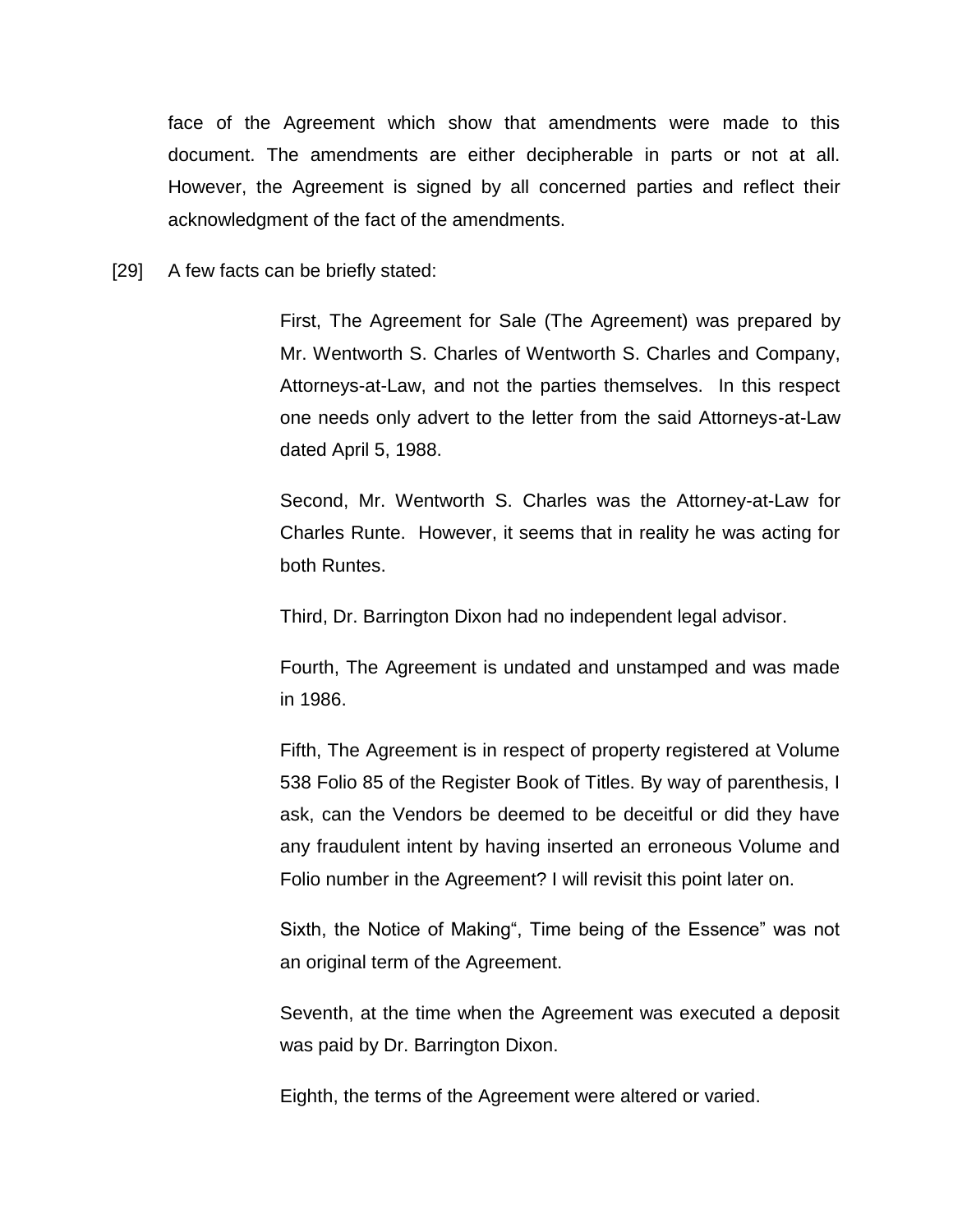Ninth, after the execution of the Agreement Dr. Barrington Dixon made payments on account, by way of cheque, or cash to Charles Runte/Angella Runte. Receipts evidencing payments are dated April 1987 through to November 1987.

Tenth, In November 1987 Charles Runte wrote to Dr. Barrington Dixon in which he Charles Runte instructed Dr. Barrington Dixon that further payments by the latter were to be made to Mr. Wentworth S. Charles, his Attorney-at-Law.

Eleventh, between April 1988 and July 1988 the Claimant's Attorney-at-Law corresponded with Mr. Charles Runte's attorneyat-law on sixteen (16) occasions.

Twelfth, through letter dated April 21, 1988 the Claimant's Attorneyat-Law wrote to Mr. Charles Runte's attorney-at-law in which they advised that after investigating title bearing Volume No. 1154 Folio 270 of the Register Book of Titles it revealed that a caveat had been lodged against the title by the Second Defendant.

Thirteenth, Dr. Barrington Dixon on July 18, 1988 filed a caveat against the title for the said property.

- [30] The evidence in support of the Claimant's plaint is constituted partly by the original Agreement for Sale with the amendments thereto which was in the First Defendant's possession and which was she subsequently disclosed in her List of Documents under the Rules of the Supreme Court of Jamaica.
- [31] Also, there is evidence in the form of the original receipts and endorsed cheques as is pleaded by the Claimant.
- [32] Further, there is evidence in the form of correspondence between the attorneysat-law for the Claimant and the First Defendant pointing to attempts to complete the sale and of the First Defendant's canvassing a settlement of the claim.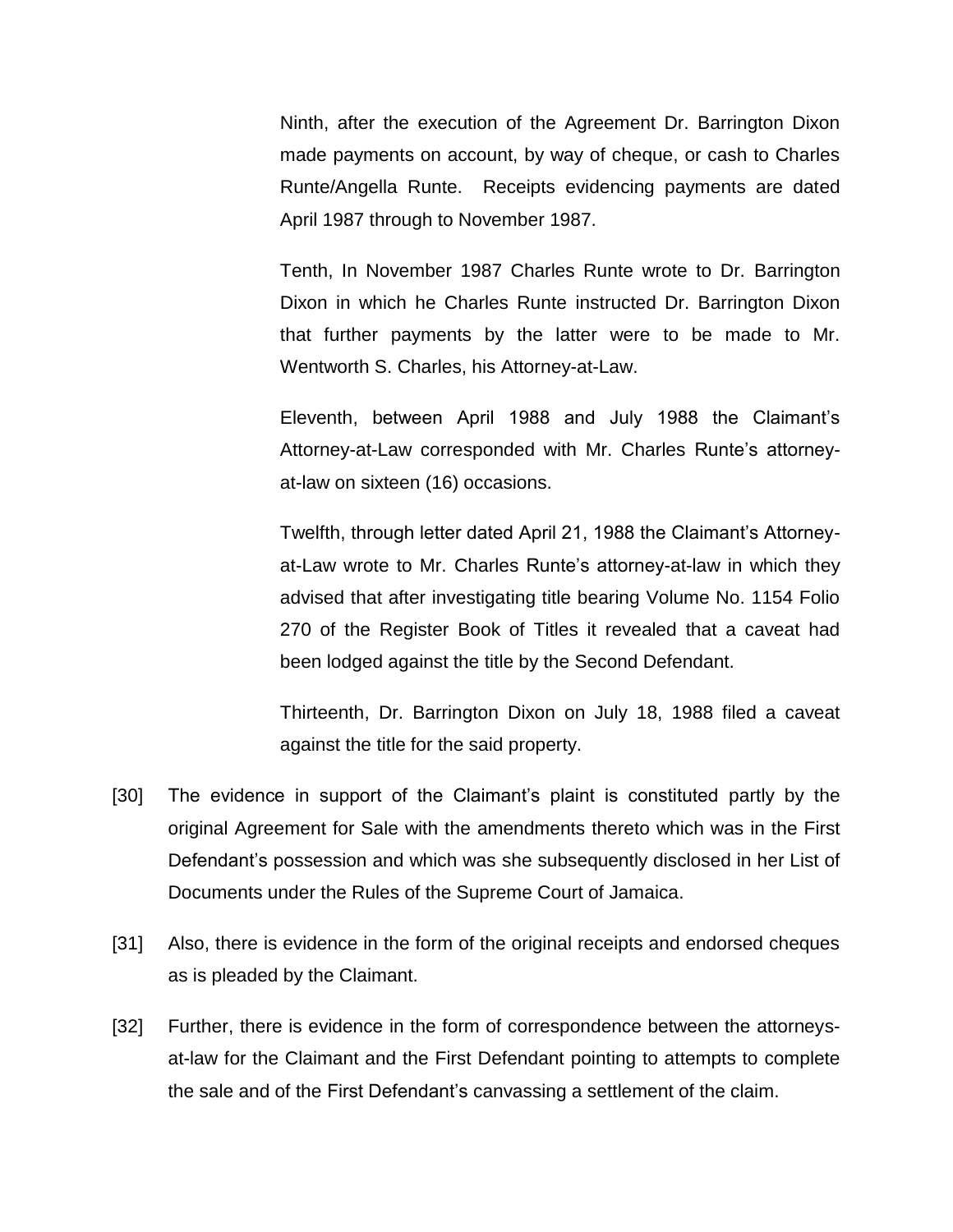Furthermore, there is evidence in the form of the Notice Making Time of the Essence given by the Claimant to the First Defendant.

- [33] In addition, there is evidence in the form of the pleadings, affidavit of attempted service on the First Defendant and the Minutes of Order in the prior suit of E335 of 1989 which shows that the Claimant acted with urgency in prosecuting the claim.
- [34] It has to be borne in mind that Dr. Barrington Dixon did not give direct evidence in this case owing to this demise. He did, however, give a witness statement before his passing. It is dated the  $18<sup>th</sup>$  day of July 2012. There are also affidavits sworn by him in relation to certain procedural matters having to do with his earlier suit. It is against this background Dr Dixon's evidence will have to be assessed. Also, certain documents, correspondences and pleadings will have to be looked

at through the lens of their relevance. In fact, I observe that none of the latter referenced documents were ever challenged, except for certain of the receipts and cheques.

- [35] By way of consent between the parties a supplemental bundle of documents filed by the Claimant and served on both Attorneys-at-Law for the First and Second Defendants by the Claimant was tendered and received in evidence.
- [36] Also, received into evidence, were two affidavits of Dr Dixon (referred to earlier) dated the  $28<sup>th</sup>$  September 1989 and the  $28<sup>th</sup>$  April 2004.
- [37] As to the First Defendant she gave oral testimony and issues surrounding her credibility arose. Mr Nollis McNeish gave evidence on behalf of the First Defendant. Again an issue arose as to his credibility.
- [38] As to the Second Defendant, Mr Anthony DePaul, gave evidence in his own behalf. His evidence has raised other issues which enjoins all the other parties at bar.
- [39] The resolution of the factual issues as has been raised by the pleadings of the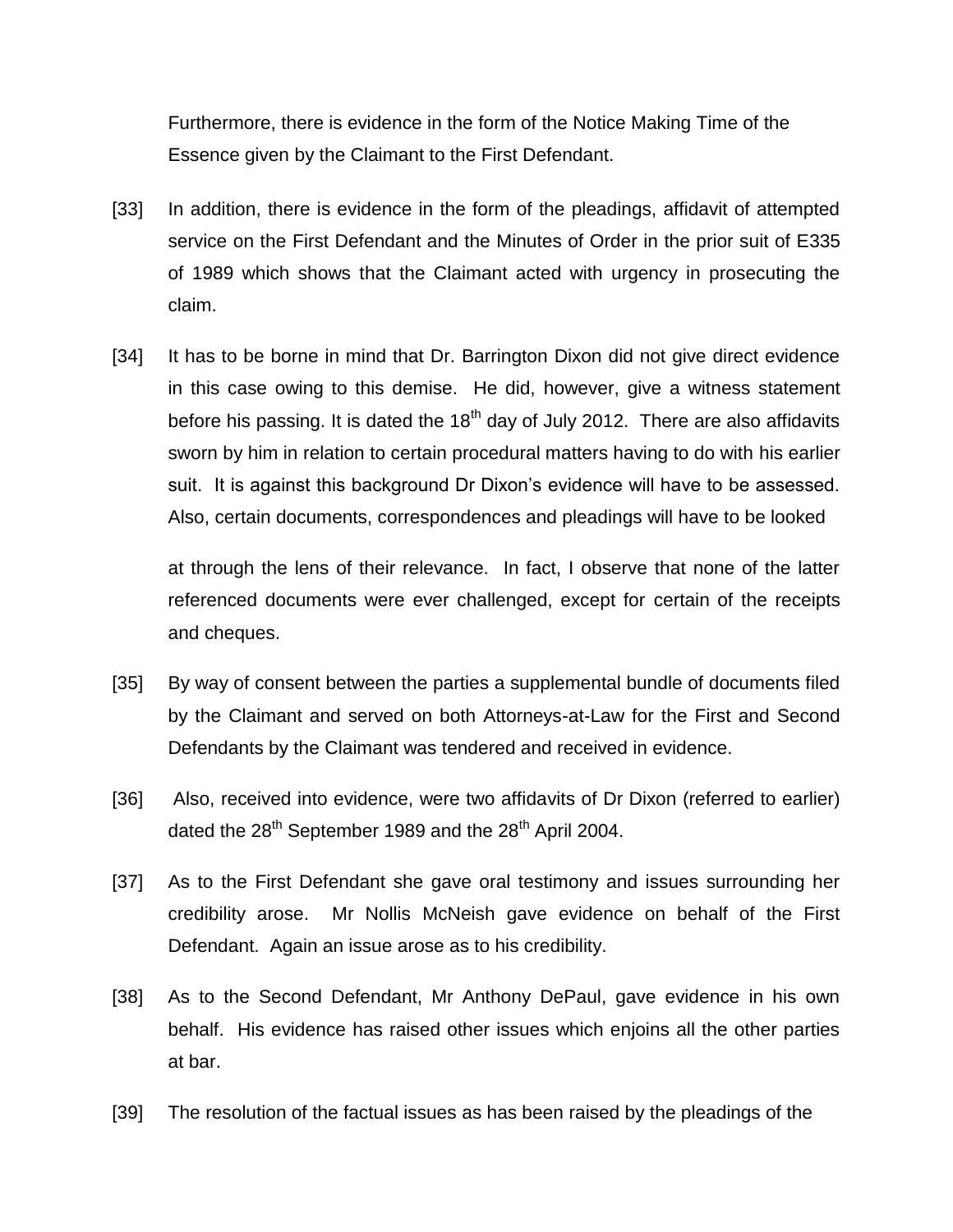Claimant and the First Defendant and, on the evidence led, is to ask and answer the following:-

- a. Whether the First Defendant and/or Charles, Runte and Mrs. Angella Runte agreed to changes made in and to the Agreement for Sale;
- b. Whether the First Defendant and/or Charles Runte were aware of, knew of, or authorized or ratified the said changes made in and to the Agreement of Sale;
- c. Whether it was a term of the Agreement for Sale that Dr. Barrington Dixon would be put in possession of property upon payment by him of the sum of One Hundred and Forty Thousand Dollars (\$140,000.00) on account of the Agreement for Sale;
- d. Whether Dr. Barrington Dixon did in fact assume possession of the land;
- e. Whether Dr. Barrington Dixon paid to the First Defendant and/or Charles Runte a further sum of One Hundred Thousand Dollars (\$100,000.00) on account of the said Agreement for Sale;
- f. Whether a mortgage was executed by the First Defendant and/or Charles Runte in favour of Dr. Barrington Dixon;
- g. Whether Dr. Barrington Dixon was in fact in possession of the said property;
- h. Whether the First Defendant maintained open and undisputed ownership;
- i. Whether the First defendant was at all times in possession of the said property and had done acts to demonstrate that she is the owner of the property;
- j. Whether Dr. Barrington Dixon breached the Agreement for Sale;
- k. Whether the Second Defendant has an interest in the said property;
- l. Whether Dr. Barrington Dixon was aware of the Second Defendant's interest in the said property according to the lights of the caveat registered thereon; and
- m. Whether the Second Defendant has since 1984, or thereabouts, shown any interest in the said property.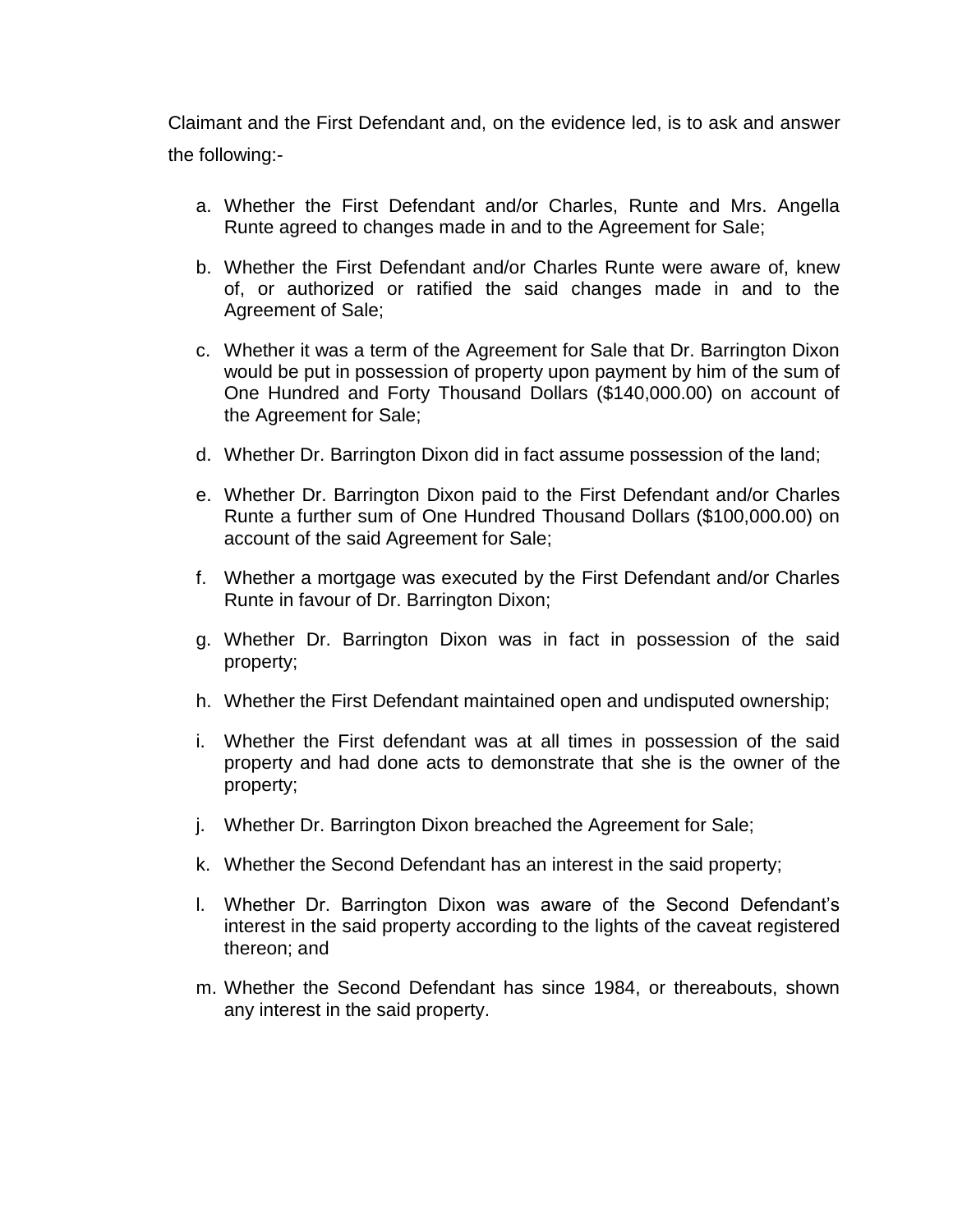### THE ISSUES

- [40] Reduced and refined to their narrowest the legal issues as between the Claimant and the First Defendant are:
	- 1) Whether the Claimant is entitled to an order for specific performance of the Agreement for Sale;
	- 2) Whether the Claim is statute-barred being a claim for specific performance; and, should the claim for specific performance fail , in the alternative;
	- 3) Whether the Claimant is entitled to an order for adverse possession; and
	- 4) Whether the Claim fails pursuant to the equitable doctrine of laches
- [41] As between the Claimant, the First Defendant and the Second Defendant the legal issues are-
	- 5) Whether the Claimant is entitled to an order for Specific Performance where there is a caveat on title prior to the signing of the Agreement for Sale between the Claimant the First Defendant and her deceased husband;
	- 6) Whether the Second Defendant Mr. Anthony DePaul is entitled to a 50% share in the property pursuant to the partnership agreement between Charles Runte and himself; and if so,
	- 7) Whether the First Defendant and her deceased husband were Trustees of the Second Defendant's fifty percent share in the property registered at Volume 1154 Folio 270.
- [42] I propose to deal with these issues compendiously under the rubric of the law on specific performance through the lens of LOAA, the law of adverse possession, the law on laches and, finally, the law on caveats.

### THE ARGUMENTS/SUBMISSIONS

[43] As for the Claimant first, she has through a series of questions asked rather searchingly, whether:-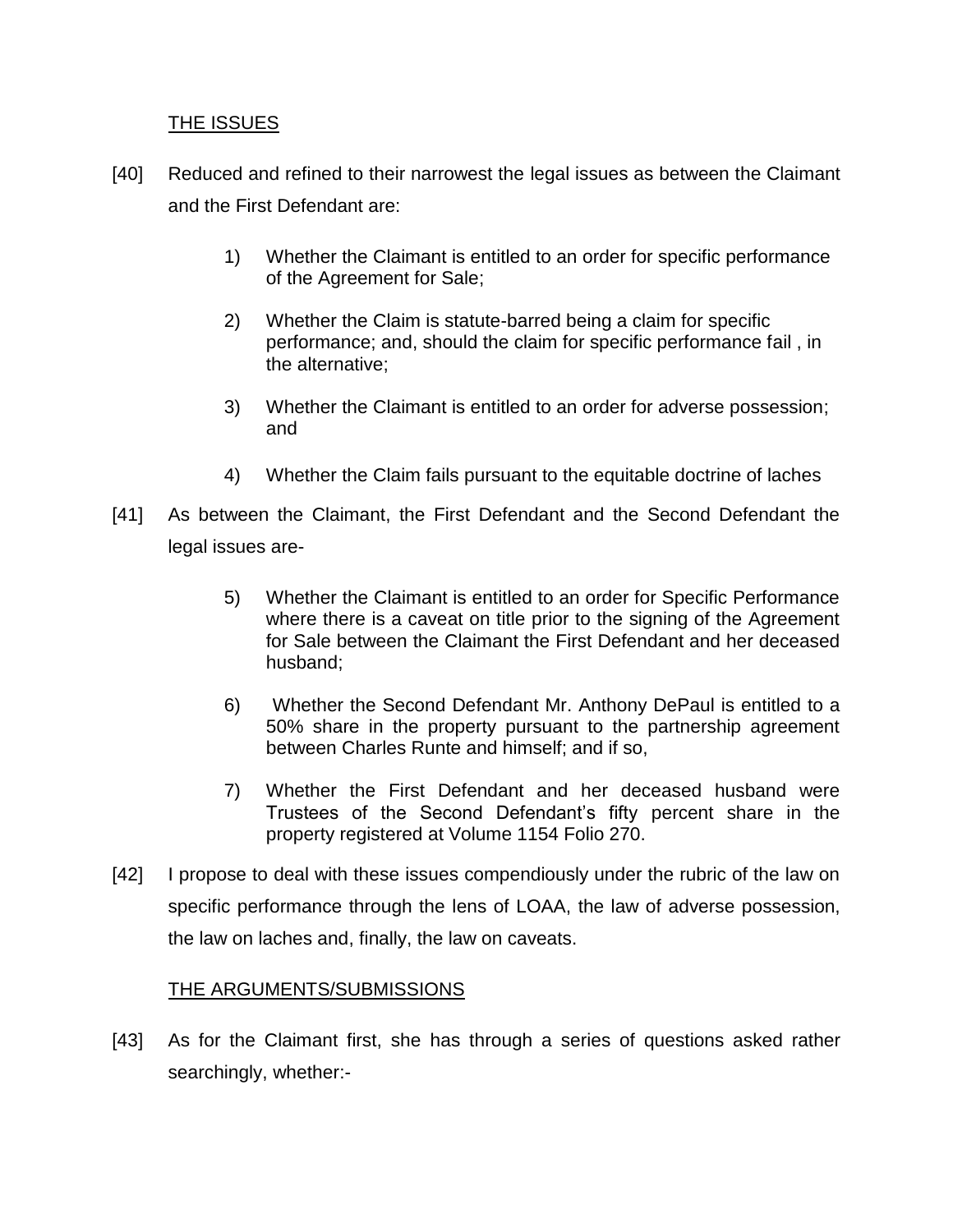- a) a purchaser who had entered into a binding agreement for the sale of the land and who did all that was required of him under the terms of payments thereunder; second,
- b) such a purchaser who was stymied by the Vendors and/or his attorney-atlaw from making the final payments in order to complete the sale of the said land due to the wilful disappearance of the said Vendors and of the Vendors' Attorney-at-law refusal to collect any payments;
- c) being thwarted by the Vendors from obtaining early relief from the Court due to the Purchaser's inability to locate the Vendors or to comply with a court order requiring him to produce the original agreement for sale;
- d) a purchaser who had his hopes revived in 2006 when the First Defendant/Vendor made contact with him in which it was communicated to the Purchaser of her intention to complete the said sale only for it to be repudiated by the First Defendant/Vendor

could now be left without any remedy at all which in the circumstances as described would be manifestly unjust and contrary to the principles of Equity.

- [44] The Claimant also submitted on the issue of the credibility of the First Defendant and her witness, the First Defendant's limitation defence to the claim for specific performance, the claim for adverse possession and whether the Second Defendant's claim can defeat that of the Claimant's.
- [45] From the Claimant's List of Authorities filed on January 9, 2015, and February

17, 2015, the following authorities were relied on –

- a) The Registration of Titles Act (RTA), Sections 63, 139 and 140.
- b) **Helga Stoeckert v Paul Geddes** SCCA 50/98 judgment delivered on 1/3/99
- c) **Registrar of Titles, Johore, Johore Bahru v Temenggony Securities Ltd**; [1977] AC 302
- **d) Eng Mee Yong & Ors. v Letchumanan s/o Velayutham** (P.C) [1980] AC 331
- e) **Williams v Greatex** [1956] 3 ALL E.R. 705
- f) **Abrikian et al v Wright et al** (unreported Supreme Court Judgment) CL A083 of 1994 delivered June 16, 2005.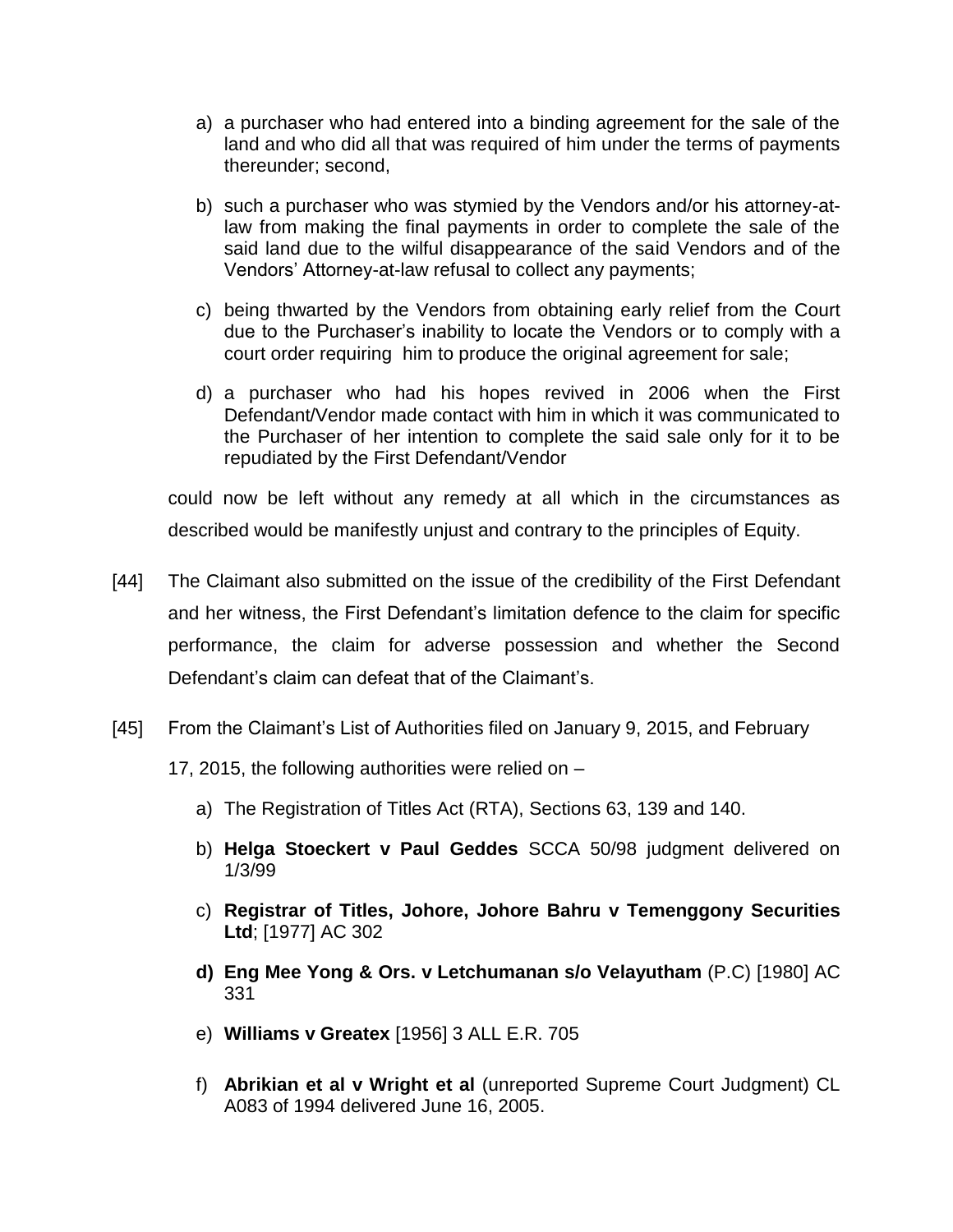- g) **Amritt & Amritt v Duncan Bay Development Company; Limited** (unreported Supreme Court Judgment) Suit No. E 356 of 1998 delivered August 13, 2001.
- h) **McCoy et al v Glispie** (unreported Supreme Court Judgment), [2012] JMSC Civ. 80
- i) **Chang v Chang** (unreported Supreme Judgment), Claim No. 2010 HCV 03675 delivered November 22, 2011.
- j) **McConnell v Huxtable**, 2014 ONCA, 86
- k) **Williams v Thomas** [1909] 1 Ch. 713.
- l) **Emily Rose Hilton v Sutton Stem Laundry (A firm)** [1945] ALL 2 E.R. 425.
- m) **The Limitations of Actions Act** (LAA).
- n) **The Administrator General v The Attorney General**, (unreported Supreme Court Judgment), Suit No. CL 1996 A 102.
- o) **Lindsay Petroleum Co. v Hurd** (1874) LR 5 PC 221.
- p) **Recreational Holdings (Jamaica) Ltd. v Lazarus & Another**, [2014] JMCA Civ. 34.
- q) **J. A. Pye (Oxford) Ltd, & anor. v Graham & anor.** [2002] 3 WLR 221.
- r) **Ronex Properties v John Laing Construction Ltd**. [1982] 3 ALLER 961.
- s) **Hasham v Zenab** [1960] AC 316
- t) **P&O Nedlloyd BV v Arab Metals Co**. **et al** [2006] EWCA Civ. 1717.
- u) **Halsbury's Laws of England**, Vol. 47 (2014) paragraphs 254 and 260.
- v) **DG Barnsley; Barnley's Conveyancing Law & Practice**, (3<sup>rd</sup> Ed.) Butterworths 1988, p546.
- [46] The First Defendant's submissions range over a wide swathe of issues. They are dissonant to that of the Claimant's. Let me say at once that it is no devaluation of the cited cases on my part should I fail to discuss each and every one as referred to by counsel on all sides. If anything at all, such omissions to do so reflect the constraints of time and space.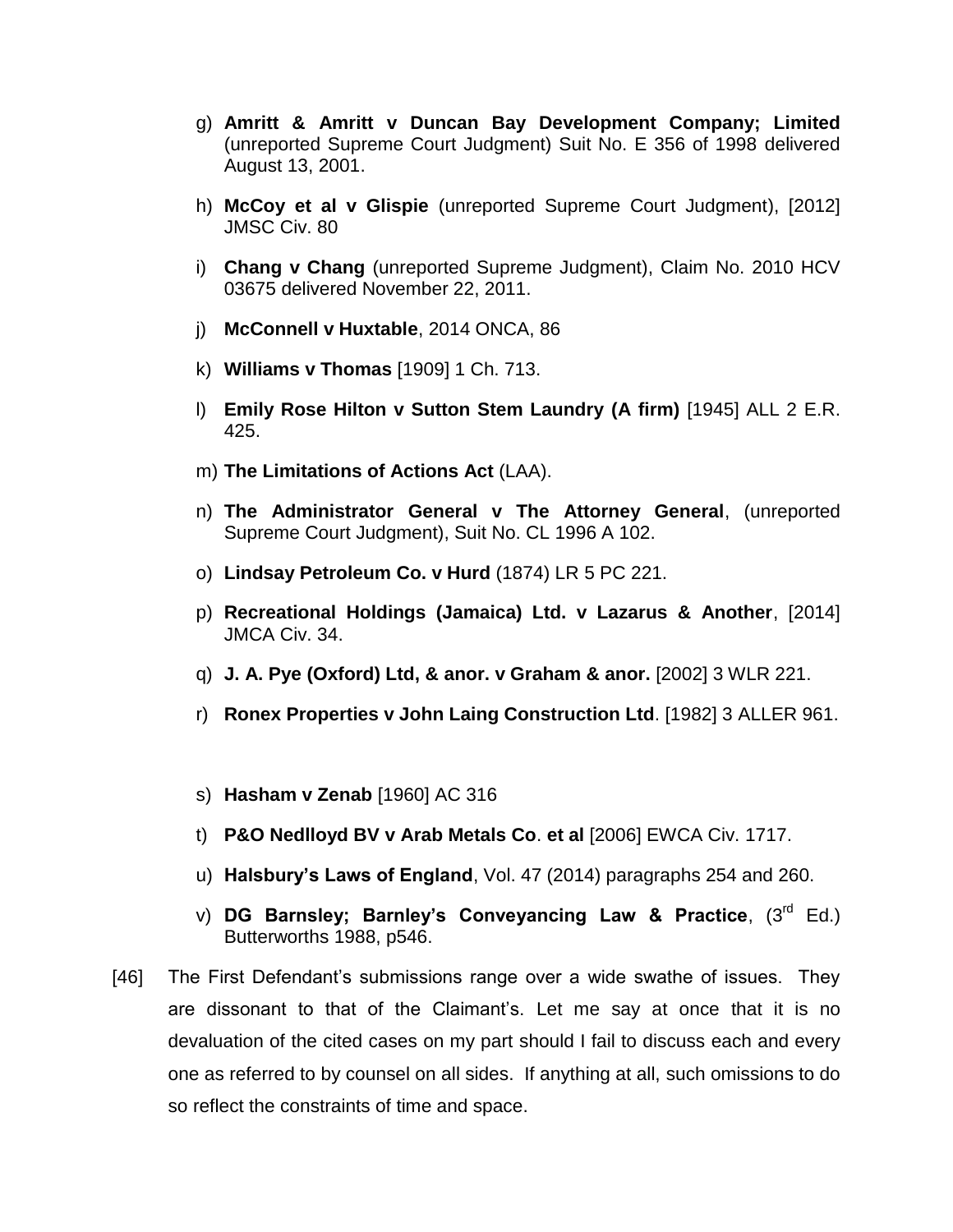- [47] The first Defendant argues that, since the claim was filed in October 2007, some thirty one (31) years after the execution of the Agreement for Sale then this Court does not have any jurisdiction to grant the relief of specific performance it being statute-barred.
- [48] For this proposition the First Defendant relies on Sections 3, 4 and 25 of the LOAA; the Canadian case law authority of **McConnel v Huxtable** ONCA 86; **William v Thomas** [1909] 1 Ch. 713 and; **Emily Hilton v Sutton Steam Laundry** (1945) ALLER 425.
- [49] Another issue raised by the First Defendant is whether the Claimant's right of accrual was preserved, or survived, having regard to the initiation of an earlier suit, namely Suit No. E 335 of 1989, which was "neither discontinued nor otherwise pursued". Again, the First Defendant pressed in aid Section 13 of the LOAA in maintaining that the Claimant's right to "her property" has not only been statute-barred but also that such right has been extinguished. Accordingly, the First Defendant argues, this court has no jurisdiction to determine that matter or to grant the relief being sought, even if the issue of jurisdiction is only recently raised. She stressed that the pleaded defence is a bar to the relief sought. As to the issue of jurisdiction, and as noted earlier, the First Defendant relied on the first instant case law authority of **Chang v Chang**, Claim No. 2010 HCV 03075, unreported, and; **Ronex Properties Limited v John Laing Construction Limited** (1983) QB 398.
- [50] Yet still another issue raised by the First Defendant is that the First Defendant is at a significant disadvantage in defending the claim as it was brought almost two decades after the Agreement for Sale was executed. Thus, the First Defendant argues, it would be unfair to grant the Claimant the orders sought in light of his delay in pursuing the matter. In other words, the First Defendant has raised the equitable defence of laches. For this the First Defendant summoned aid of the old case law authority of **Smith v Clay** (1767) 3 Bro. C.C. 639 and; **Lindsay Petroleum Company v Hurd** (1874) L.R. PC 221.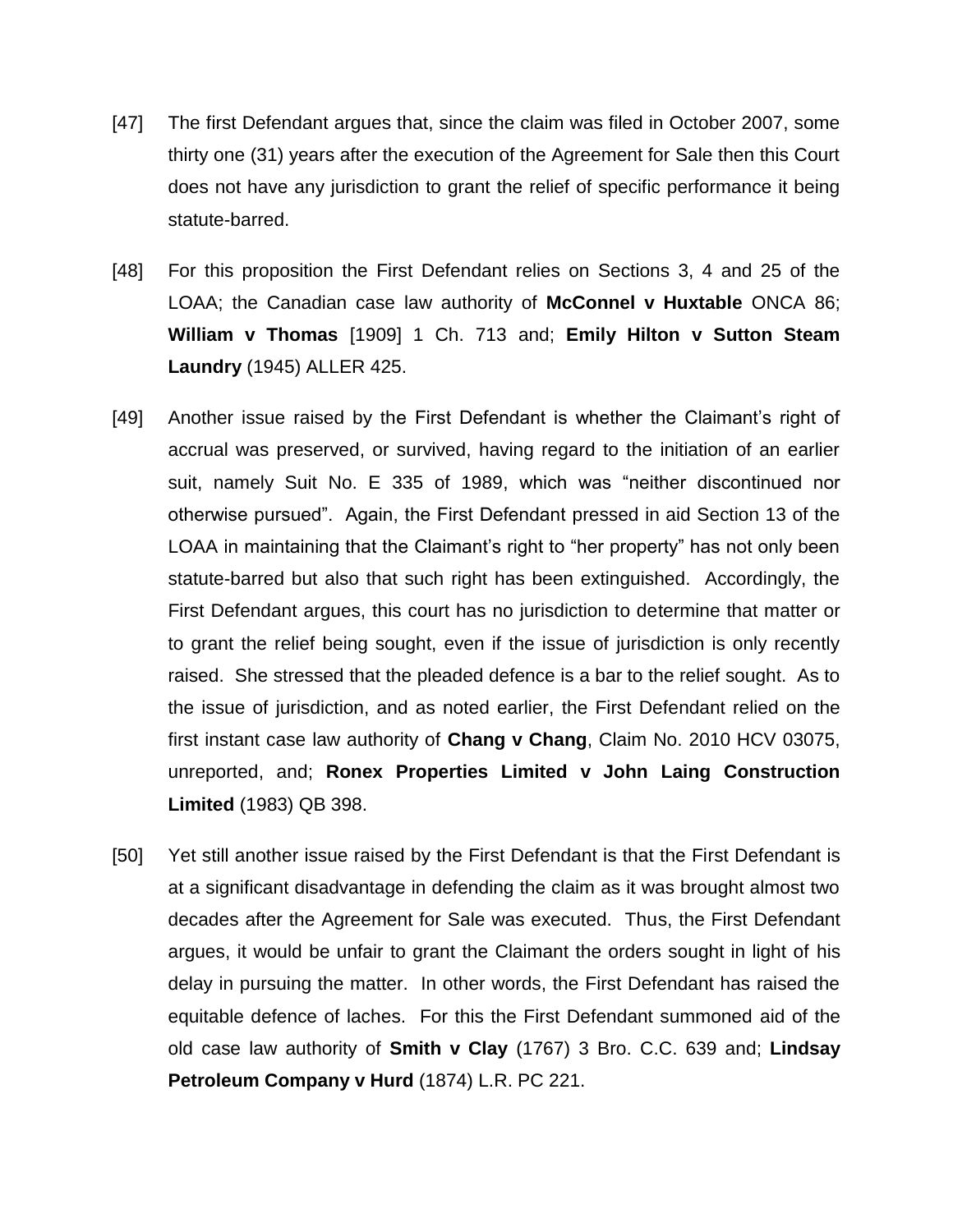- [51] Still, further, is the issue of adverse possession as raised by the First Defendant. The First Defendant maintains that she and her late husband have been in possession since they acquired the property. She advances that, "as owner a fence has been erected, she has appointed a caretaker, paid taxes and maintained the property". The First Defendant reposed on the following list of authorities:
	- a) **Recreational Holdings Jamaica Limited v Carl Lazarus** & **The Registrar of Titles** [2014] JMCA CIV. 34,
	- b) **Wills v Wills**, PCA 50/2002
	- c) **JaPye (Oxford) Limited 7 Others v Graham Anor**. [2002] UKHL 30
	- d) **Buckinghamshire County Council v Moran** [1989] 2 ALL ER 225
	- e) **Textbook authority of the Elements of Land Law**, 5<sup>th</sup> Edition by Grey and Grey;
	- f) **Bryan Clarke v Alton Swaby,** (2007) UKPC 1.
- [52] I am to remark here that I see nothing in the closing submissions of the First Defendant in response to that of the Second Defendant's list of authorities. Further, I have only since March 2016 received the First Defendant's List of Authorities though apparently it was filed in February 2015 and which list, incidentally, omits the hard copy of the **Recreational** case authority being relied on by her.
- [53] I come now to the Second Defendant's closing submissions that was filed on March 31, 2015.
- [54] Here, the Second Defendant says that by agreement dated the 10<sup>th</sup> day of March 1984, he entered into an agreement with the First Defendant and Mr Charles Runte to purchase property at Point, Hanover, the purchase price being Forty-Two Thousand United States Dollars (US\$42,000.00). The property being is described as all that parcel of land part of Point in the parish of Hanover registered at Volume 454 Folio 27 of the Registrar Book of Titles, it being "a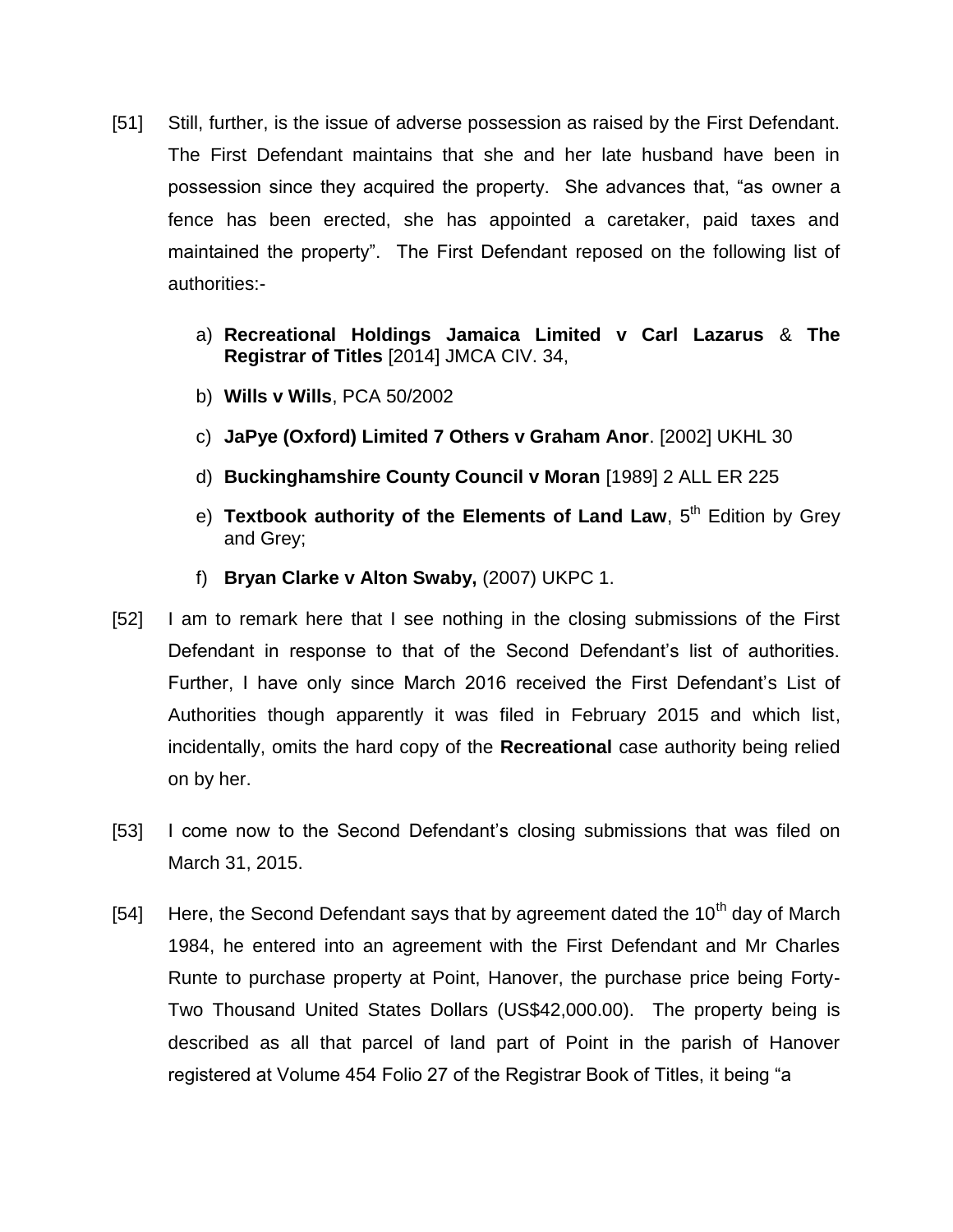Splinter title from the parent title registered at Blume 538 Folio 85 of the Registrar Book of Titles".

- [55] According to the Second Defendant, the agreement was subsequently reduced to writing and that it was a term of the agreement that all three parties would enter into a partnership to develop the property and that it would be registered in the name of a company that was to be formed by them. Further, it was agreed that the Second Defendant would hold a 50% interest in the property and that the First Defendant and her husband would hold the remaining 50% for themselves.
- [56] In furtherance of the agreement, according to the Second Defendant, he paid the sum of \$21,000.00 in United States Dollars to the Runtes on the 23<sup>rd</sup> day of July 1984. The First Defendant and her husband registered the property in their joint names solely thereby deviating from the agreement and the Second Defendant was only able to discover this irregularity, or departure, from their agreement, in November 1984. In consequence, the Second Defendant caused a Caveat to be lodged against the property. The Caveat bearing number 97071 was granted on the  $13<sup>th</sup>$  November 1984 by the Registrar of Titles.
- [57] The Second Defendant says that while on a visit to Jamaica in 2008, he was apprised of proceedings brought in the Supreme Court of Judicature of Jamaica by the Claimant Dr. Barrington Dixon which touched on and concerned the subject property. The claim, he noted, was brought by Dr. Barrington Dixon against the First Defendant for the completion of a purported sale of the very property which took place in or about 1986 and which carried the Volume and Folio numbers of the parent title instead of the splinter title. In consequence and, in order to protect his interest, Mr. Anthony DePaul successfully applied to be added as a Defendant/Intervenor in the proceedings. (On this aspect of the claim I shall offer a few comments later).
- [58] Regarding the above, Mr Anthony DePaul has asked this court to declare whether –
	- a) the Runtes held the property on constructive trust for him,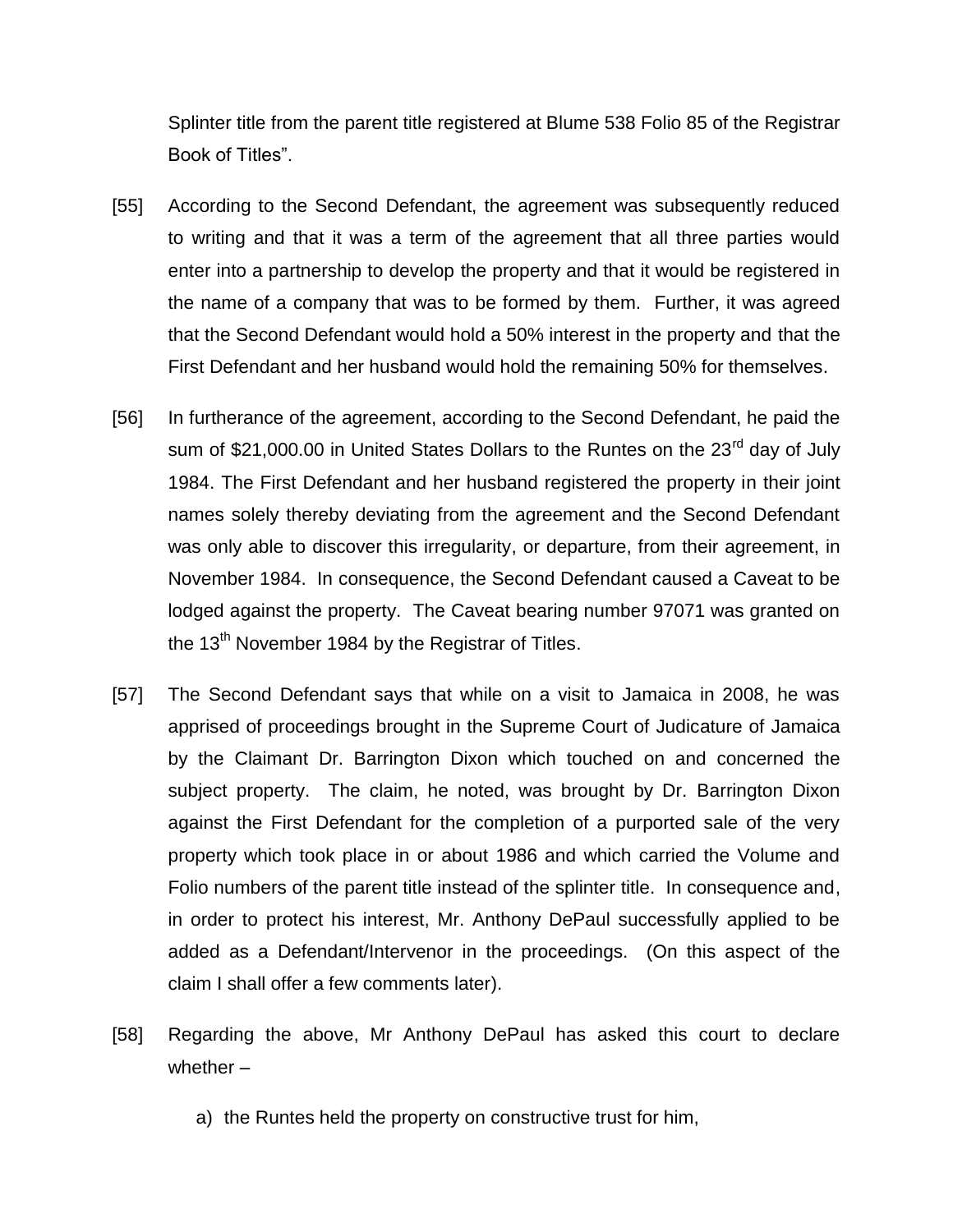- b) a constructive trustee can claim trust property by way of adverse possession;
- c) a constructive trustee can sell such property for his or her of both benefit; and,
- d) specific performance can be granted in circumstances where it is found that there is a previous competing interest in the property.
- [59] The Second Defendant recruited the authorities of **Bonner Homes Group PCC v Luff Developments** [2000] Ch. 372; **Persad v Persad** (1979) High Court Trinidad and Tobago, No. 1, 827 of 1973 (unreported); **Baden SocieteGenerale pour Favorise le Development du Commerce et de I'industrieen France** SA (1982) [1992] 4 AU ER 161 and; **Thomas v Dering** (1837), Keen 729/48 ER 488.
- [60] I desire to make one comment here. I have not seen a copy of the Agreement for Sale among the bundles supplied to the Court.

## THE EVIDENCE

## EVIDENCE OF DR. BARRINGTON DIXON

[61] Here I begin with the affidavit evidence of the then affiant Dr. Barrington Dixon, dated  $28<sup>th</sup>$  day of September 1989. It was made in support of his application to the Supreme Court under the Vendor's and Purchaser's Act pursuant to his being advised by his then attorneys-at-law "that it is possible for this Honourable Court to make an Order…" so as to allow him to pay the balance of the purchase price

into Court and to have the title issued in his name. I propose to re-produce this and other documents of Dr Barrington Dixon's in full as he through the circumstances of fate was not available for cross-examination.

- [62] "I BARRINGTON DIXON, being duly sworn, MAKE OATH AND SAY as follows:-
	- 1. That I reside and have my true place of abode at Spring Gardens, Saint James and my postal address at P.O. Box 194 Reading P.O. in the parish of Saint James.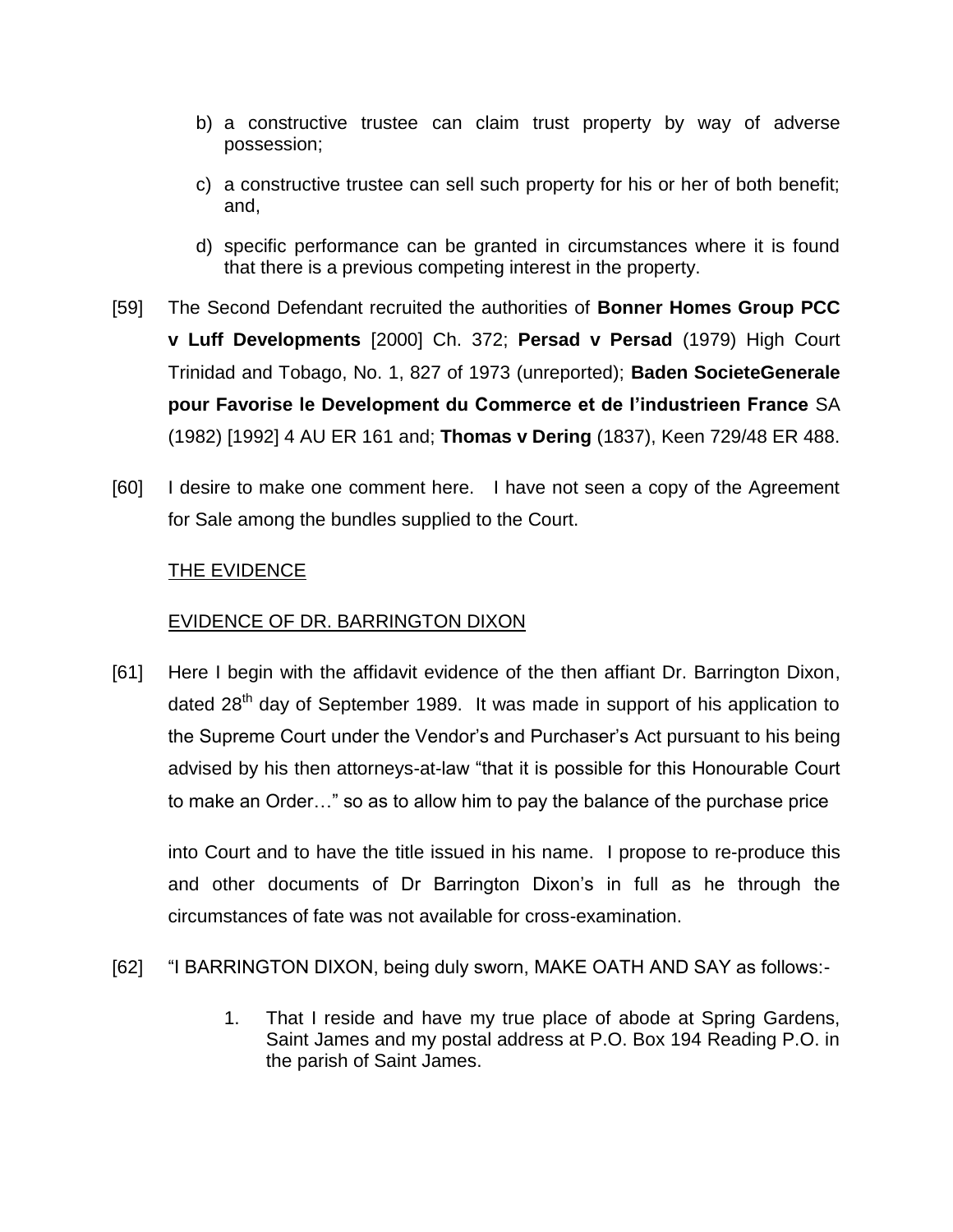- 2. That on or about December 1986 I entered into a written Agreement For Sale with respect to certain lands registered at Volume 1154 Folio 270 (hereinafter referred to as "the land") whereby I agreed to purchase and the registered owners agreed to sell the land for the sum of Four Hundred and Forty Thousand Dollars (\$440,000.00). That at the time of executing the Agreement for Sale I was unrepresented by legal counsel.
- 3. That now produced before me and attached hereto … is a copy of the said Agreement for Sale.
- 4. That pursuant to the said agreement I paid a deposit of One Hundred and Forty Thousand Dollars (\$140,000.00) plus and additional Twenty Thousand Dollars (\$20,000.00) to cover closing costs and incidentals. Pursuant to an addendum to the agreement dated April 1, 1987, the Vendors granted a mortgage for the balance of the purchase price that being Three Hundred Thousand Dollars (\$300,000.00) at an interest rate of 12½% per annum amortized over two (2) years.
- 5. That pursuant to the terms of the mortgage I have paid the amount of One hundred and Ten Thousand Dollars (\$110,000.00) representing approximately seven (7) months payments that is, up to and including payments for the month of November 1987. That now produced before and attached hereto … are cheques and or receipts evidencing the said payments.
- 6. That in the month of November 1987 I received a letter from Mr. Charles Runte one of the Vendors by which he requested further payment be directed to his Attorney-at-law Mr. Wentworth Charles. That now produced before me and attached hereto … is a true copy of the said letter.
- 7. That shortly after receiving [the letter in paragraph 6] I spoke with Mr. Wentworth Charles who informed that he not heard from his clients since preparing the Agreement for Sale, he did however confirm that he was in possession of the Title for the said land.
- 8. That based upon what was told to me by Mr. Wentworth Charles I did not make any further payments but attempted without success to contact Mr. Runte through members of his family as he suggested in his letter [the letter in paragraph 6].
- 9. That having become alarmed at the situation I retained the law firm Perkins, Grant, Stewart, Phillips and Company who I understand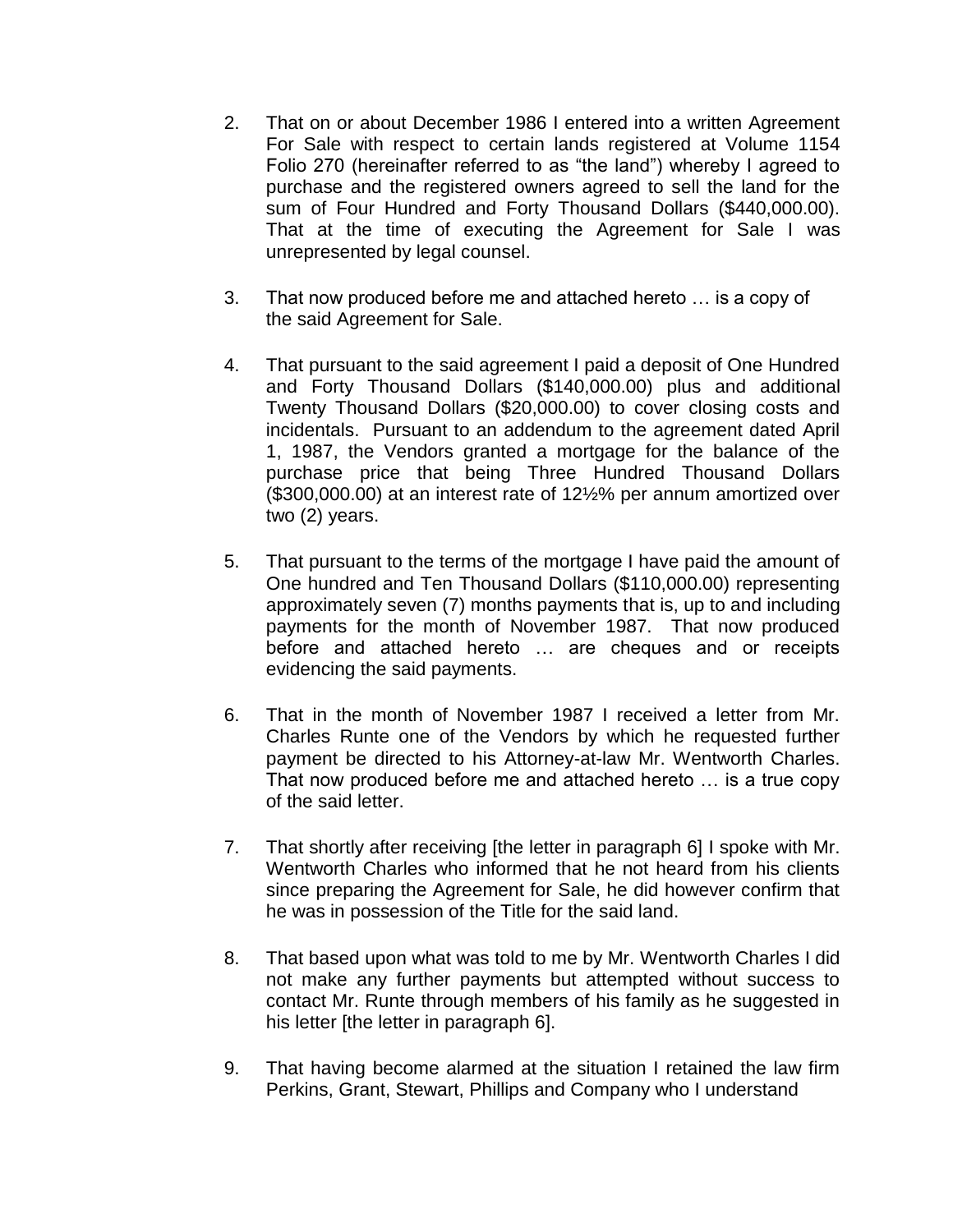have communicated with Mr. Wentworth Charles. My said attorney have informed that Mr. Charles has been unable to locate either of the Vendors.

- 10. That I have been informed by both Mr. Charles and my own Attorneys-at-Law that Caveat numbered 97071 has been lodged by Mr. K. C. Burke, Attorney-at-law on behalf of Mr. Anthony DePaul who claiming to be an equitable joint owner of the subject land. The said caveat was lodged on the  $14<sup>th</sup>$  day of July 1989. That now produced before me and attached hereto … is a true copy of the said Caveat.
- 11. That now produced before me and attached hereto … are the following letters;
	- a. Leltter from Perkins, Tomlinson, Grant, Stewart & Co., to Wentworth Charles dated 21<sup>st</sup> April, 1988;
	- b. Letter from Wentworth Charles to Perkins, Tomlinson, Grant, Stewart, & Co., dated 19<sup>th</sup> May 1988.
	- c. Letter from Perkins, Tomlinson, Grant, Stewart, & Co., to Wentworth Charles dated 19<sup>th</sup> May, 1988;
	- d. Letter from Perkins, Tomlinson, Grant, Stewart, & Co., to Wentworth Charles dated 23<sup>rd</sup> June, 1988;
	- e. Letter from Wentworth Charles to Perkins, Tomlinson, Grant, Stewart, & Co., 28<sup>th</sup> June, 1988.
	- f. Letter from Perkins, Tomlinson, Grant, Stewart, & Co., to Wentworth Charles dated 11<sup>th</sup> July, 1988.
	- g. Letter from Wentworth Charles to Perkins, Tomlinson, Grant, Stewart, & Co., dated  $20<sup>th</sup>$  July, 1988;
	- h. Letter from Perkins, Grant, Stewart, Phillips & Co., to Wentworth Charles dated 29<sup>th</sup> December 1988.
	- i. Letter from Perkins, Grant, Stewart, Phillips & Co., to Wentworth Charles dated  $20<sup>th</sup>$  February, 1989;
	- j. Letter from Perkins, Grant, Stewart, Phillips & Co., to Wentworth Charles dated  $12<sup>th</sup>$  April, 1989;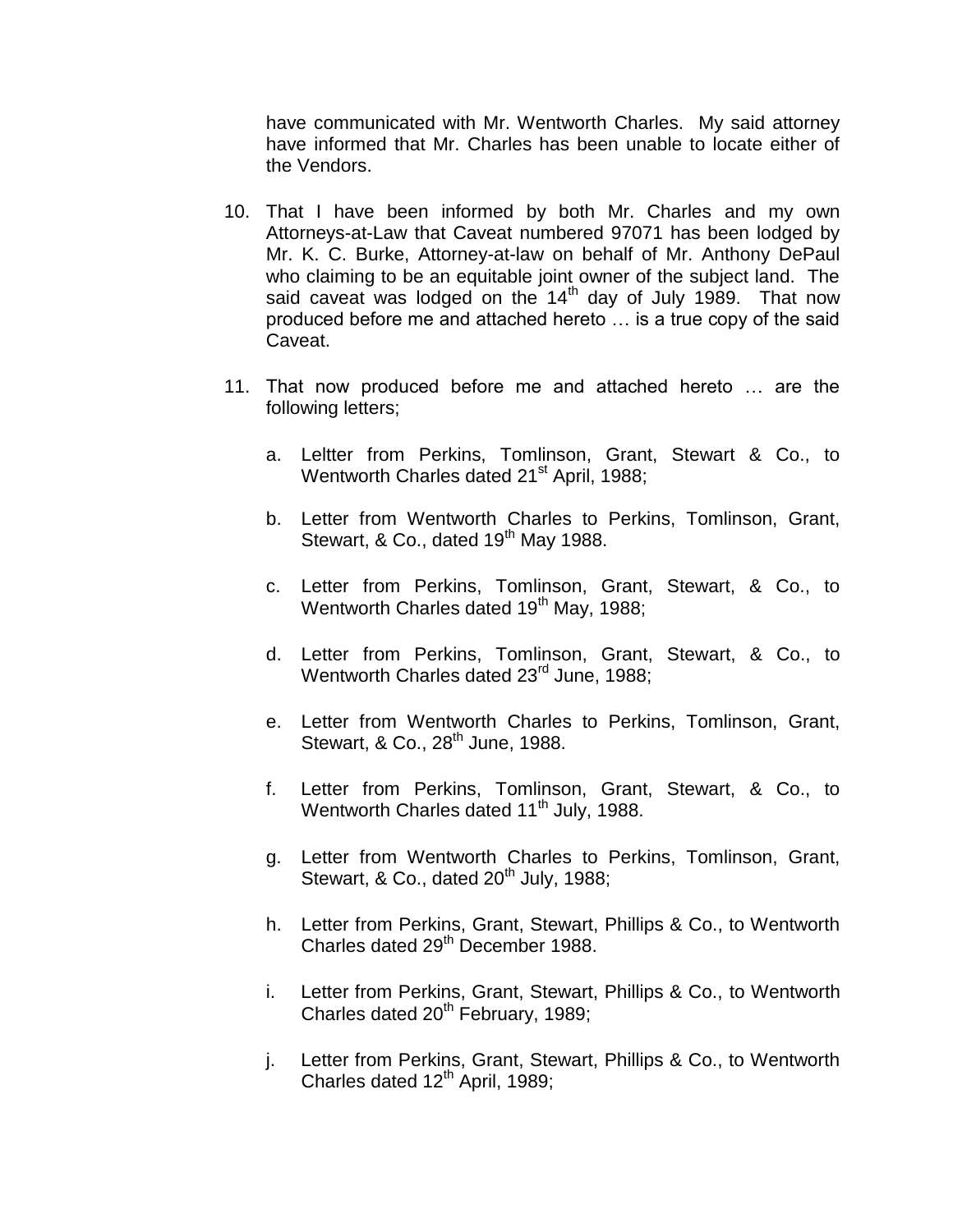- k. Letter from Wentworth Charles to Perkins, Grant, Stewart, Phillips & Co., dated 22<sup>nd</sup> May, 1989.
- 12. That pursuant to my instructions my Attorneys-at-Law, Messrs, Perkins, Grant, Stewart, Phillips & Co., lodged a caveat against the title of the land on  $14<sup>th</sup>$  July, 1988. That now produced before me and attached hereto … is a true copy of the said Notice.
- 13. That pursuant to my instructions on April 12, 1989 my Attorneys-at-Law served Notice requiring completion of sale and Making Time of the Essence the same being served upon the Vendors c/o Mr. Wentworth Charles, the Vendors' Attorney-at-Law having carriage of sale. That now produced before and attached hereto … is a true copy of the said Notice.
- 14. That I am informed by my Attorney-at-Law and do verily believe that Mr. Anthony DePaul, does not object to the sale of the subject land to myself for the purchase price agreed upon, but seeks a half share of the sale proceeds arising there from.
- 15. That I am now severely prejudiced by not being able to obtain title for the subject land. I have through my Attorneys-at-Law indicated my willingness to pay the full amount of the balance of the Purchase Price, that being One Hundred and Seventy Thousand Dollars (\$170,000.00) however, although Mr. Charles has possession of the Certificate of Title and although he is named as the Attorney-at-Law having carriage of sale, he has refused to accept payment for the same by stating that he has no instructions to do so.
- 16. That I am advised by my Attorneys-at-Law that it is possible for this Honourable Court to make an Order pursuant to Section 7 of the Vendors and Purchasers Act, the effect of which will allow me to pay the balance of purchase price into Court and to have title issued in my name.
- 17. …"
- [63] In his second affidavit dated the  $28<sup>th</sup>$  April 2008 given in support of the Notice of Application and, again, eliding unessential and repetitious matters, this is what Dr. Barrington Dixon depones to:
- [64] "… That at the time of this agreement I was not represented by an Attorney-at-Law. I was handed a written agreement by the vendors. We then discussed and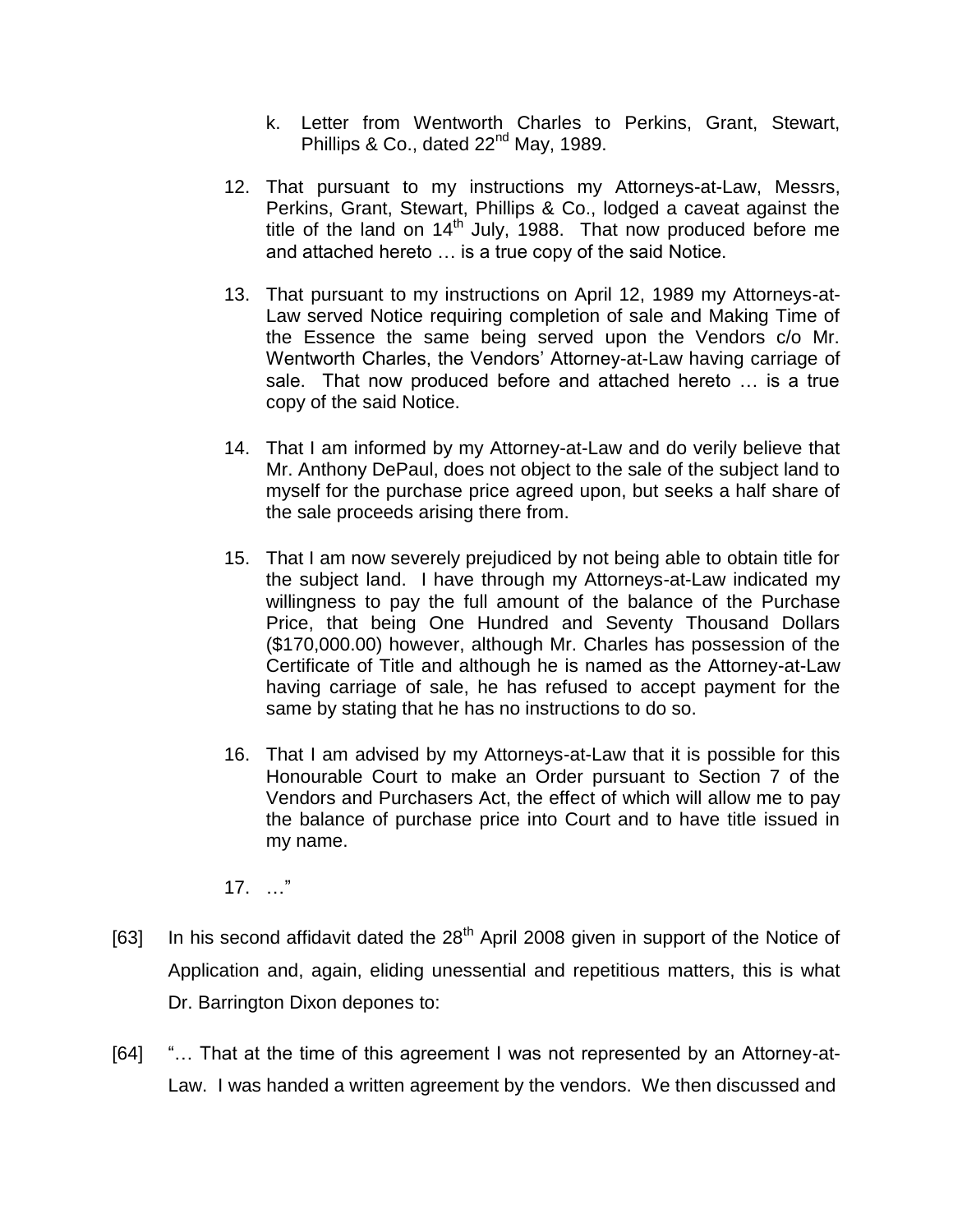agreed to amendments to the typed version of the agreement include:

- a) A variation of the purchase price from Five Hundred Thousand to Four Hundred and Forty Thousand Dollars.
- b) The deposit payable would be One Hundred and Forty Thousand Dollars (\$140,000.00).
- c) I would receive vacant possession on payment of the deposit.

That I attach a copy of the agreement … The word "deposit inserted in the agreement is in my handwriting. The other handwritten amendments were made by either or both vendors and I signified my agreement by executing the document.

That pursuant to this agreement, I paid a total deposit of One Hundred and Forty Thousand Dollars (\$140,000.00) plus an additional Twenty thousand Dollars to cover the closing costs and other incidentals, directly to the Vendors. I attach hereto … copy cheques dated October 31, 1986 and December 14, 2006 as well as receipt dated December 14, 1986 from the Defendant evidencing these payments.

That further pursuant to an Addendum to our agreement dated April 1, 1987, the Vendors granted a vendors mortgage to me for the balance of the purchase price being Three Hundred Thousand Dollars (\$300,000.00) at an interest rate of 12½% amortised over two (2) years. This addendum was made by the vendors who initialled the agreement.

That pursuant to the Addendum, I made mortgage payments totalling One Hundred and Ten Thousand Dollars (\$110,000.00) to the vendors representing seven payments up to and including the month of November 1987. That I attach hereto … copy cheques and receipts evidencing the said payments which I made

### pursuant to the vendor's mortgage.

That I made no payments after November 1987 as by letter dated November 23, 1987 Mr. Charles Runte requested that all further payments be directed to his Attorney-at-Law Mr. Wentworth Charles. That I attach a copy of his letter …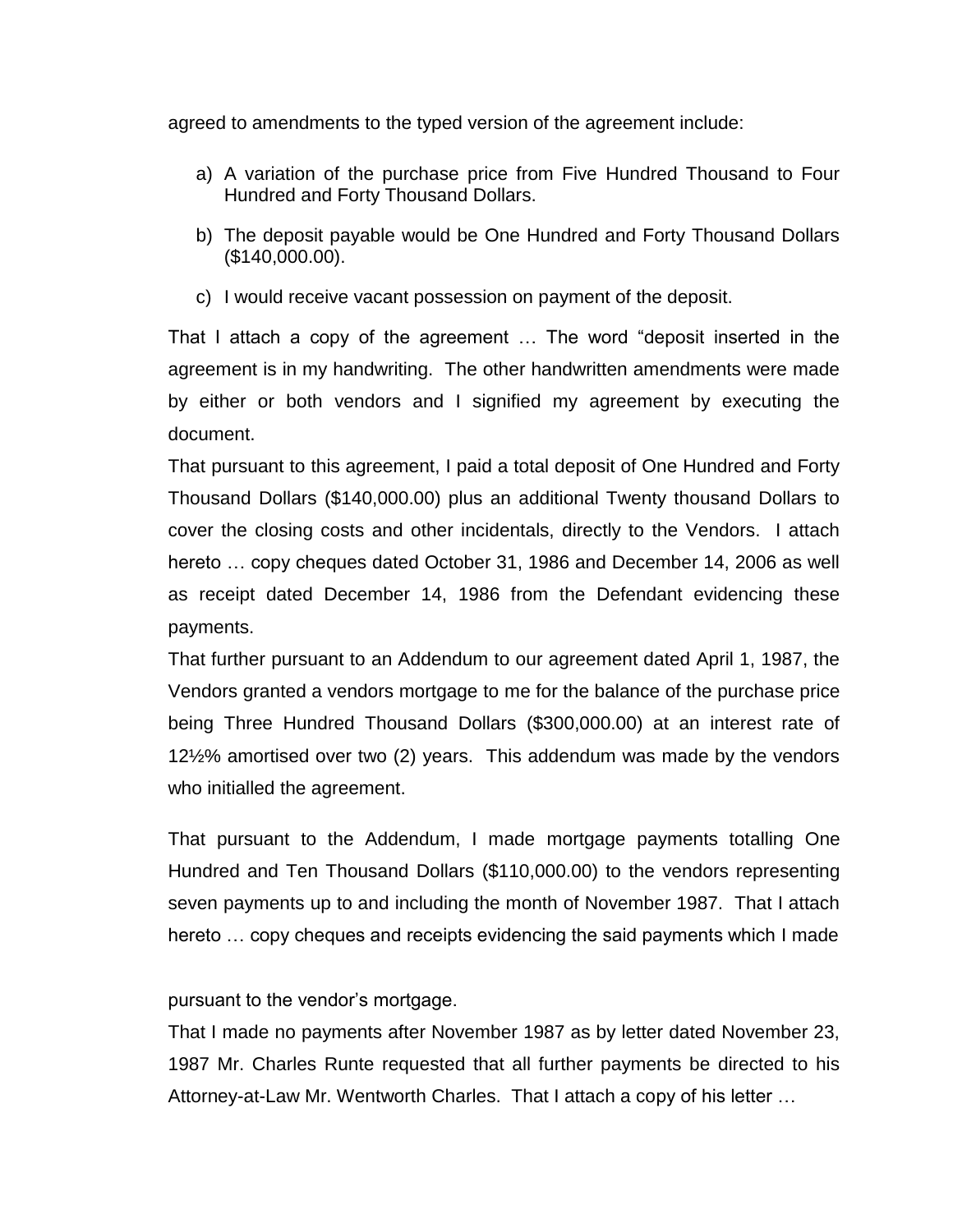That shortly after receiving the letter at [paragraph 8], I spoke to Mr. Wentworth Charles in order to confirm that he would be collecting the remaining mortgage payments. However, he informed that he had not heard from his clients since preparing the Agreement for Sale, some months earlier. He did however confirm that he was in possession of the original duplicate Title for the said property.

That based on what was told to me by Mr. Wentworth Charles and the uncertainty created by the discussion, I attempted without success to contact Mr. Runte through members of his family as he had suggested in his letter of November 23, 1987.

That I then retained the law firm of Perkins Grant, Stewart, Phillips and Co. who then communicated with Mr. Wentworth Charles on my behalf. I am advised by my said Attorneys-at-Law and do verily believe that Mr. Charles had been unable to locate either of the Vendors, and that he also confirmed that he had no instruction from either of the Vendors and would not be collecting any payment on their behalf.

That I attach hereto … the following letters;

- a. Letter from Perkins, Tomlinson, & Co., Grant, Stewart to Wentworth Charles dated 21<sup>st</sup> April, 1988;
- b. Letter from Wentworth Charles to Perkins, Tomlinson, Grant, Stewart & Co., dated  $25<sup>th</sup>$  April, 1988.
- c. Letter from Wentworth Charles to Perkins, Tomlinson, Grant, Stewart, & Co., dated  $28<sup>th</sup>$  June, 1988.

That hereafter instructed my Attorneys-at-Law, Messrs, Perkins, Grant, Stewart, Phillips & Co., to lodge a caveat against the title of the property on  $13<sup>th</sup>$  July, 1988. That I attach hereto … a copy of the said Caveat.

That I later discovered that another caveat, Caveat numbered 97071 was also lodged by a Mr. Anthony DePaul against the Title on 14<sup>th</sup> day of November,

1984. That I attach hereto … letter from Mr. DePaul's Attorney-at-Law, K. C. Burke, to the Registrar of Titles and a copy of the Declaration of Anthony DePaul which accompanied the Caveat.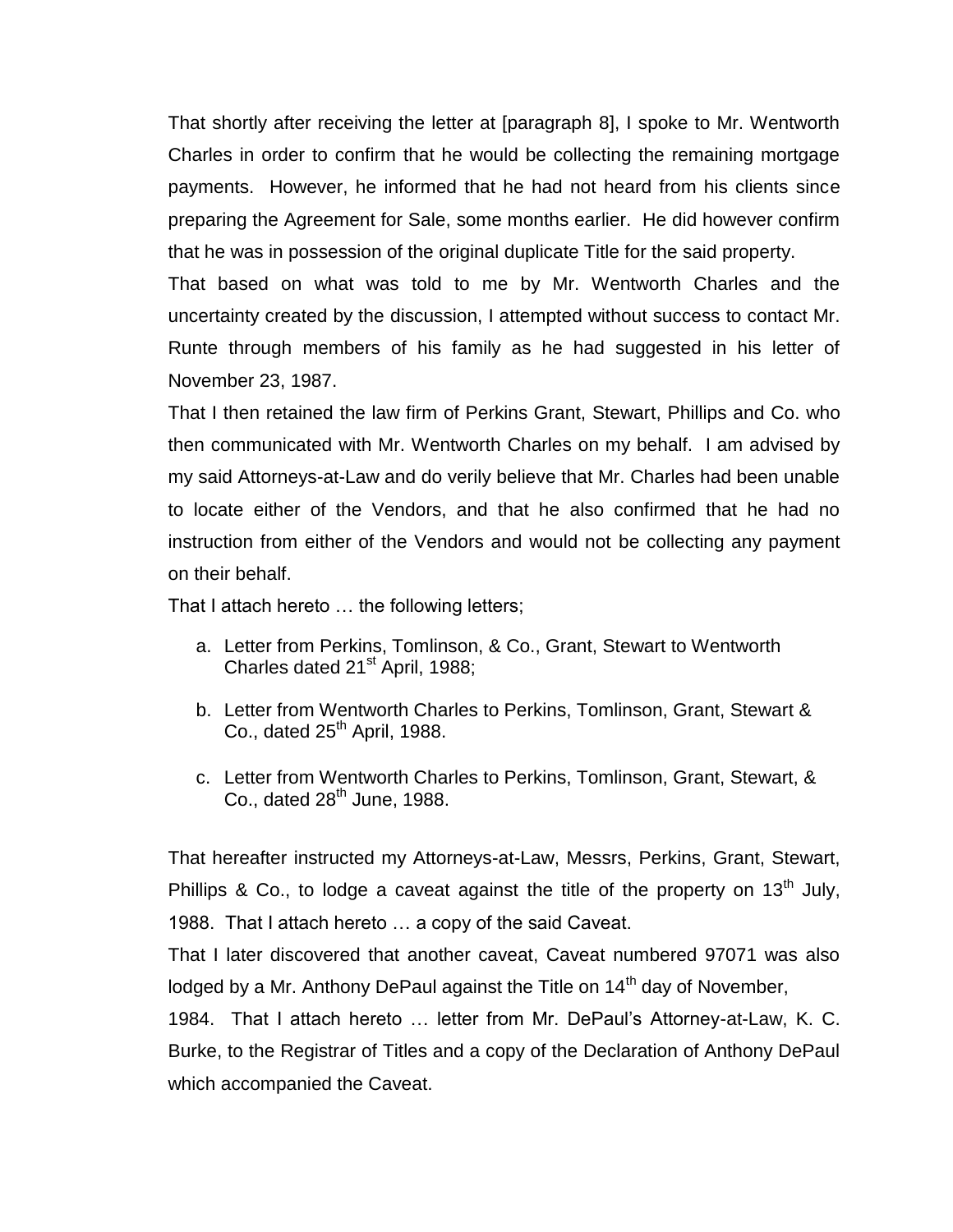That I have received no notice, warning or claim from Mr. DePaul or on Mr. DePaul's behalf in relation to his caveat or purported interest. I was however informed by my Attorneys-at-Law Messrs, Perkins, Grant, Stewart, Phillips & Co., and do verily believed that they have been in contact with the Attorney-at-Law for Mr. Anthony DePaul and that Mr. DePaul did not object to the sale of the property to me for the purchase price agreed upon, and that there was an agreement between Mr. DePaul and the vendors by which Mr. DePaul is to receive half of the sale proceeds from property. That I attach hereto … Letter from Perkins, Tomlinson, Grant, Stewart, & Co., to Wentworth Charles dated 23 June, 1988;

That on or about April 12, 1989 Notice requiring completion of sale and making Time of the Essence was served on the Vendors c/o Mr. Wentworth Charles, the Attorney-at-Law having carriage of sale. That I attach hereto … a copy of the said Notice and letter from Perkins, Grant, Stewart, Phillip & Co., to Wentworth Charles dated  $12<sup>th</sup>$  April, 1989 ending the notice.

That after hearing nothing further from the vendors on October 13, 1989 an Originating 'Summons was issued against the Vendors for specific performance of the agreement. I attach a copy of the said Originating Summons …

That after the said suit was filed, there were discussions between my Attorneysat-law, and the said Wentworth Charles in an attempt to resolve the matter. That further sometime in July 1998, Mr. Charles advised of Mr. Runte's willingness to settle the matter. I attach letter of July 20, 1998 from Mr. Charles.

However, to date, the sale has not been completed and I verily believe that Mr. Charles Runte is now deceased.

That early in 2006 I received a call from the defendant and she informed me that she was now prepared to complete the agreement for sale and that she had given her son power of attorney to do who would be contacting me to effect completion. However, her son late intimated to me that he was no longer prepared to be bound by the Agreement for Sale.

That in or about June 2007, I retained the services of Nunes, Scholefield, DeLeon & Co., as my new Attorneys-at-Law and a new claim was filed herein.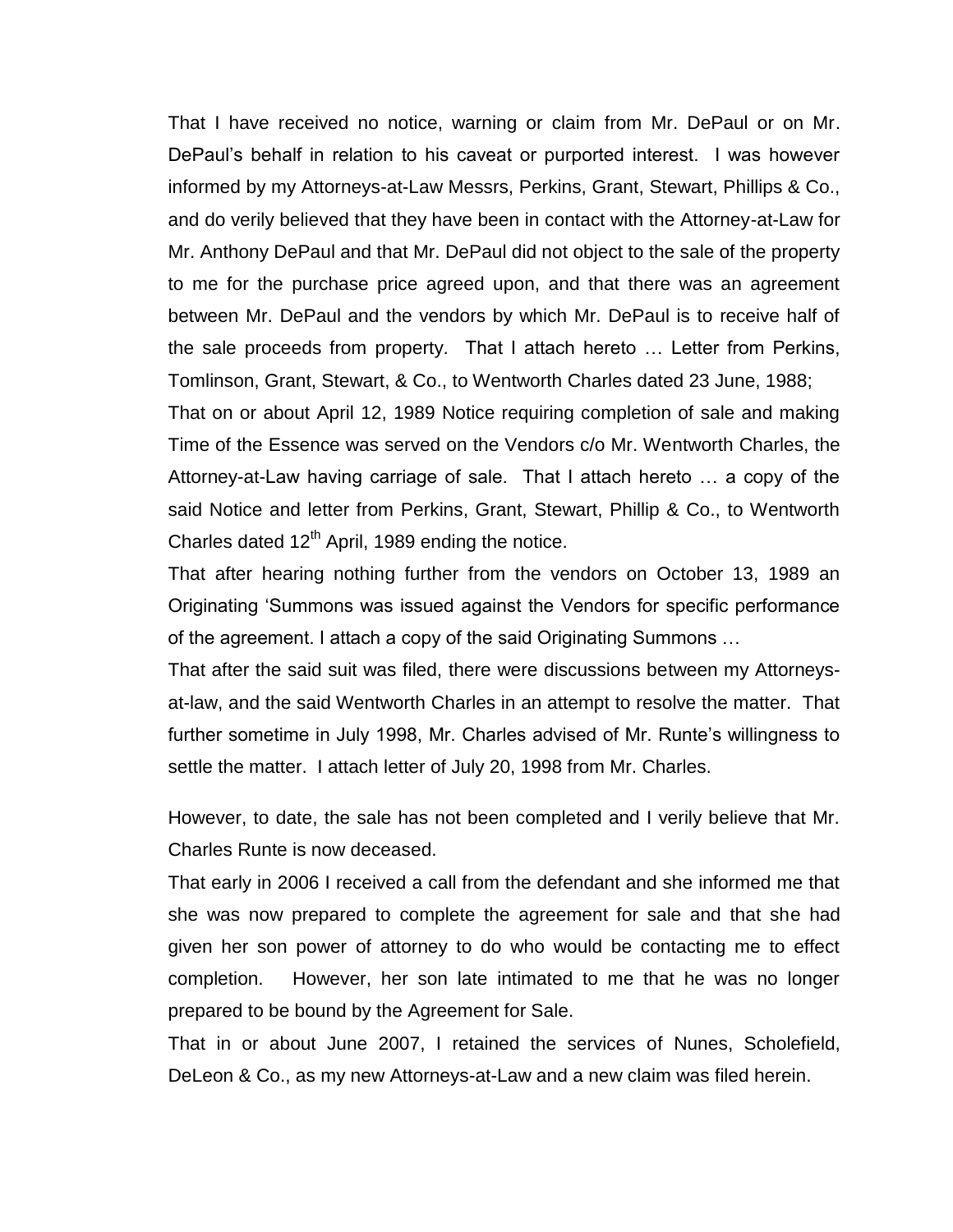That I am advised by my Attorneys-at-Law and do verily believe that no Defence has been filed in this matter although service was acknowledged and a fourteen (14) day extension was granted to the Defendants on January 28, 2008. I attach hereto a copy of the Consent to file defence out time …

That in light of the foregoing I verily believe that I am entitled to a judgment on this claim.

That I am now severely prejudiced by not being able to obtain title for the said property. I have through my Attorneys-at-Law long indicated my willingness to pay the full amount of the balance of Purchase Price not totalling One Hundred and Seventy Thousand Dollars (\$170,000.00).

That further, I have paid all taxes to date in relation to the property save for three years 1996 – 1997; 2004 – 2005; and 2007 – 2008. I attach proof of payment of taxes …"

- [65] Finally, I reproduce Dr. Barrington Dixons's witness statement which was received into evidence and treated as his witness summary. In it further details emerged alongside the staple facts alleged in his two previous affidavits to which I have already alluded:
- [66] 1. "My name is Barrington Dixon. I reside and have my true place of abode at Spring Gardens in the parish of Saint James. I am a medical doctor and the Claimant herein.

### Circumstances leading to the sale

- 2. I know the Defendant Angella Runte. She was a patient of mine for several years. Sometime in or about September 1986 Mrs. Runte attended the Cornwall Regional Hospital where I was working, for medical treatment. I believe she was the last patient I saw that day. So, when I was leaving the hospital I asked if she needed a lift home because I was heading the same direction. I was heading to Negril and her home was en route.
- 3. As we travelled along, Mrs. Runte and I started talking. She mentioned that she was in financial difficulties and that she had a beach front property that she was considering selling. She informed me that the property was by her and her husband and that it was located at Point in Hanover.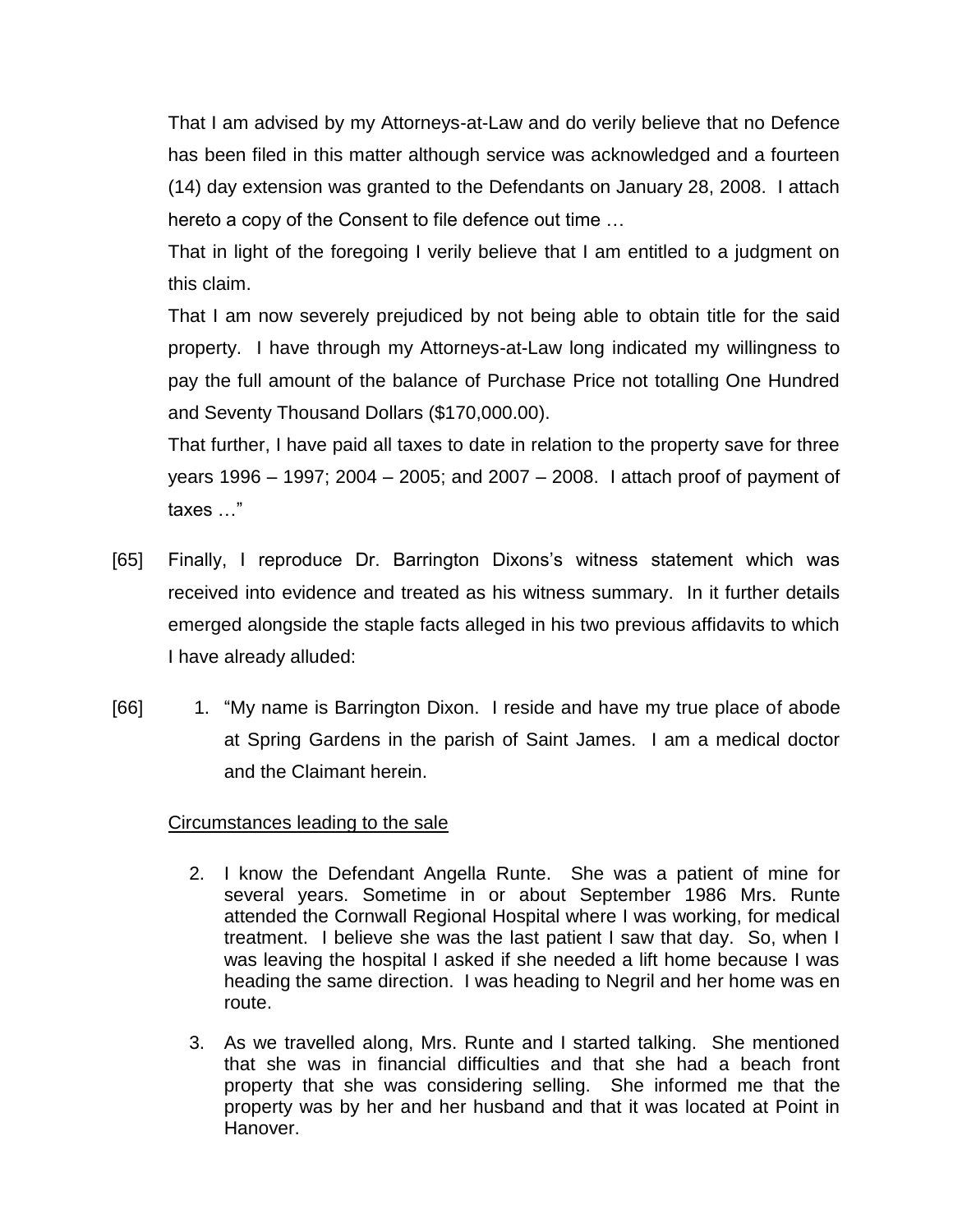- 4. To the best of my recollection we stopped at the property the same day, because we would have pass the property on the way. We came out of the vehicle and walked to an area which had a small cove. Mrs. Runte showed me the general boundaries and I told her that I liked the property and that I was interested in purchasing it. I cannot now recall if we discussed the sale price or any other details that day, but, I do recall that Mrs. Runte told me that she would have an attorney prepare a sale agreement for my execution.
- 5. Sometime after that Mrs. Runte and her husband came by my office. It was the first time I was meeting Mr. Runte. They handed me an agreement for sale for my execution. It was type printed and there were no amendments to the document at that time. When I read the agreement, I requested certain changes in relation to the "purchase price", "deposit", and "possession". We then discussed and agreed to the following changes to the agreement for sale:

| <b>Purchase Price</b> |   | Four Hundred and Forty Thousand Dollars<br>(\$440,000.00)                                                                 |  |
|-----------------------|---|---------------------------------------------------------------------------------------------------------------------------|--|
| Deposit               |   | The sum of Forty Thousand deposit on the                                                                                  |  |
|                       |   | signing of the agreement. And there would be<br>remaining \$100,000.00 (One Hundred<br>a<br>Thousand) payable as deposit. |  |
| Possession            | ÷ | Vacant possession on completion of payment<br>of deposit.                                                                 |  |

We also inserted a completion date of the 31<sup>st</sup> day of March 1989.

- 6. We then signed the agreement for sale and I was given a copy. Now shown to me is a copy of the agreement for sale for which I will be seeking to rely on at the trial … The insertion of the word "deposit" in the agreement in my handwriting, but the other changes are either under the hand of Mrs. Runte and /or her husband. Although all the changes were made in my presence, I cannot now recall who what; but these changes were discussed and agreed upon and I recognise that the word "deposit" is in my handwriting.
- 7. After we signed the agreement I paid a deposit of One Hundred and Forty Thousand Dollars (\$140,000.00) and a further payment of Twenty Thousand Dollars (\$20,000.00) towards closing costs and incidentals on the following days:

| $\bullet$ \$40,000.00       | $\overline{\phantom{0}}$ | October 31, 1986  |
|-----------------------------|--------------------------|-------------------|
| $\blacksquare$ \$100,000.00 | $\overline{\phantom{0}}$ | December 14, 1986 |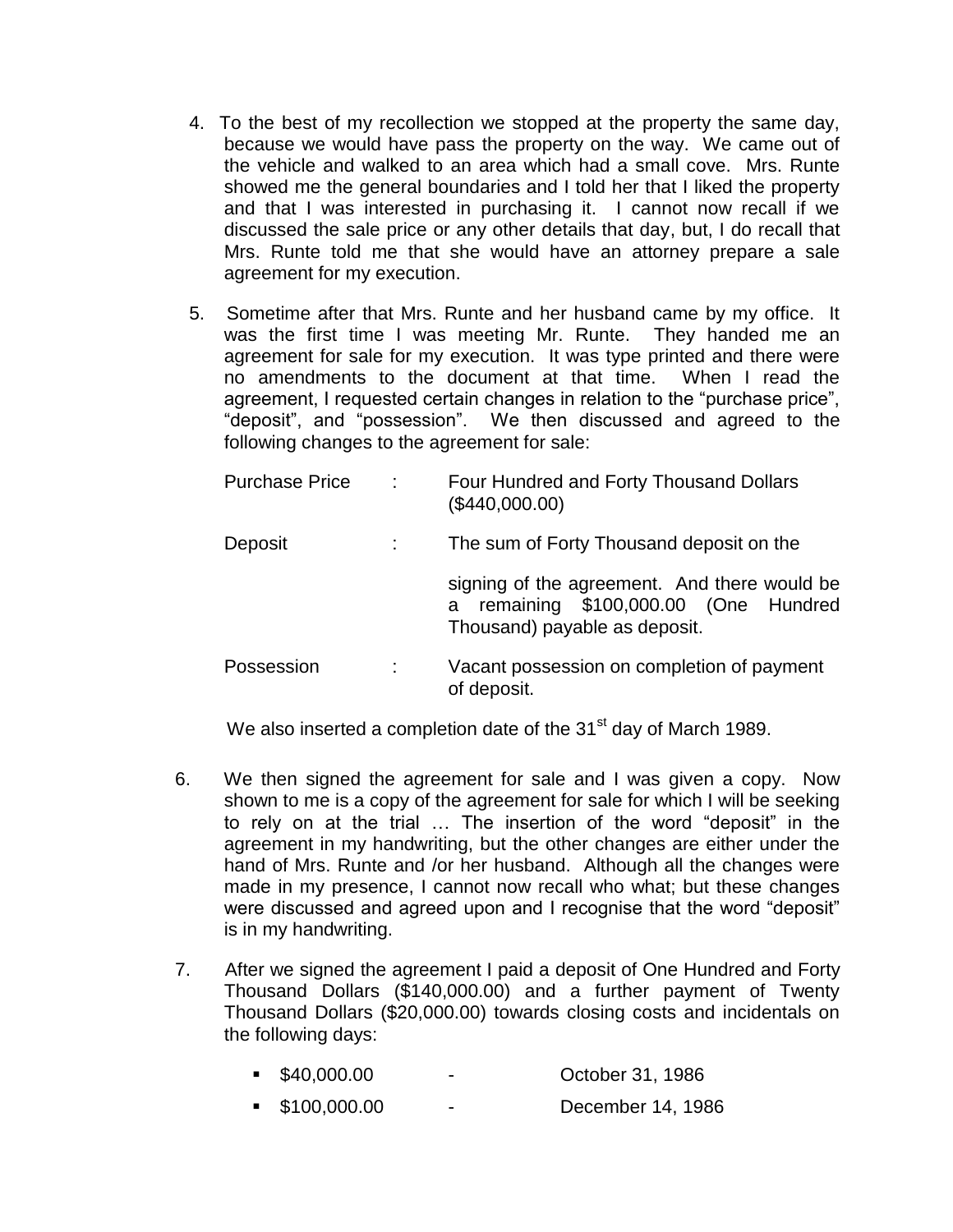- **520,000.00** December 14, 1986
- 8. Now shown to me are the cheques which were tendered and receipts issued in relation to these payments which I will be seeking to relay on at trial …
- 9. That pursuant to an Addendum which was made to the agreement for sale (and which is reflected in the copy agreement … the Runtes granted me a mortgage for the balance purchase prices of \$300,000.00 at an interest rate of 12½% per annum over a period of two years. The Addendum was initialled by Mrs. Runte and her husband in my presence. I requested two years to pay off the balance purchase price with interest because I did not have all the money at the time. I then made the following payments towards the mortgage:

| $\blacksquare$ | \$15,625.00 | April 1, 1987  |
|----------------|-------------|----------------|
| $\blacksquare$ | \$16,250.00 | July 6, 1987   |
| $\blacksquare$ | \$15,625.00 | July 20, 1987  |
| $\blacksquare$ | \$15,625.00 | August 1987    |
| $\blacksquare$ | \$15,625.00 | September 1987 |
| $\blacksquare$ | \$15,625.00 | October 1987   |
|                | \$15,625.00 | November 1987  |

10. Mrs. Runte and/or her husband would come by my office monthly to collect these payments. Now shown to me are the cheques which were tendered and receipts issued to me in relation to these mortgage payments which I will be seeking to have tendered ...

## **Issues affecting Completion**

- 11. Then in about November 1987 I received a letter from Mr. Runte requesting that all further mortgage payments be made to his Attorney-at-Law Mr Wentworth Charles. Now show to me is a copy of the letter I received from Charles Runte which I will seek to rely on …
- 12. After receiving this letter I contacted Mr. Wentworth Charles at his office and he informed me and did verily believe that he not heard from the Runtes since preparing the agreement for sale more than a year earlier.
- 13. I was alarmed by what Mr Charles told me and therefore before making any further payments, I first attempted without success to contact the Runtes through family members of their family. I then retained the Mr. Herbert Grant of Perkins, Tomlinson, Grant, Stewart & Co., Attorney-at-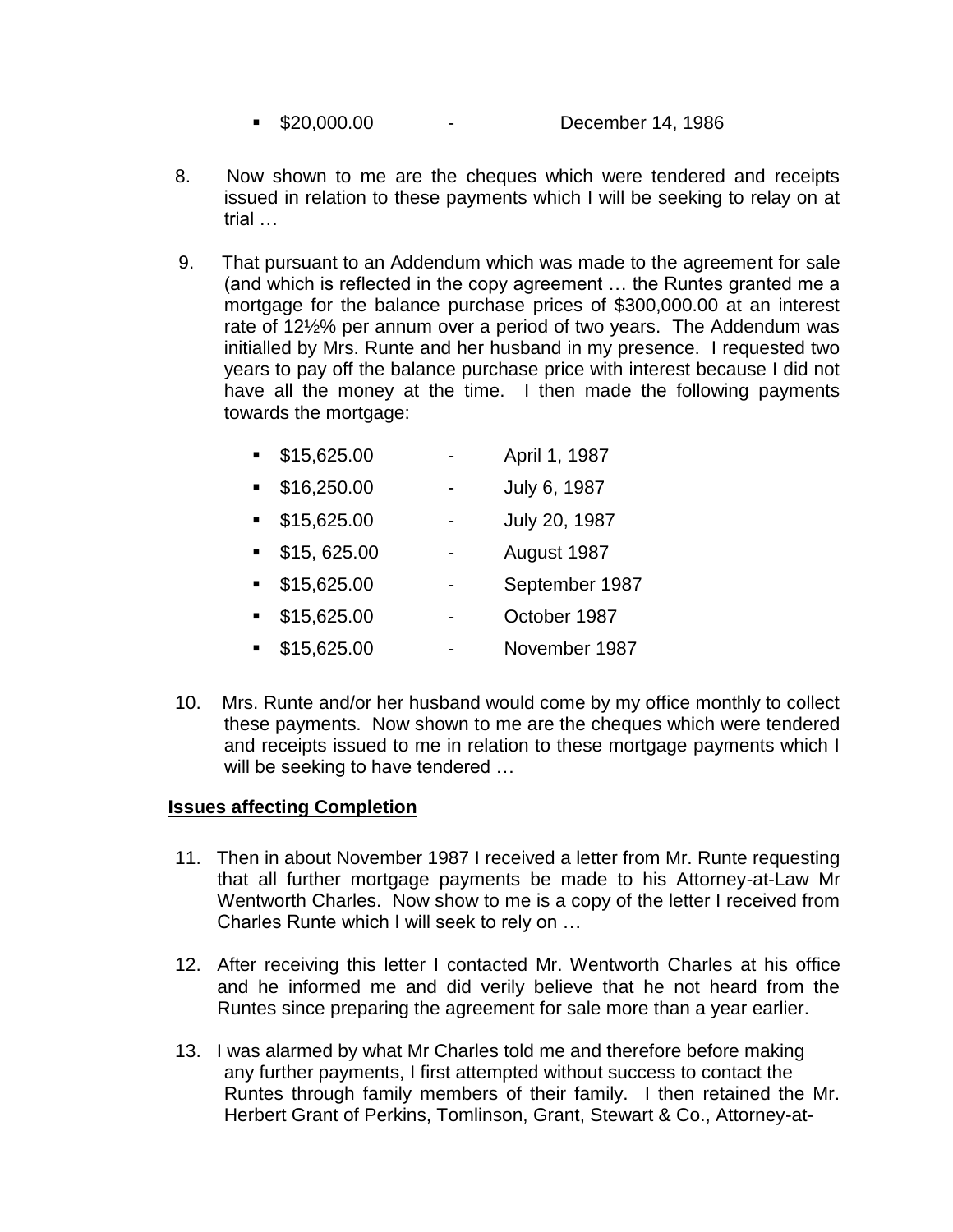Law to communicate with Mr. Charles on my behalf in relation to the payment of the balance purchase price in exchange for the title.

- 14. Thereafter, I received copies of several letters, notices and other documents which my Attorney-at-Law sent to Wentworth Charles. And, I was also provided with copies of the responses from Wentworth Charles. I attach copies of these letters, notices and other documents …
	- **EXECT:** Letter from Perkins, Tomlinson, Grant, Stewart & C., to Wentworth S. Charles & Co. dated April 12, 1988.
	- **EXECTE:** Letter from Wentworth S. Charles & Co. to Perkins, Tomlinson, Grant, Stewart & Co. dated April 25, 1988.
	- **EXECT:** Letter from Perkins, Tomlinson, Grant, Stewart & C., to Wentworth S. Charles & Co. dated May 19, 1988.
	- **EXECT:** Letter from Perkins, Tomlinson, Grant, Stewart & C., to Wentworth S. Charles & Co. dated June 23, 1988.
	- **EXECT:** Letter from Wentworth S. Charles & Co. to Perkins, Tomlinson, Grant, Stewart & Co. dated June 28, 1988.
	- **EXECT:** Letter from Perkins, Tomlinson, Grant, Stewart & C., to Wentworth S. Charles & Co. dated July 11, 1988.
	- Caveat Forbidding Registration of any Change in Proprietorship or of any Dealing dated July 13, 1988 and deposited by Barrington Dixon.
	- **EXECT:** Letter from Wentworth S. Charles & Co. to Perkins, Tomlinson, Grant, Stewart & Co. dated July 20, 1988.
	- **EXECT:** Letter from Perkins, Tomlinson, Grant, Stewart & C., to Wentworth S. Charles & Co. dated April 12, 1988.
	- Letter from Perkins, Tomlinson, Grant, Stewart & C., to Wentworth S. Charles & Co. dated December 29, 1988.
	- **EXECT:** Letter from Perkins, Tomlinson, Grant, Stewart & C., to Wentworth S. Charles & Co. dated February 20, 1989.
	- Notice Requiring completion of Sale and making Time of the Essence of the Contract dated April 12, 1989.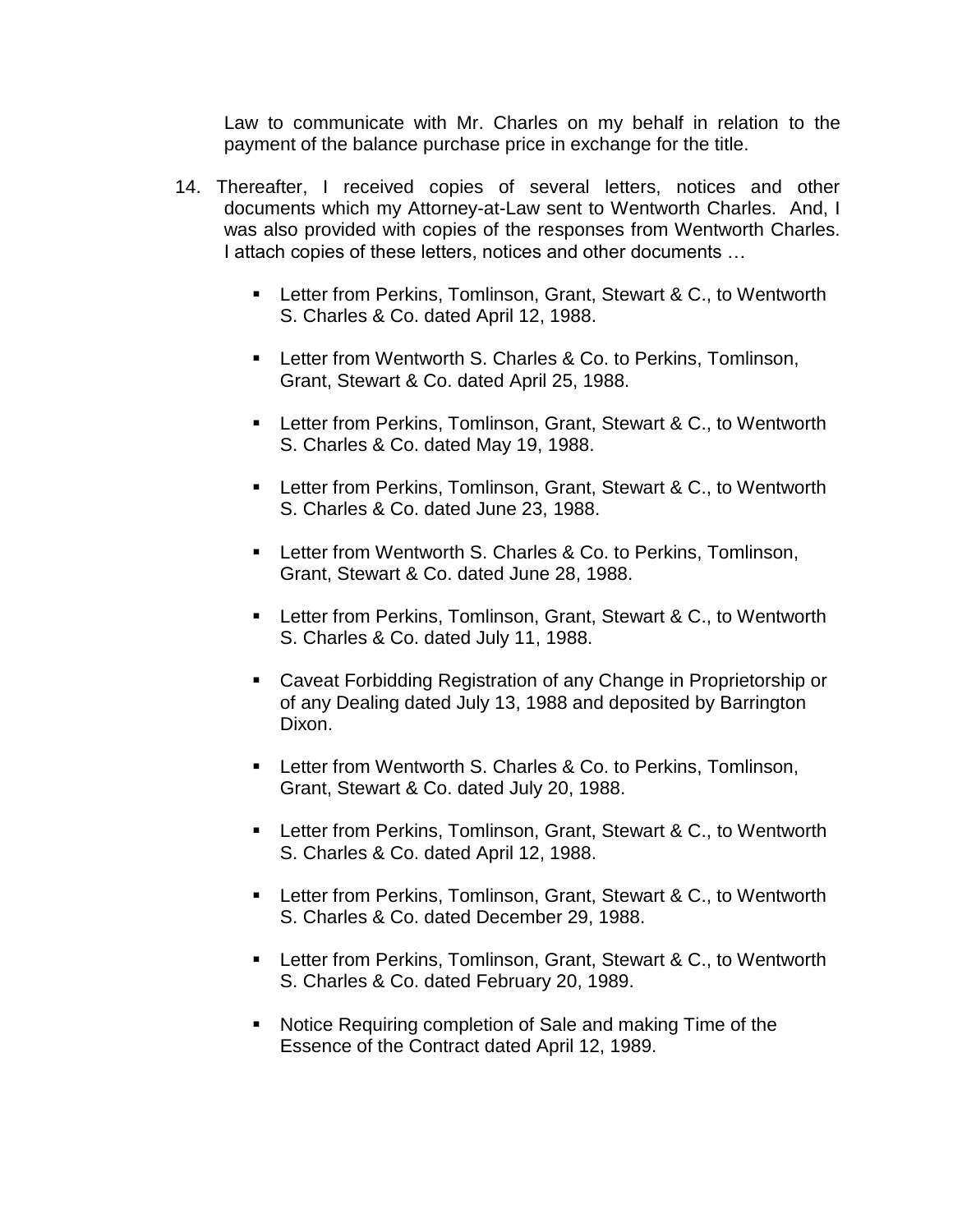- **EXECT:** Letter from Perkins, Tomlinson, Grant, Stewart & C., to Wentworth S. Charles & Co. dated April 12, 1989 enclosing Notice Making Time of the Essence.
- **EXECT:** Letter from Wentworth S. Charles & Co. to Perkins, Tomlinson, Grant, Stewart & Co. dated May 22, 1989.
- Letter from Perkins, Tomlinson, Grant, Stewart & C., to Wentworth S. Charles & Co. dated June 7, 1989.
- 15. Mr. Wentworth Charles did not facilitate a completion of the sale although I was prepared to pay him the balance purchase price as directed by Mr. Runte and although I serve Notice Requiring Completion of Sale and Making Time of the Essence.

## **Legal Action**

- 16. Therefore, I instructed my Attorneys-at-Law to file a suit in the Supreme Court to allow me to pay the remainder of the purchase price into court and for the property to be transferred to me. Now shown to me is the suit that was filed Court on October 13m 1989 and my Affidavit in support which I will be seeking to rely on ...
- 17. That after the suit was filed I encountered several difficulties in proceeding with the matter as the Runtes could not be located for service and Mr Charles would not agree to accept on their behalf. Now shown to me are letters dated November 24, 1989 and December 14, 1989 form my attorney to Mr. Wentworth Charles …
- 18. That I even paid someone to search for the Runtes but they could not be located. And, the Runtes made no attempt to contact me to complete the sale. Now shown to me is the Affidavit in relation to the attempts to serve the Runtes dated October 26, 1990 which I will be seeking to rely on …
- 19. I did however manage to serve the Attorney-at-Law for the Caveator Mr. K. C. Burke with the suit. I was made to understand that here was a written agreement between the Runtes and the Caveator Mr. DePaul to share the proceeds of the sale of the property to me. Now shown to me is a copy of the stamped copy of the Originating Summons and Affidavit in Support of the Caveator's attorney as Exhibit 23.
- 20. I first learnt of the Caveator Anthony DePaul more than a year after I signed the agreement for sale. However, I was advised by my attorney Herbert Grant and did verily believe that the Caveator was not in fact objecting to the sale but was seeking a half of the proceeds of the sale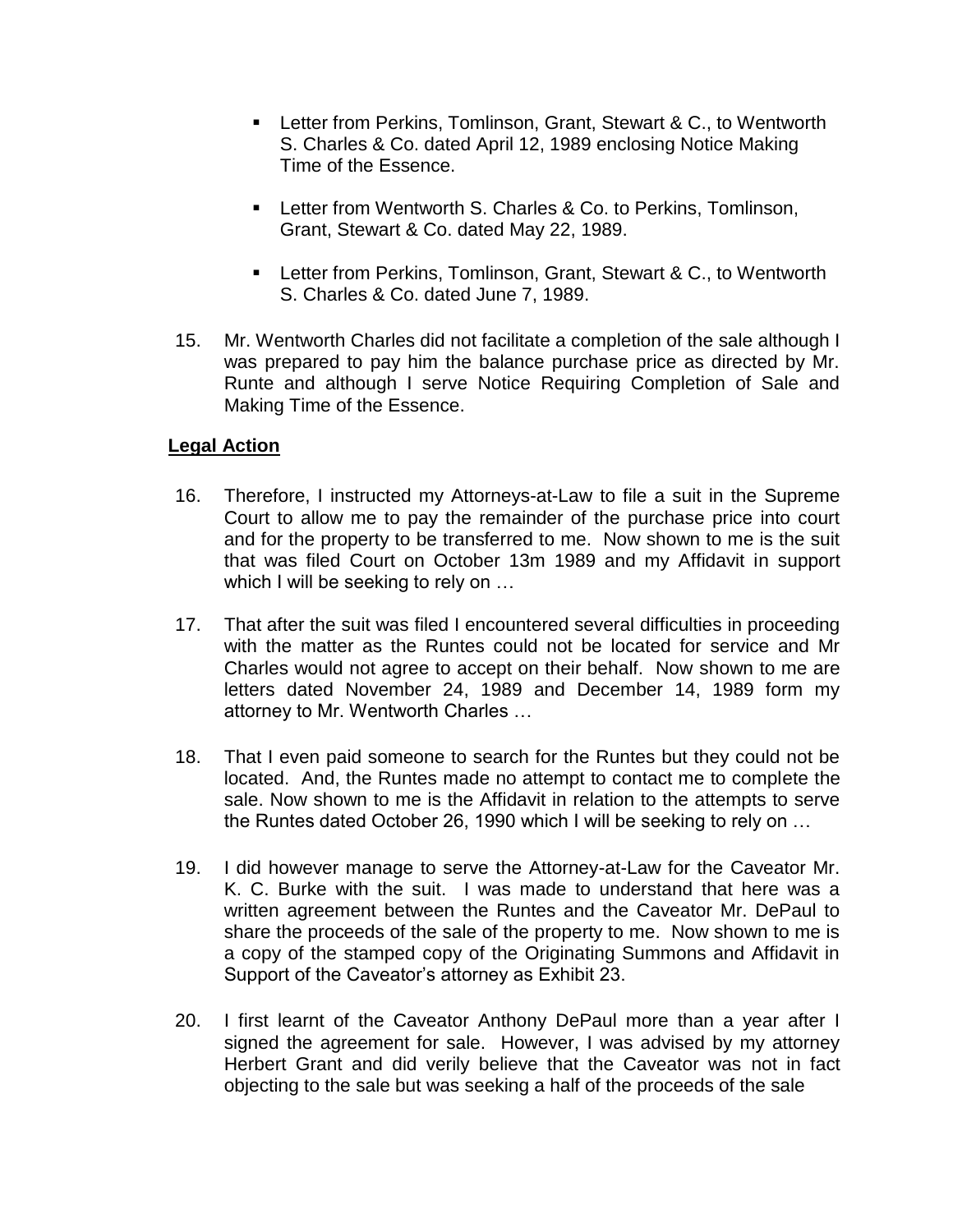based on an agreement he had with the Runtes. I was strengthened in this belief by the fact that the Caveator filed no defence or objections to the 1990 suit and made no appearance at several court hearings, and, filed no separate suit or claim against me.

- 21. That I also got an Order for Substituted service of the Runtes on Mr. Wentworth Charles, and, although he was served he still did not participate. Now shown to me is a copy of the Order for substituted service and Affidavit of Service of May 8, 1990 …
- 22. That Mr. Charles still did not respond or appear at any of the many court hearings, and the matter was delayed for a number of years by several applications as well as orders from the Court including the application for substituted service; order directing that I serve the Caveator through his attorney and an Order requiring that I produce the original agreement for sale which was not in my possession and therefore I could not comply the Court Order. Now shown to me is a copy of the Record of Proceedings for me to produce the original agreement for sale which I will be seeking to rely on …
- 23. That the Court also ordered that my suit be treated as if commenced by Writ of Summon and Statement of Claim. Now shown to me is a copy of the Record of Proceedings as well as letters dated March 5 and 23, 1999 to Mr. Wentworth Charles in relation to that Order which I will be seeking to rely on as …
- 24. In about 1998 Mr. Runte reappeared and wanted to resolve the matter. Now shown to me is a copy of a letter dated July 20, 1998 from Mr. Wentworth Charles in relation to a settlement … I also spoke to Mr. Runte personally in relation to his failure to complete the sale. He had been in prison, overseas.
- 25. That several other letters passed between our attorneys in relation to a settlement. I attach copies of these letters as ... and which I set out below:
	- Letter from Grant, Stewart, Phillips & Co. to Wentworth Charles and dated February 15, 2001
	- Letter from Grant, Stewart, Phillips & Co. to Wentworth Charles dated September 27, 2001.
	- Letter from Grant, Stewart, Phillips & Co. to Wentworth Charles dated November 4, 2004.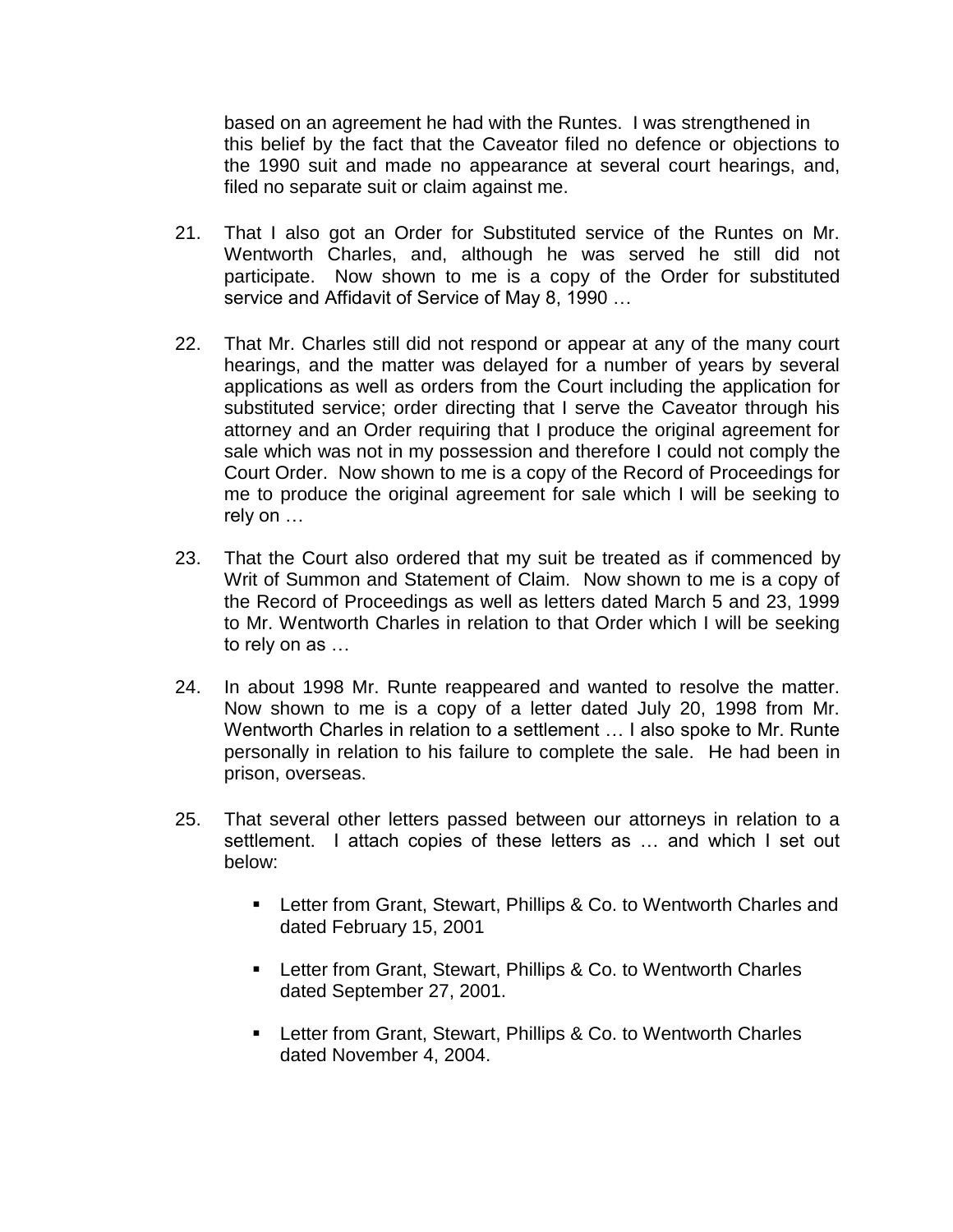- Letter from Grant, Stewart, Phillips & Co. to Wentworth Charles dated July 19, 2005.
- Letter from Wentworth Charles to Grant, Stewart, Phillips & Co. dated July 25, 2005.
- 26. There is one further letter of August 26, 2005 from Grant Stewart Phillips & Co to Wentworth Charles but his letter is stamped "without prejudice".
- 27. Then in about 2006 I received a call from Mrs. Runte. She informed that she would like to complete the sale and that she had given her son a power of attorney to do so and that I would be hearing from him. Her son contacted me by phone a few times, but on each occasion, he either at an airport or about to leave Jamaica. He subsequently showed up at my office to discuss the matter. After the discussions, I told him that he would hear from me, and I brought my attorney up to speed so that he could guide me. We were unable to resolve the matter, but I am still ready and willing to complete the sale in the terms we agreed. I have paid Two Hundred and Seventy Thousand Dollars (\$270,000.000 to date. I have also paid the property taxes. Now shown to me are the receipts in relations to property taxes which I will seek to rely on …
- 28. I took possession of the property after I finished paying the deposit in December 1986 as greed with Mrs. Runte and her husband. I went on the property and I blocked off the entrances to prevent trespassing, and I erected a fence. I attach the relevant titles … The agreement for sale presented to me only mentioned the main title at Volume 538 Folio 85. It was not until more than a year after I signed the agreement that I learnt that the portion I was buying had been cut off and was on a separate title. I also maintained the property by making arrangements for the property to be cleaned and cleared of bushes from time to time.
- 29. In or about 2007 someone cut the fence and placed an empty container on the property. I go the assistance of the Lucea Police to remove the container form the property and this was done in my presence a Justice of the Peace which I will be seeking to rely on … I replace the fence thereafter. This was the only time that someone, interfered with the fence I erected after I paid the deposit".
- [67] To summerise the above, Dr. Barrington Dixon, maintains that he entered into an agreement with Mr. and Mrs. Runte with respect to his purchase of certain lands registered at Volume 1154 Folio 270 of the Register Book of Titles for \$500,000.00. Significantly, crucial amendments were made to the agreement,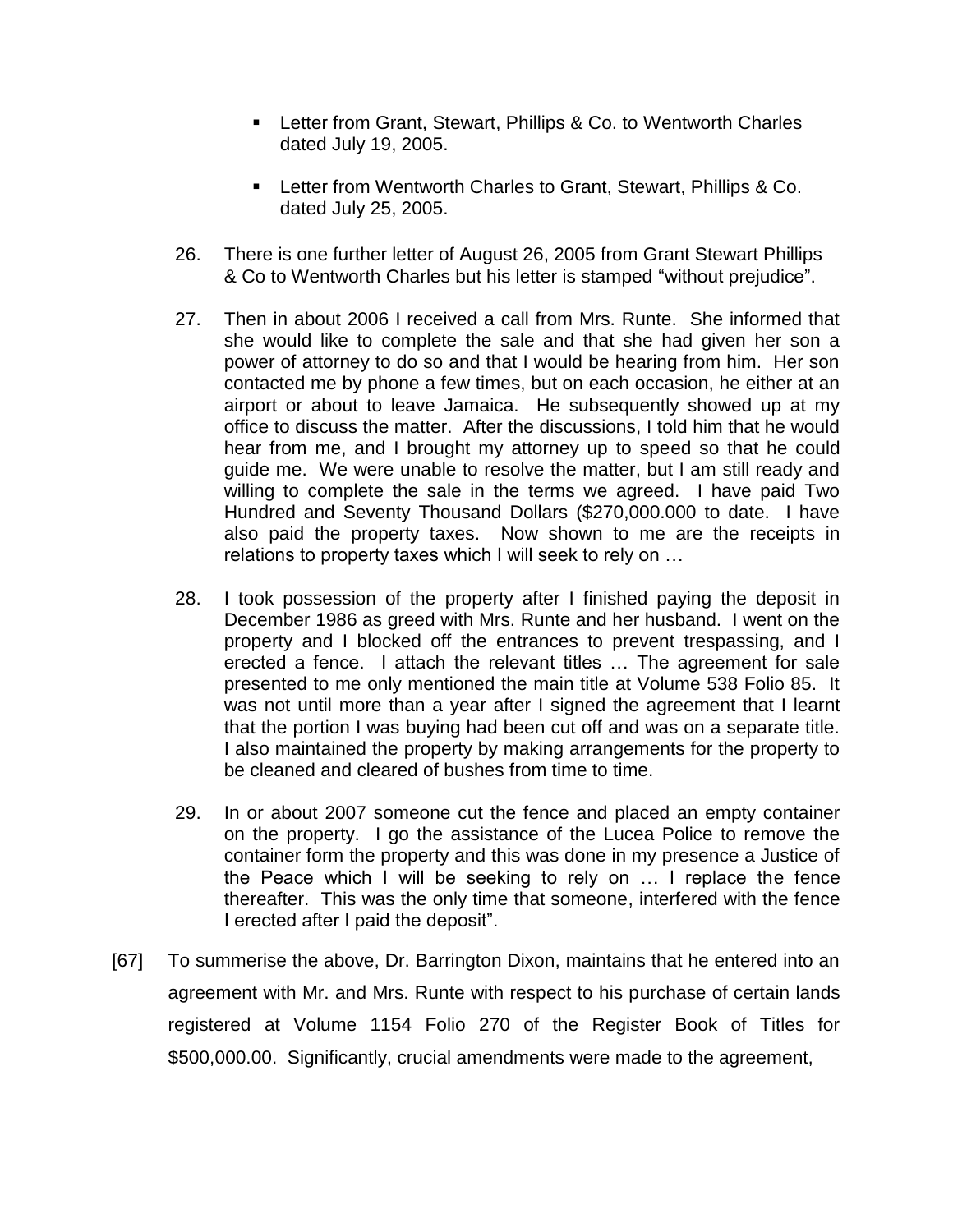namely a variation of the purchase price, downwards to \$440,000.00; the deposit would now be \$140,000.00; and that he would receive vacant possession on payment of the deposit.

- [68] He duly paid the deposit of \$140,000.00 and a further sum of \$20,0000.00 and, crucially, took up possession of the land. Further, that the Vendors granted to him a mortgage for the balance of the purchase price of \$300,000.00 of which he paid \$110,000.00. Subsequently, he received a letter from Mr Runte who requested that further payments by him be directed to Mr. Wentworth Charles, Attorney-a-Law for the Vendor and from whom he was to learn that latter was in possession of the original duplicate certificate of title.
- [69] Mr. Wentworth Charles declined to accept payments from Dr. Dixon he not having heard from his clients since preparing the Agreement for Sale. Consequently, Dr. Barrington Dixon failed in his attempts to contact both Vendors, particular, Mr. Runte. He became alarmed and sought and obtained the services of a firm of attorneys-at-law. He was to learn that a caveat was lodged against the property by Mr. Anthony DePaul, the Second Defendant on the  $14<sup>th</sup>$  of November 1989. Dr. Barrington Dixon, in turn, caused a caveat to be lodged against the said property on  $14<sup>th</sup>$  July 1988. Dr. Barrington Dixon filed suit against the Runtes so as to allow him to pay the balance of the purchase price into court and for the property to be transferred to him. The Runtes could not be located for service of the suit to be effected on them. Neither would Mr. Wentworth Charles accept service until an order for substituted service was made by the court. Other orders were made by the court including an order that Mr. Wentworth Charles produce the original agreement for sale. It that the latter was not in the possession of Mr Wentworth Charles, attorney-at-law for the Runtes.
- [70] In 1998 Mr Charles Runte emerged from concealment and proposed a settlement through a letter via Mr. Wentworth Charles. In 2006 The Claimant received communication from Mrs. Runte who wanted to complete the sale through her son to whom she gave a power of attorney which she subsequently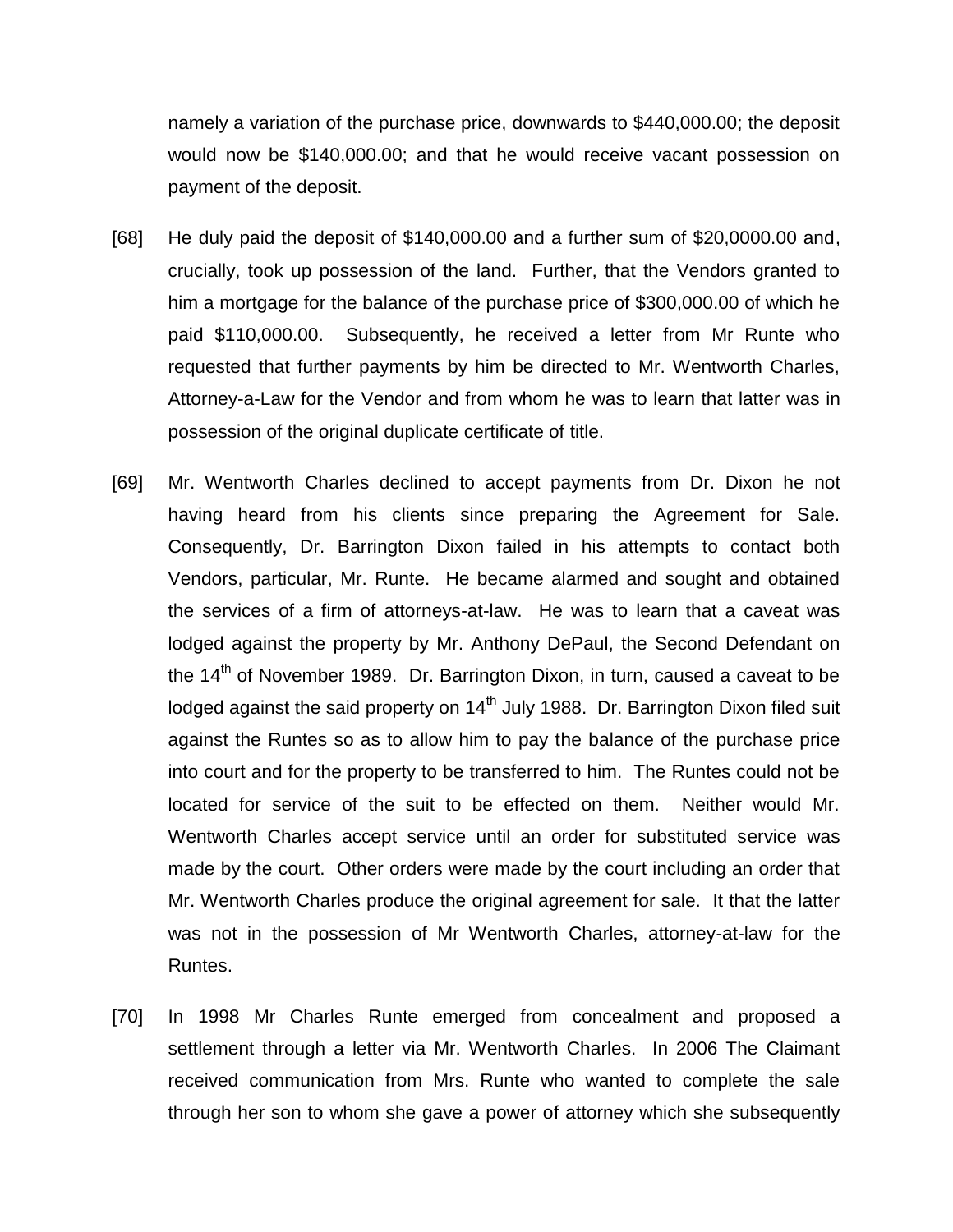withdrew. The Claimant filed a second claim the first suit having been abandoned due to his failure to produce the original Agreement for Sale.

#### THE EVIDENCE OF ANGELLA RUNTE

- [71] Her testimony is comprised of her witness statement that was received in evidence as her evidence-in-chief, and her cross-examination thereon. In summary, she agreed that both she and her husband agreed to sell the relevant property to Dr. Barrington Dixon they being the owners at the time of agreeing to sell the land. She also agreed that she signed a written agreement to sell the property to Dr. Barrington Dixon. When shown the Agreement for Sale by Miss Minto in cross-examination, she agreed that her signature and that of her husband's were on the Agreement for Sale. She agreed with the Claimant's counsel that the Agreement for Sale did not reflect the correct Volume and Folio numbers of the relevant land. Crucially, she agreed that the original Agreement for Sale was in her possession; that amendments were made to the Agreement for Sale in respect of the reduction of the purchase price and as to the reduction of the deposit; to the staggering of the payments of the deposit and of the grant of a Vendor's mortgage by herself and Mr Runte to Dr. Dixon in the amount of\$300,000.00; that the amendments to the Agreement For Sale appear on the said Agreement For Sale that was in her possession.
- [72] Mrs. Angella Runte had a series of "don't recall" answers in response to questions put to her in cross-examination. First, to the question posed to her as to, whether Dr. Dixon was to get vacant possession on his paying the sum of \$140,000.00; second, whether she returned any of the monies paid to her by Dr. Dixon; third, whether she contacted Dr. Dixon and demanded that he complete the Agreement for Sale.
- [73] Further, Mrs. Runte gave candid and conclusive answers in cross-examination to questions of negative import. First, that she did not inform Dr. Dixon that Mr. Wentworth Charles was Charles Runte's attorney-at-law and not hers; second, she did not take steps to cancel the Agreement for Sale; third, she did not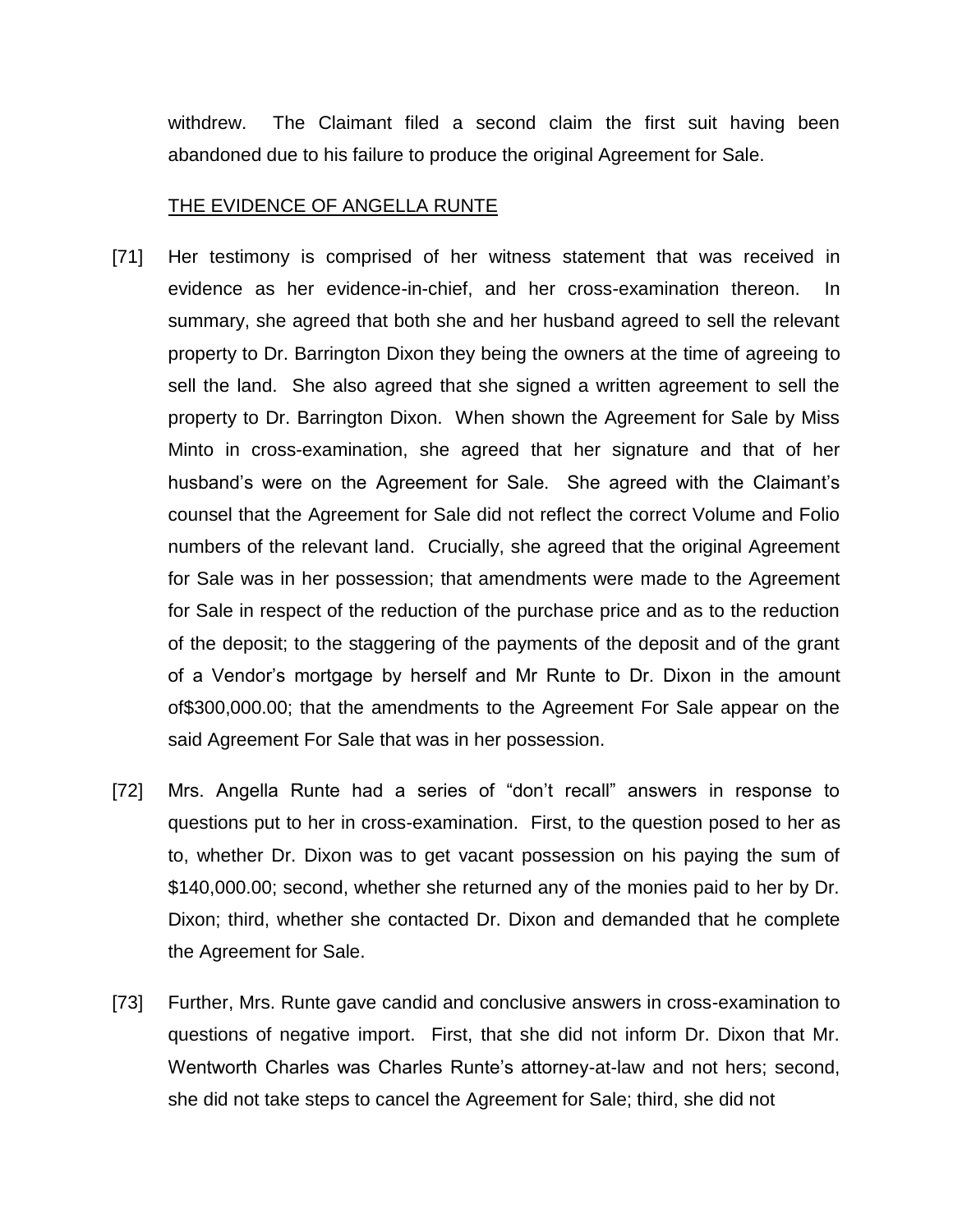contact Dr. Dixon with a view of telling him that Mr. Anthony DePaul, the Second Defendant, had paid down on the property; fourth, she did not inform Mr. Anthony Depaul that Dr Dixon had paid down monies in respect of the property; fifth, none of the denominated United States Dollars of \$20,000.00 was returned to Mr. DePaul.

## EVIDENCE OF NOLLIS McNEISH

[74] In respect of the perimeter fence to the property this witness maintains that it was put up by Mr. Charles Runte, "he believes", in 1984. When confronted in crossexamination he agreed that he had given a statement dated the 19<sup>th</sup> January 2008 where he said that he was the caretaker of the property yet in it he crucially omitted to mention that he bushed the property or of there being a fence to the property. Further, that the perimeter fence erected by Mr. Runte was replaced by Dr. Barrington Dixon.

# EVIDENCE OF ANTHONY DePAUL

[75] This witness says he signed an agreement with both Mr. Charles Runte and Mrs Angella Runte in 1984 and that he made a payment to them of \$20,000.00 in United States currency. The agreement, he says, was for the Vendors and himself to become joint partners of the property. Having lodged a caveat against the property to protect his interests in it, he did not do anything to protect his interest in the property. He had put up a chain-link fence after he had signed the agreement. The chain-link fence was to the road-side of the property but that it was dismantled "many years ago". According to this witness, the chain-link fence did not last long. Crucially, this witness, has roundly contradicted and set at nought the evidence of Mr. Nollis McNeish that the perimeter fence to the property was put in by Mr. Charles Runte.

## THE COURT'S APPROACH IN DECIDING THE CASE

[76] After hearing the evidence, I remind myself that, I must decide where the truth lies, decide any points of law, and give judgment. I am to be guided by any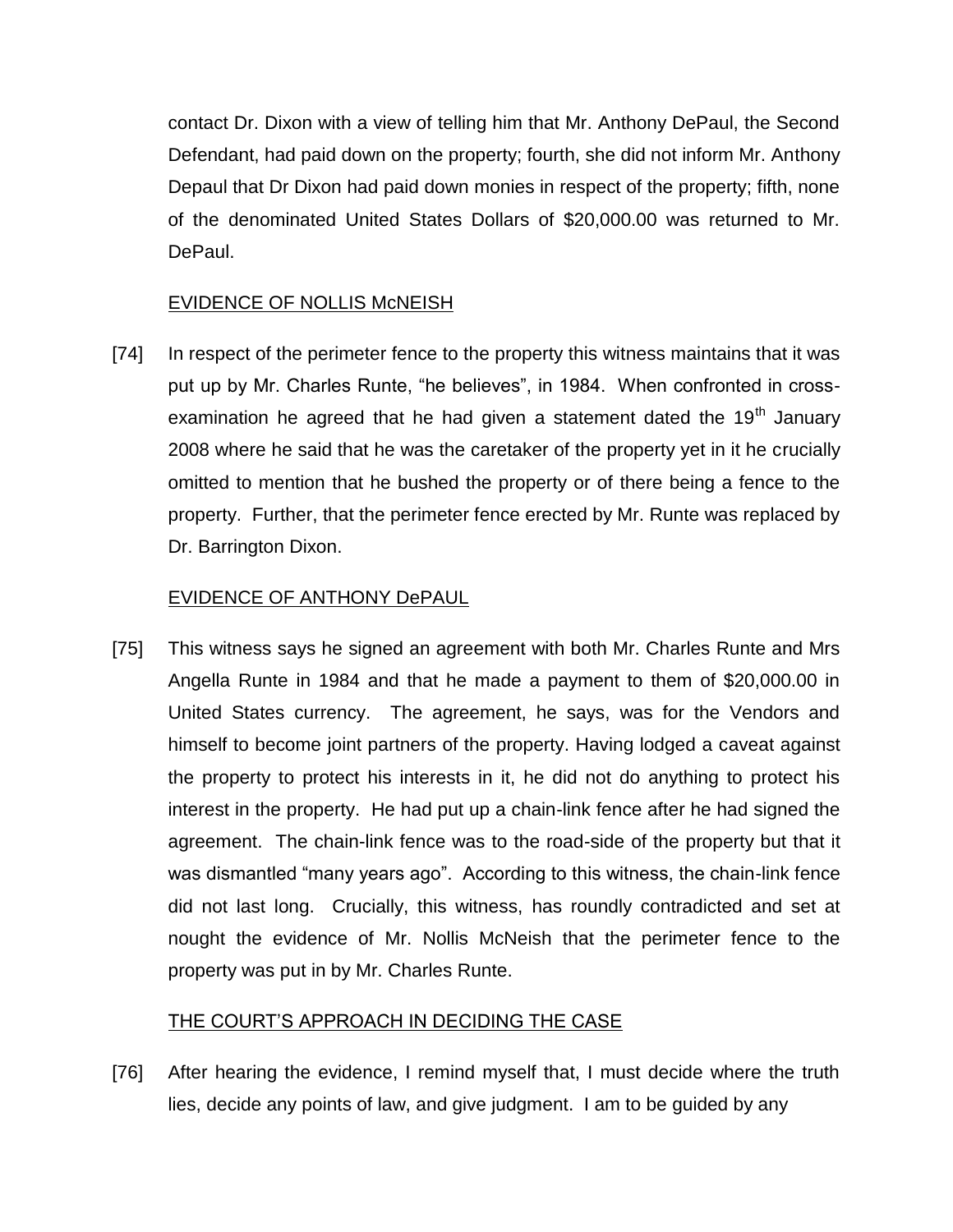inherent probabilities, contemporaneous documentation or records, and circumstantial evidence tending to support one account or the other, and impressions made as to the character and motivations of the witnesses: See Baroness Hale of Richmond in R.B. (Children) Care Proceedings; Standard of Proof [2008] UKHL 35, [2009] (ACII at [32]

- [77] Also, it is essential to evaluate a witness's performance in the light of the entirety of his or her evidence. Witnesses, it is to be remembered, oftentimes do make mistakes but those mistakes do not necessarily affect other parts of their evidence.
- [78] Further, witnesses can regularly lie. However, lies by themselves do not mean necessarily that the entirety of that witness's evidence is rejected. A witness may lie in a stupid attempt to bolster a case, but the actual case nevertheless remains good irrespective of the lie. Alternatively, a witness may lie because the case is a lie.
- [79] Furthermore, it is essential that a witness is challenged with the other side's case. This involved putting the case positively. After that confrontation of the witness with the other side's case is done it is for the judge, or the trier of facts, to assess the witness's oral response and demeanour, and the likely veracity of the response in the overall context of the litigation: per Peter, J in **EPI Environmental Technologies plc** [2004] EWHC 2945 (Ch), [2005] 1 WLR R [74].
- [80] In adopting the above principles which, incidentally, are not new, I am reaffirming the judicial approach in deciding between witnesses.
- [81] In the context of the above and as already noted, Dr. Dixon died before the trial of his claim commenced. It is the law that in cases under the Law Reform (Miscellaneous Provisions) Act, most causes of action vesting in an individual, such as Dr. Dixon, survive his death for the benefit of his estate. Hence, the substitution of Mrs. Jennifer Dixon as Administrator Ad Litem of the estate of Dr. Dixon.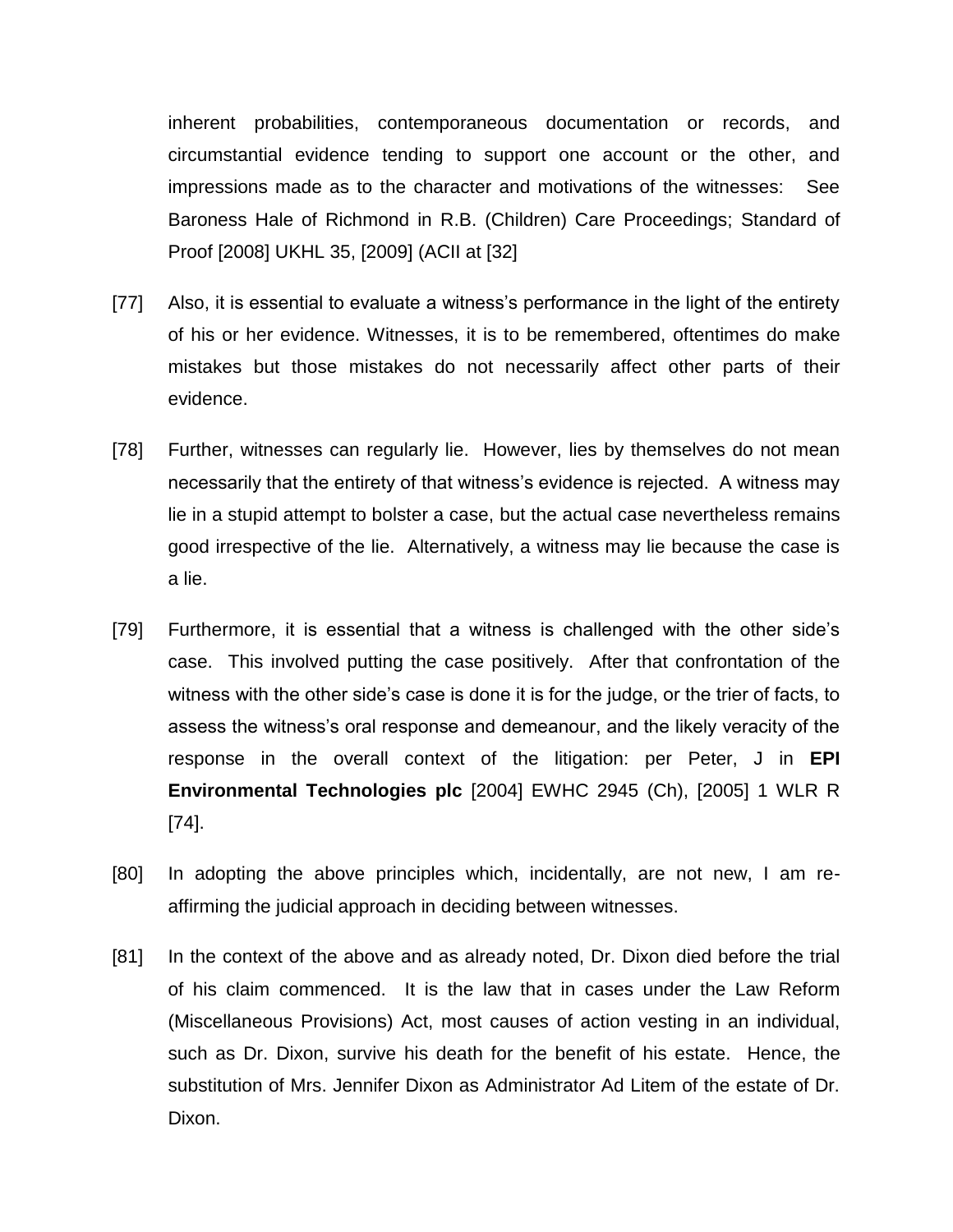[82] It is in this context that, Dr. Dixon's witness statement and his two extant affidavits which he gave concerning certain interlocutory applications in certain

aspects of his claim are quite relevant in determining the outcome of this case. Dr. Dixon having met this demise and this court being cognizant of rule 29.2 of the **Civil Procedures Rules**, it is for this court to say what weight is to be attached to Dr. Dixon's previously mentioned witness statement and affidavits by particularly noting the fact that he could not have been confronted under crossexamination by the other parties nor could their respective cases have been put to him for this Court to see how he would have reacted.

#### FINDINGS OF FACT AND REASONS

- [83] In arriving at my findings of fact I have taken into account the principles which I have foreshadowed above and how to judge the adjudicative material before me. First and foremost, I have had the advantage of seeing and hearing the witnesses with the exception of Dr. Dixon. Taking all the above in the sweep of things, I am to say that, where there are conflicts on the evidence as to issues of fact, I prefer the evidence adduced on the Claimant's case to that of the First Defendant and her supporting witness. I find that the First Defendant was not forthright or forthcoming on certain critical issues of fact. I find that her supporting witness, Mr. Nollis McNeish, gave his evidence with the convenient art and design of an accommodating witness whose manifest intention was that of giving loyal support to the position and posture of Mrs. Runte.
- [84] What cannot be gainsaid is that Dr Dixon entered into an agreement for the sale of the disputed land with the Vendors, Mr. Charles Runte and Mrs. Angella Runte, that the agreement is in respect of land registered at Volume 538, Folio 85 of the Register Book of Titles; that Dr. Dixon entered into possession of the land; and crucially, he replaced the fence ostensibly erected by Mr. Runte and erected his own.
- [85] It has to be borne in mind that the original agreement, with the amendments thereto, was in the possession of the First Defendant and which she was to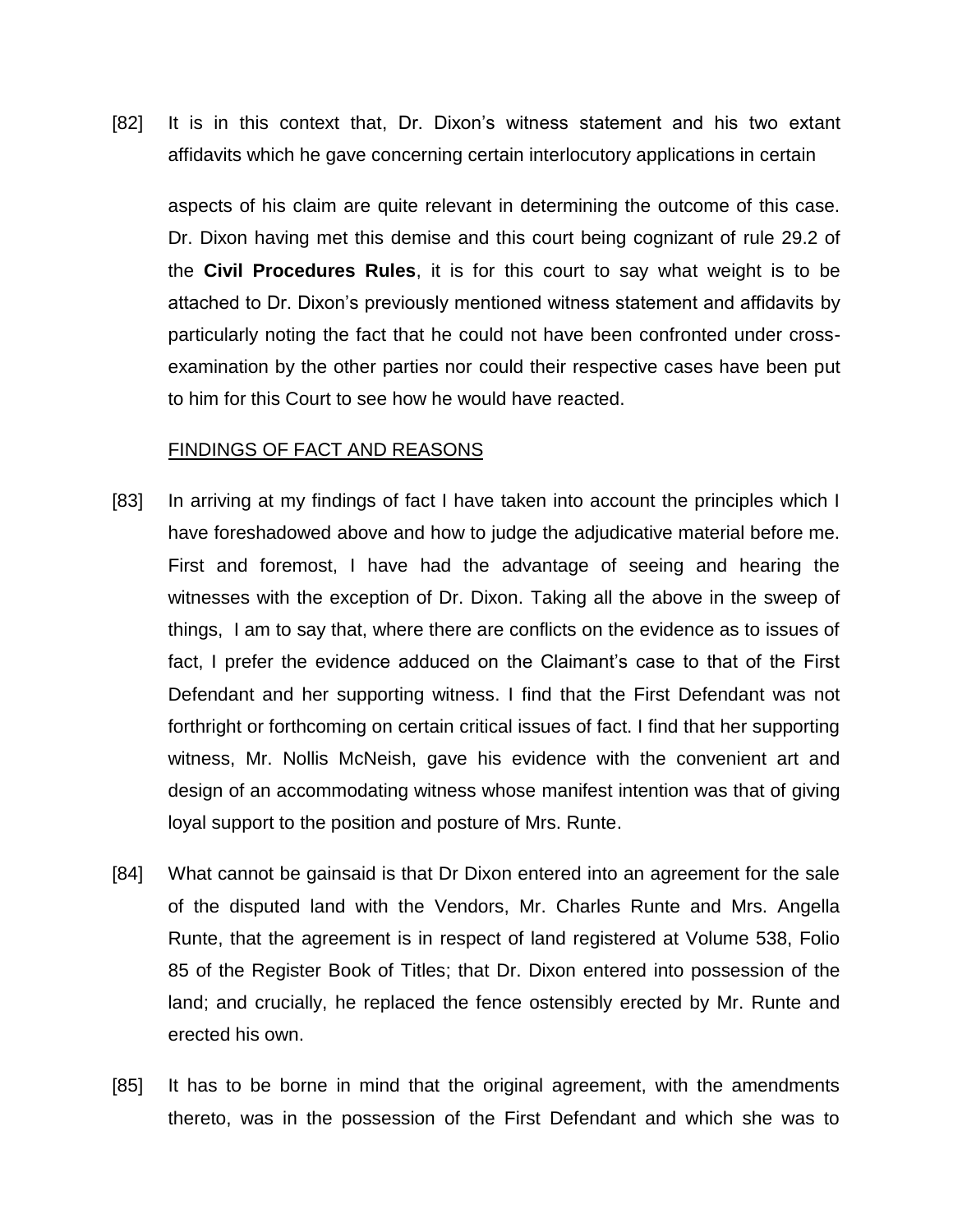subsequently disclose in her List of Documents to the Court. Absolutely, no evidence was presented by the First Defendant to show that the original

- [86] agreement was ever in the possession of Dr. Dixon. Significantly, and I infer that it was more likely than not, that The Agreement was executed by all parties in the presence of each other.
- [87] I find that the amendments were done with the concurrence of all the parties and, if not, at the very least, that the amendments were ratified by the Runtes. The law on this issue, though unaddressed by the parties can be tersely stated:
- [88] A material alteration to a document made by or with the approval of one party without the consent of the other will preclude the party responsible for the alteration from suing on the document: see **Suffell v Bank of England (1882) 9 QB D 555**. However, where alterations and additions are made with the consent of the signatories, to a document already signed, the existing signatures will be taken as authenticating the document, in the altered form if the signatories so intend: see The Law Relating to the Sale of Land in Victoria,  $3<sup>rd</sup>$  Edition, p. 79, which is governed by the Torrens System of Land registration.
- [89] It seems also, under the Torrens System of land registration that, the consent to so make the alterations or additions to a document already signed, may be given orally or even by conduct. Also, an unauthorised alteration to such a signed document will bind the parties if they subsequently assent thereto, even though the assent be merely oral: see **Koenig Blatt v Sweet [1923] 2 Ch. 314**.
- [90] Further, the acceptance of the alterations by the parties carries with it an acceptance of the signatures as being signatures to the document in its altered form: See **Koenig Blatt v Sweet,** supra.
- [91] It is a proven fact that Dr. Dixon made payment as per Agreement For Sale, to both Mr. and Mrs. Runte and that by letter dated November 23, 1987, under the signature of Charles Runte, the latter advised Dr. Dixon to make the "remaining sixteen (16) payments directly to Mr. Wentworth Charles' office the first of each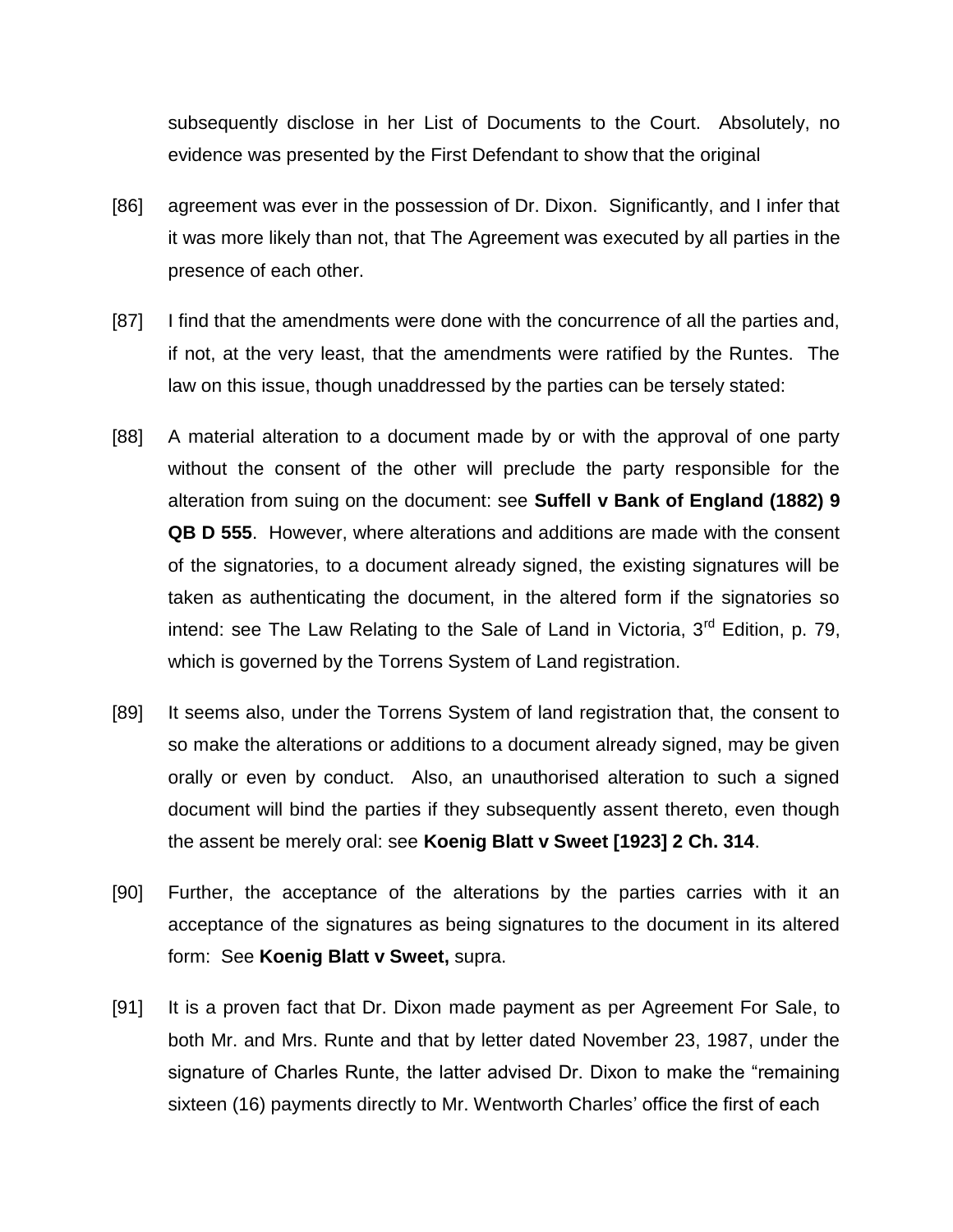month", as he like Mr. Runte had "suggested and requested at the beginning of our new contract". This latter letter was, I find, the key event which puts to flight all doubts about the amendments made to the Agreement for Sale as well as to questions surrounding whether Dr. Dixon did all that was required of him in the performance of his obligations thereunder.

- [92] Not only that, the letter served to notify Dr. Dixon that both Runtes did in fact take up residence in the United States of America at an unspecified address, albeit Mr. Charles Runte termed it "temporarily". It is again worthy of note that Mr. Charles Runte in his letter used the expression "our new contract". By this expression the word as used, "new", I interpret in the context of the contract to mean the amended terms which appear on the face of the document. In other words, the facts in issue as to the "wh-words" must be interpreted to mean that the Runtes had approved or, ratified the amendments.
- [93] I find that the Runtes after receiving the full amount as pleaded by the Claimant became designedly uncommunicative and thereby thwarted the efforts of Dr. Dixon in making the final payments to them or to their attorney-at-law. Because of the Runtes self-imposed concealment, Dr. Dixon was forced to cause a Notice Requiring Completion of Sale and Making Time of the Essence of the Contract, ("The Notice") to be issued. This Notice was addressed to Charles Runte and Angella Runte, in care of Wentworth S. Charles, attorney-at-law.
- [94] The next significant action in this unfolding summary of facts is that Mr. Wentworth Charles, attorney-at-law for the Runtes, issued a letter to the Claimant's Attorney-at-law. The letter speaks for itself: … "Again, we have no instructions to act in this matter. We merely afford you a discussion out of courtesy".
- [95] I find that there is some internal inconsistency on the part of Mr Runte to Dr. Dixon for the latter to, "Make cheques payable to Wentworth Charles, 20½ Duke Street, Kingston", while at the same time Mr Wentworth Charles' position is that he has no instructions to act in the matter. It certainly lends credence to the tacit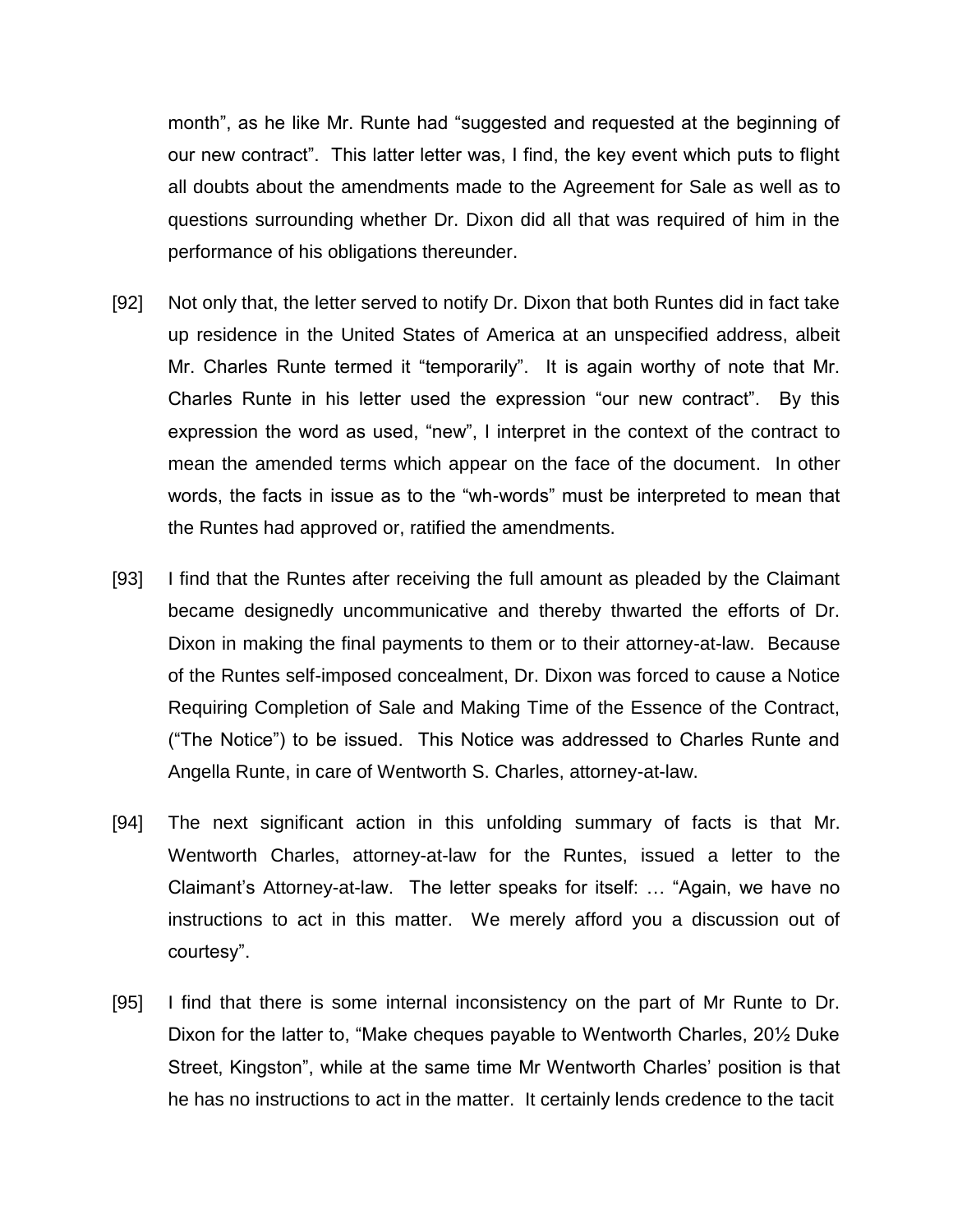view that Mr. Runte by being purposely and deliberately uncommunicative with respect to Dr. Dixon and, in light of the above referenced facts affecting his questioned sincerity, that he Mr. Runte and, for that matter, the Runtes were treading on the edges of sharp practice or else they had blanched over their bona fides in not completing the sale to Dr. Dixon. Certainly, at the very least, their actions or inactions, bespeak indirection.

- [96] I find that the Claimant did not sit idly by, "like patience on a monument smiling at grief," as he sought the intervention of the Court by his filing of a suit against both Runtes in order to get some legal redress. It was an obstacle course for Dr. Dixon as, not only did he experience difficulties in locating and serving the Runtes but the Court required of him that he produce the original Agreement of Sale which was then in the possession of the First Defendant and for whom there was no forwarding address. Accordingly, that suit had to be terminated by the Claimant. Surely, on the basis of the above the Runtes could not in all conscience seek to benefit from their own dubious manoeuvres, the Claimant argues.
- [97] Notwithstanding, the Claimant's attorneys-at-law were to receive a letter dated July 25, 2005 from the Vendor's attorney-at-law which letter canvassed a proposed settlement. Following which, the First Defendant, Mrs. Runte, through her son proposed a settlement of the matter which she subsequently withdrew for reasons which smack of disingenuity. She was determined not to be bound by the terms of the Agreement. She initiated steps in the year 2007 to develop the land herself and, as a latent afterthought, hastily proceeded to pay up the back taxes due on the property. Her self-assertion in this regard cannot overwhelm the truth of her purposed unavailability and by her being uncommunicative with regard to the Claimant.

## REASONS

[98] I am cognizant of the fact that Dr. Dixon is deceased. Against the above, I am forced to repeat that did not give evidence in this case. However, as observed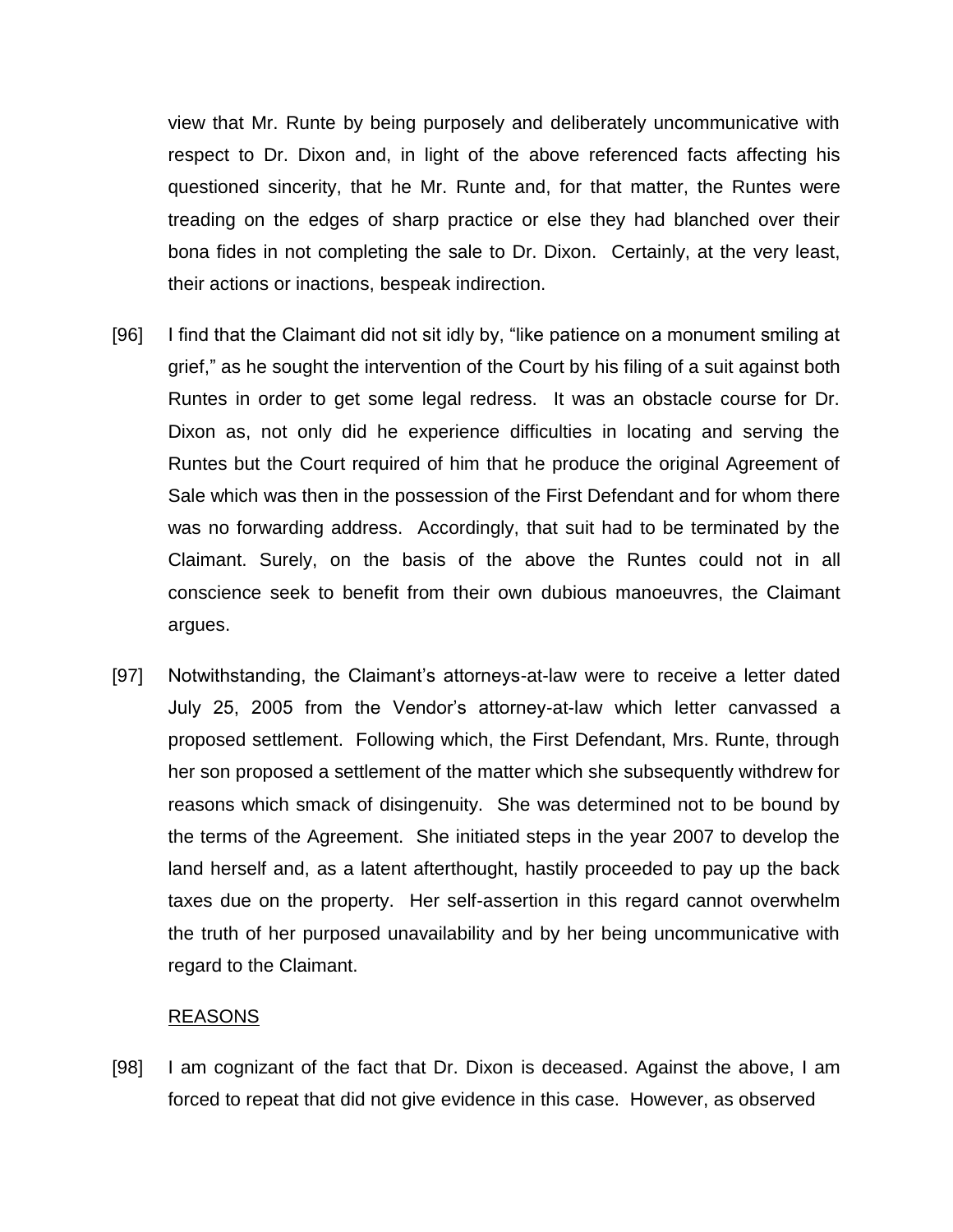elsewhere, it is the law that the witness statement of a litigant or a witness can be treated as his or her witness summary if such a one is unable to attend: See Rule 29 of Civil Procedures Rules. Equally trite is the principle that, in respect of an affidavit generated for use or which has been given used by a litigant or witness in an aspect of the court's proceedings, it is permissible for the said affidavit to be used in other aspects of the said proceedings of which the trial of the case is but one such aspect.

- [99] Accordingly, the witness statement of Dr. Dixon dated the  $18<sup>th</sup>$  July 2012 and his affidavits of  $28<sup>th</sup>$  September 1989 and the  $28<sup>th</sup>$  April 2008 were received and admitted into evidence without demur.
- [100] Therefore, the question which presents itself is, what weight should this Court accord to the affidavits and witness summary in light of his unavailability for cross-examination?
- [101] To answer the above I begin by stating that no challenges were mounted against the above documents by the opposite parties. Dr. Dixon's evidence, though unchallenged, for obvious reasons was, nevertheless, clear, consistent, cogent, cohesive and credible. Accordingly, I accord and give his statement and affidavits preponderable weight.
- [102] On the contrary, the inconsistencies on the First Defendant's case are stark and staring. She has by her evidence in cross-examination at a considerable factual remove from her witness statement. To the suggestions that were to put her in cross-examination, I am prone to think that she must have had copious draughts of Lethean waters or else her "don't recall" answers were artful dodges to the questions posed to her. Here, I need not multiply the many instances of her doing so, save one. She testified that she did not consent to early possession, as per her witness statement and in her pleadings. Yet, in cross-examination she says she cannot recall whether this term was agreed to. This answer is, in my view, stunningly inexplicable especially in view of the fact that her witness statement was filed some four months before the trial. Even more shocking is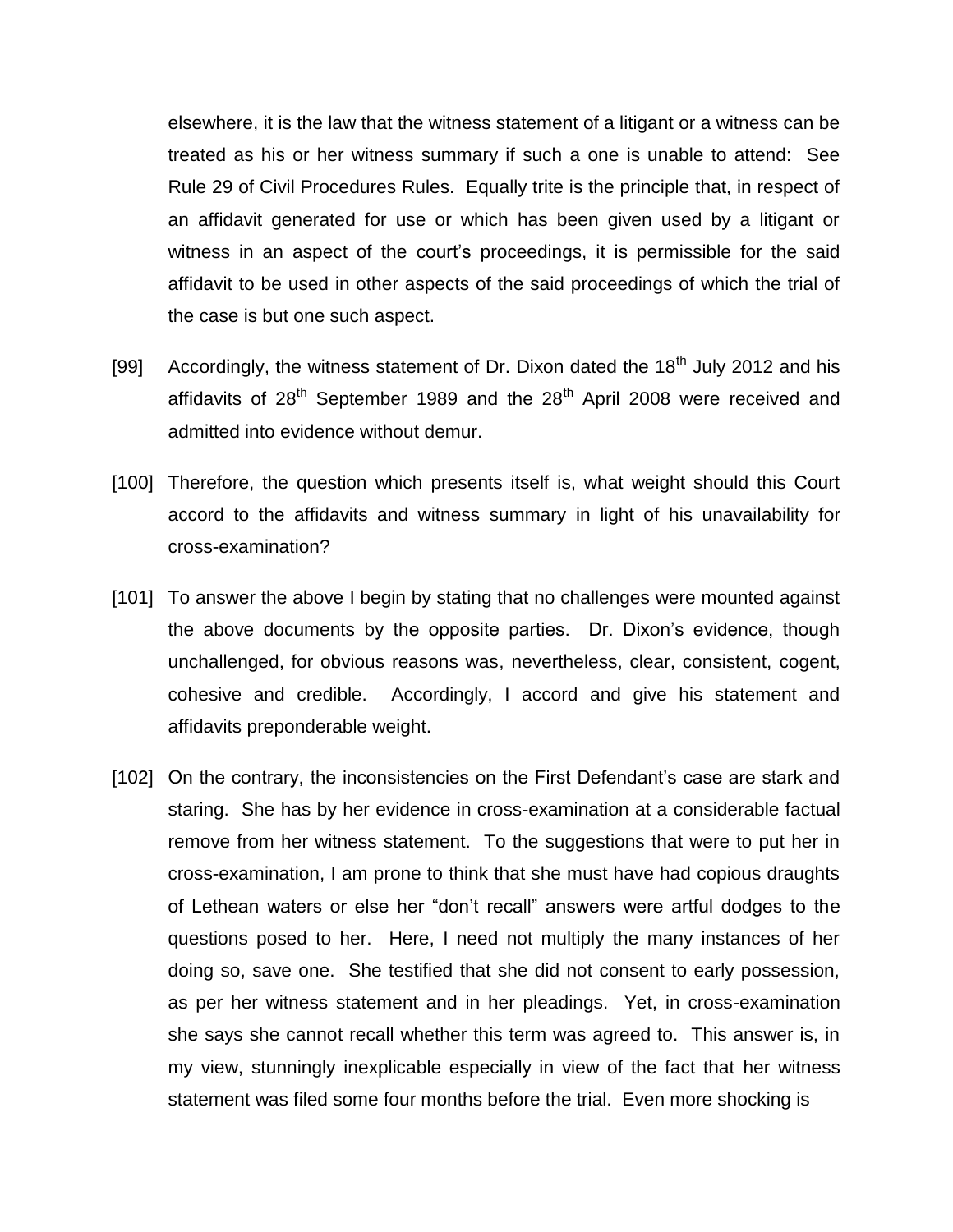the effulgent fact that the matter of early possession is in the very agreement which was in her possession and control. Curious it is, then, that she could recall all other amendments in the agreement yet on the vital issue of possession that most affects her defence she cannot recall, even though all amendments were ostensibly made at the same time. I make bold to say, she had "a mighty good remembering but an awfully poor forgetting" of that single-most important fact.

[103] As noted earlier, there other inconsistencies in her evidence as to the circumstances surrounding the execution of the agreement relating to the amendments and the sums of money that she had received. As to the latter, she wavered even in the face of written receipts for the same. Her wavering, I am to think, was another signal failure on the test of her credibility.

#### **Is there a limitation for claims in specific performance?**

[104] On the above, the First Defendant's submissions are as follows:

Given that the Claimant's assertions that the terms of the agreement were modified so that the Runtes sold him the land for Four Hundred and forty thousand Dollars (\$440,000.00) subject to a Vendor's Mortgage in the sum of Three hundred thousand dollars (\$300,000.00); that Dr. Dixon entered into possession on April 1, 1987; that completion was set to be on or before March 31, 1989; that as a result of him being unable to honour his mortgage obligations in accordance with the terms of the agreement what with the Runtes being purposely uncommunicative he caused a Notice requiring completion and making Time of the Essence dated April 12, 1989 to be issued and failing which legal proceedings would be instituted, then, as the claim was filed in October 2007 some thirty one (31) years after the execution of the Agreement For Sale, or alternatively, after the making of the oral agreement between the parties, then this court has no jurisdiction to grant the relief of specific performance it being statute-barred.

[105] Here, the Claimant disagrees with the First Defendant's submissions. And just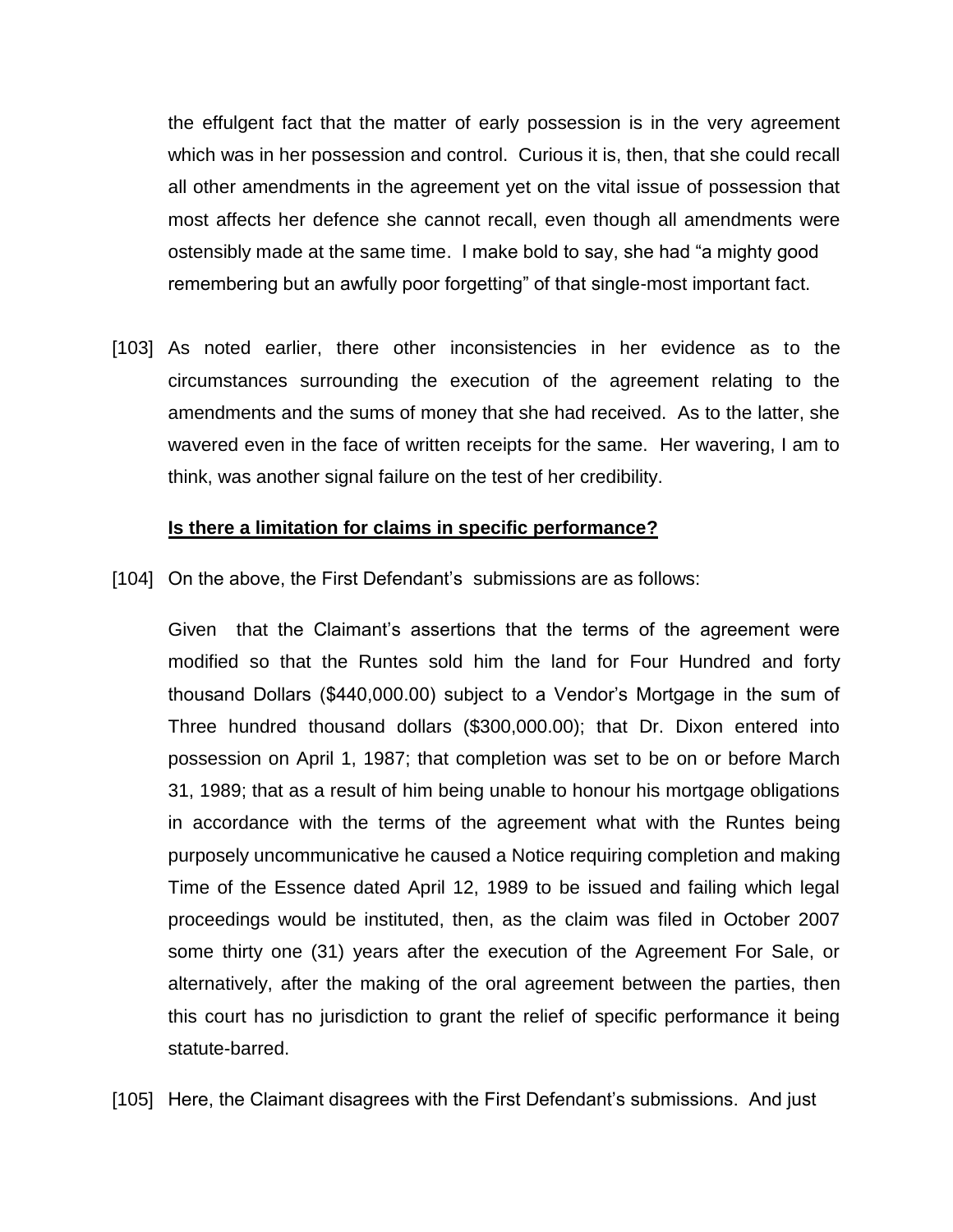here we touch the vital point of whether Dr. Dixon had entered into possession. With the above in mind I now turn attention to the pertinent sections of LOAA. Section 3 of the Act says:

*"No person shall make an entry, or bring an action or suit to recover any*  land or rent but within twelve years next after the time at which the right to *make such entry, or to bring such action or suit, shall have first accrued to some person through whom the claim, or, is such rights shall have not accrued to any such person through whom he claims, then within twelve years next after the time at which the right to make such entry, or to bring such action or suit, shall have first accrued to the person making or bringing the same".*

[106] It is to be particularly noted that the above section (as per the side note thereto) grants a right of entry on the bringing of an action to recover land or rent but that such right is limited to a twelve year period. All that this means is that Section 3 applies to claims in law for land in contradistinction to claims in equity, which cannot be prosecuted after the lapse of twelve years by taking into account the time when the right shall have first accrued.

As to Section 25, it lays down that,

*No person claiming any land or rent in equity shall bring any suit to recover the same, but within the period during which by virtue of the provisions hereinbefore contained he might have made an entry, or brought an action to recover the same respectively, if he had been entitled at law to such estate, interest or right in or to be same as he shall claim therein in equity".*

- [107] It is plain as a clear day to see that Section 25 deals with claims in equity in contrast or contradistinction to claims in law.
- [108] As to when the right shall be deemed to have accrued I now turn to Section 4. It reads:

*"The right to make an entry or bring an action to recover any land or rent shall be deemed to have first been accrued at such time as hereinafter is mentioned, that is to say –*

*a) …*

*b) …*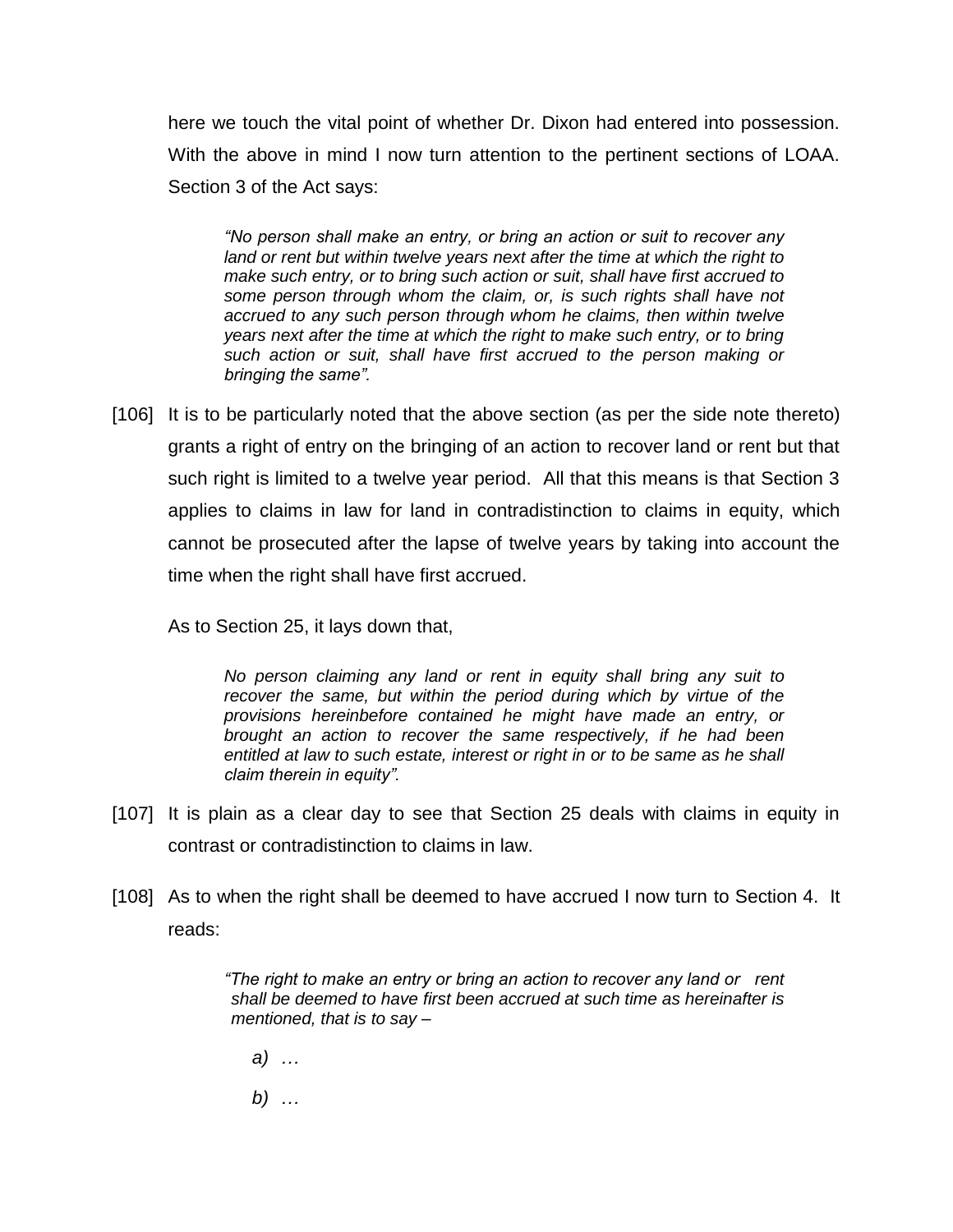- *c) when the person claiming such land or rent shall claim in respect of an estate or interest in possession granted, appointed or otherwise assured*
- *d) by any instrument (other than a will) to him, or some person through whom he claims by a person, being in respect of the same estate or interest in the possession or receipt of the profits of the land, or in the receipt of the rent, and no person entitled under such instrument shall have been in such possession or receipt, then such right shall be deemed to have firs accrued at the time at which the person claiming as aforesaid, or the person through whom he claims, became entitled to such possession or receipt by virtue of such instrument;*
- *e) ...*
- *f) When the person claiming such land or rent, or the person through whom he claims, shall have become entitled by reason of a forfeiture or breach of condition, then such right shall be deemed to have first accrued then such forfeiture was incurred, or such condition was broken".*
- [109] The First Defendant has advanced the Canadian case-law authority of **McConnel v Huxtable**, supra, to support her argument that Section 25 relates to the time period of twelve years as given by Section 3.
- [110] In the **McConnell** case (for short) the Ontario Court of Appeal found that the statutory period of limitation under their Real Property Limitation Act applied to a claim for unjust enrichment. There the Claimant had sought a remedial constructive trust in property owned by her and her common-law spouse. The court found that Section 4 of the Canadian legislation could apply to such a claim. The court in its dicta restricted its finding to the application of the statutory limitation period where an equitable interest is sought, (as in the case at bar) that a constructive trust had been created in favour of the Claimant.
- [111] The reasoning behind such thinking, the force of which I take notice and acknowledge, is that such a person is or had been an express trustee from the date of the unlawful holding of the property in dispute. The remedies available for such a breach of constructive trust are analogous to the remedies available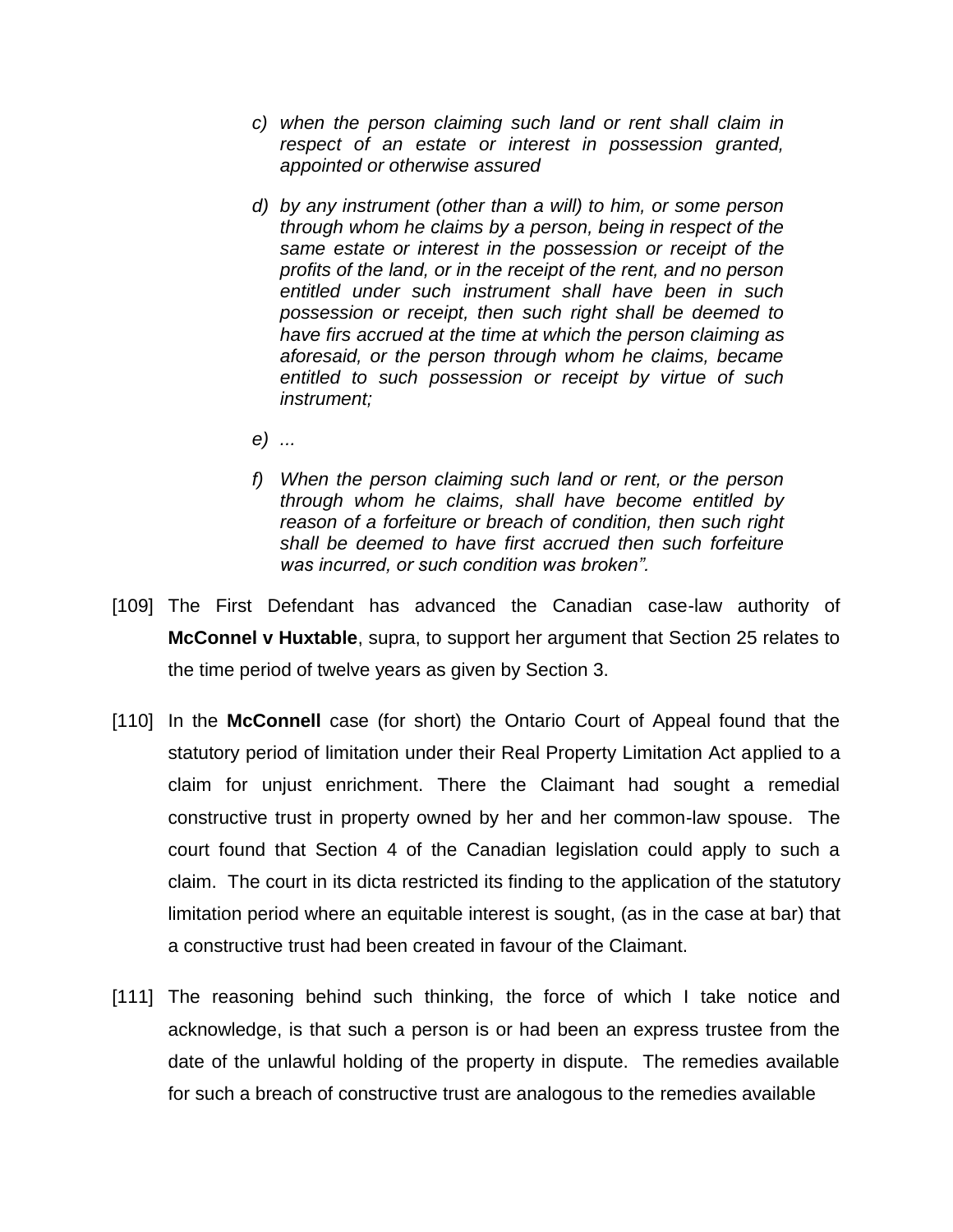for the breach of an express trust and, accordingly, the equitable remedy for a breach of a constructive trust is the same as for a common law remedy for breach of an express trust in its incidence of the limitation period.

- [112] I venture to say that what I discern is that when it comes to claims for specific performance different considerations apply in contradistinction to claims at law. Section 25 of our Jamaica LOAA applies where the entitlement to an equitable remedy is the same as that which would be given by law. Accordingly, the limitation period is applied by way of analogy. However, it is to be particularly noted that, specific performance is not the same as an equitable remedy for an existing breach of contract.
- [113] In the Eastern African case of **Hasham v Zenab,** supra, the facts which are taken from the head note reads: A contract which was, signed by the defendant on February 19, 1954, for the sale of a 2-acre plot of land in Nairobi by the plaintiff provided, among other things, for payment of a deposit immediately and for the balance of the purchase price to be paid on the presentation of documents of title which were to be executed by both parties within six months from the date of contract. The defendant repudiated the contract shortly after signing it on the basis that she had never agreed to sell the whole 2 acres but only area of half an acre. Weeks before the last day for completion the plaintiff instituted proceedings in which specific performance was claimed. The defendant's contention in opposing the claim was that the plaint was issued prematurely and that the plaintiff should have waited until there had been a failure on her part to perform the contract within the stipulated time even though she had initially intimated her intention to do so.
- [114] It was held by the august Privy Council and the House of Lords, sitting together, that the plaintiff was entitled to an order for specific performance. Their Lordships found that there was a fallacy in the argument of the defendant which consisted for her equating the right to sue for specific performance with a cause of action in equity. In the Court's judgment all that was required was for the plaintiff to show circumstances which would justify the intervention by a court of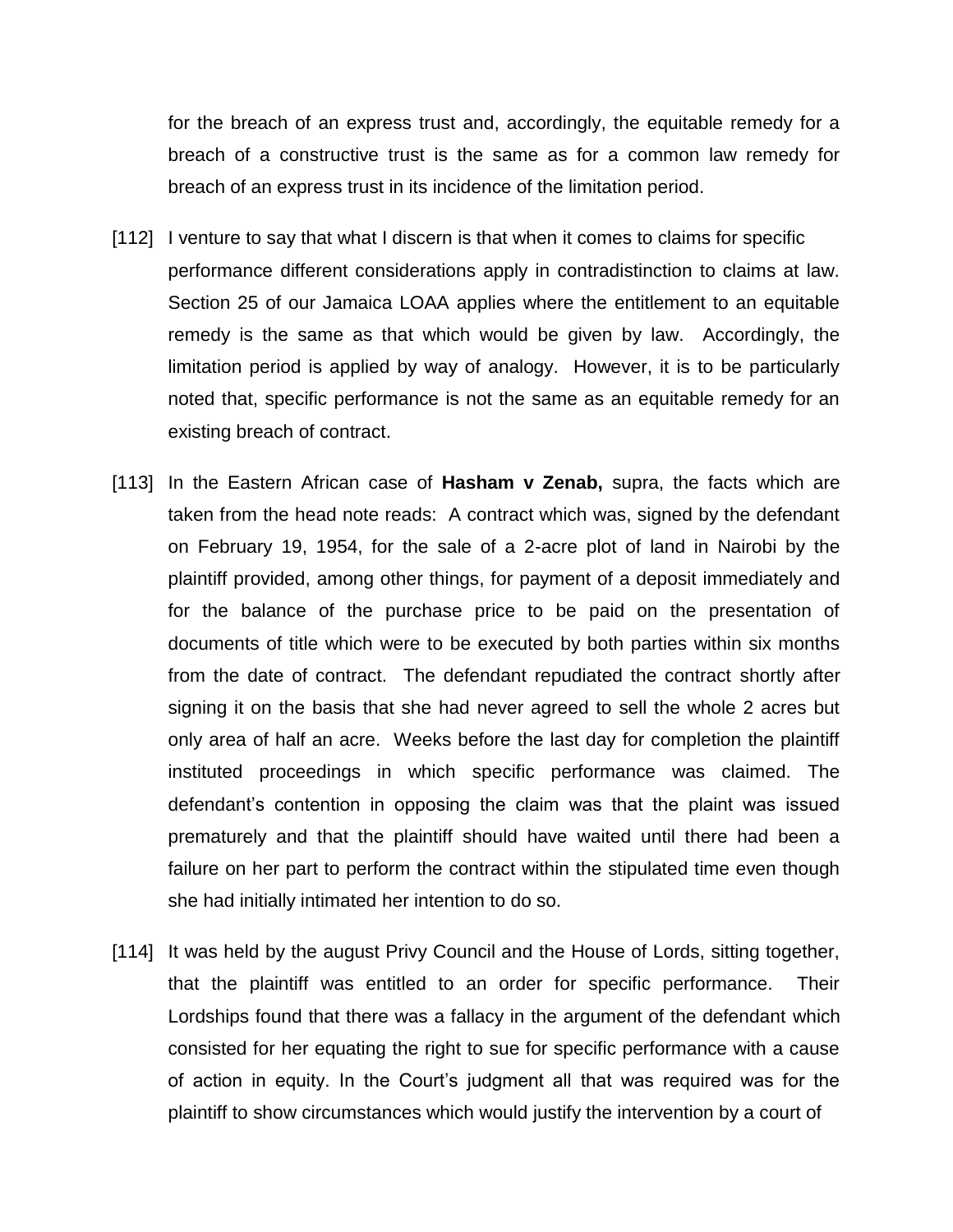equity, that is to say, that the purchaser (plaintiff) had an interest in the land and could get an injunction to prevent the vendor (defendant) from disposing of the property. Their Lordships' views were founded upon a consideration and an adoption of Canadian case law authorities, the **American Restatement of the** 

**Law of Contract** and on the seminal textbook authority **Williams on Vendor and Purchaser**.

[115] I think it is pertinent that I here repeat the submissions of the Claimant's attorneyat-law views which I adopt as to how equity developed in the Old Courts of Chancery. A summary of the doctrine of equity and its development as re-traced is as follows:-

> At first, the observation is made that no fixed period of limitation was assigned to claims in equity. The regnant thinking was more in keeping with the principles of equity being applied by way of the discretionary doctrines of laches and acquiescence. As such the Court of Chancery did not consider itself as being fettered in dispensing equity for those litigants who sought its intervention. However, the law did not stand still. It developed and in so doing it was deemed desirable that period of limitations should be imposed for certain claims in equity so as to allow for certainty. Instead of fixing a limitation period for all claims in equity the Court in not favouring a fetter on the judges of Chancery, introduced the progressive concept of allowing certain claims in equity which were similar to those at law to apply, by way of analogy, to the Section 3 limitation. It was in this context that a consideration that the "at law" limitation was added to Section 25 provided that the claim in equity was similar to a claim at law and thus could be applied by way of analogy. Accordingly, by parity of reasoning the same period of limitation would be applicable to both.

[116] It is now well settled that there is no analogous claim "at law' to a claim in equity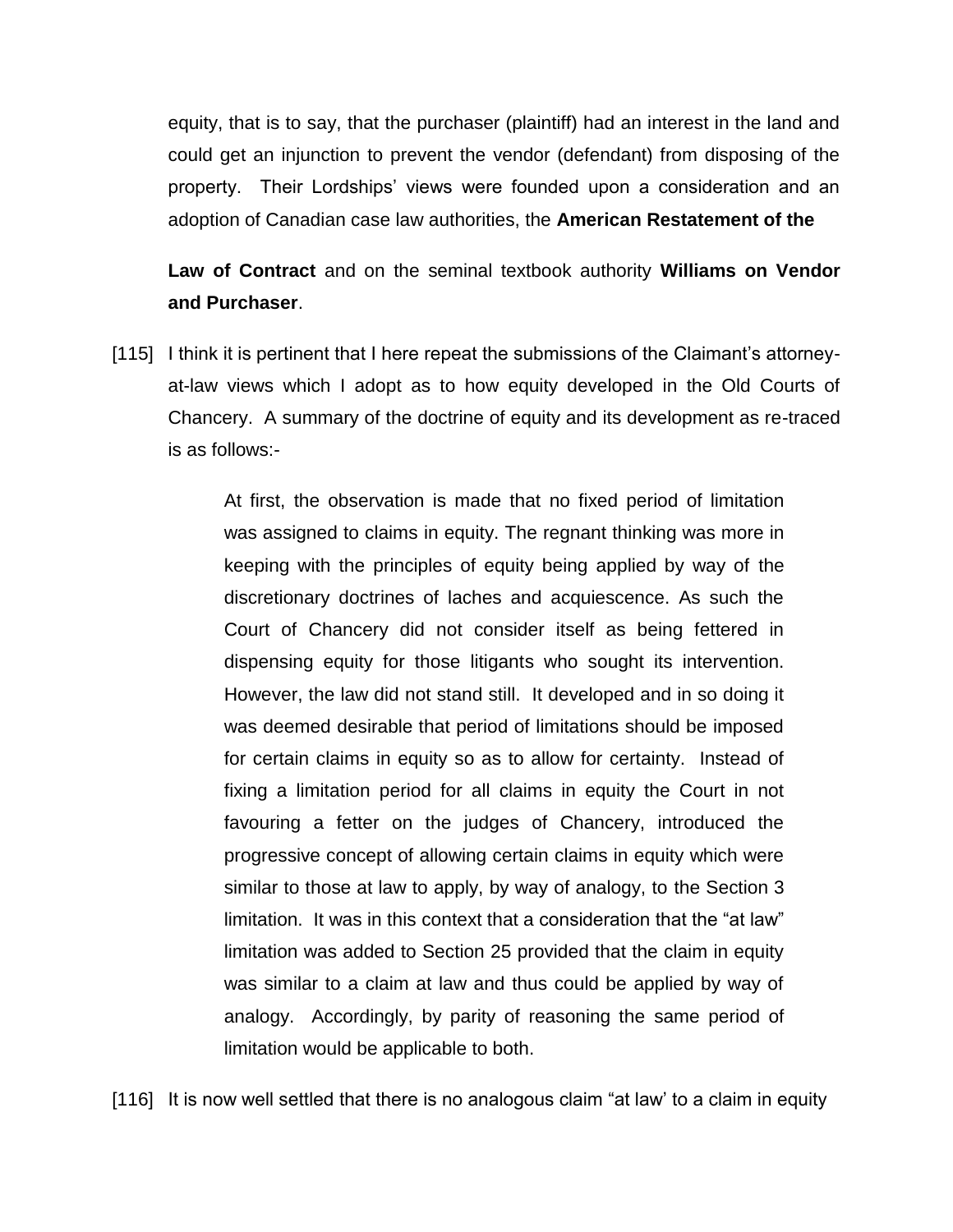for specific performance. Accordingly, on a claim for specific performance of an agreement to sell land, the claim will only be defeated if the Court finds that the Claimant is guilty of laches or acquiescence.

#### [117] The point is well made in **P & O Nedlloyd BV v Arab Metals Co.,** supra. I shall

here quote, in *aliquot*, parts of it:

*"It is not surprising that equity should apply by analogy the limitation periods applicable claims at law for an account and for damages for breach of duty, whether in contract or tort, to claims for an account and for equitable compensation. In each case the same facts give rise to a claim, whether at law or in equity, and the same kind of relief is obtainable. A claim for specific performance raises different considerations, however, both because relief comparable to that available from the courts of equity was not available from the common law courts and because the facts needed to support a claim for specific performance are not in all respects the same as those necessary to support a claim for breach of contract. The latter point is demonstrated by Hasham v Zenab [1960] AC 316 … All that was required was the existence of circumstances that would justify the intervention of a court of equity. The fact that the common law courts could not grant a coercive remedy comparable to a decree of specific performance strongly suggests that there is no case in which "the remedy in equity is correspondent to the remedy at law" or "the suit in equity correspondence with an action at law". At most it can be said that there are some cases in which the facts giving rise to a claim at law for damages for breach of contract will also be sufficient to justify the intervention of equity. I find it a little surprising, therefore, that the question whether equity would have applied a statutory limitation period by analogy to a claim for specific performance should have occasioned such a divergence of view among the commentators. It is possible to find dicta in many of the older cases which are capable of supporting different conclusions on this question, but, in the end I do not think that it is necessary to look further than the decisions to which I have already referred in order to reach a satisfactory answer."*

[118] His Lordship continued...

*"...one can well see why equity took the view that the limitation period applicable to a claim at law should also apply to a claim in equity. To hold otherwise, even at a time in the 19th century when the jurisdictions of the common law courts and the courts of equity were separate, would have undermined the statutory provisions; in the modern legal world, in which the same courts apply the rules of both law and equity, the consequences would be even more anomalous and unacceptable, However, in cases where the facts capable of supporting a claim for equitable relief differ from those capable of supporting a claim at law, or where the equitable remedy differs in a material respect from the that available at law, there is*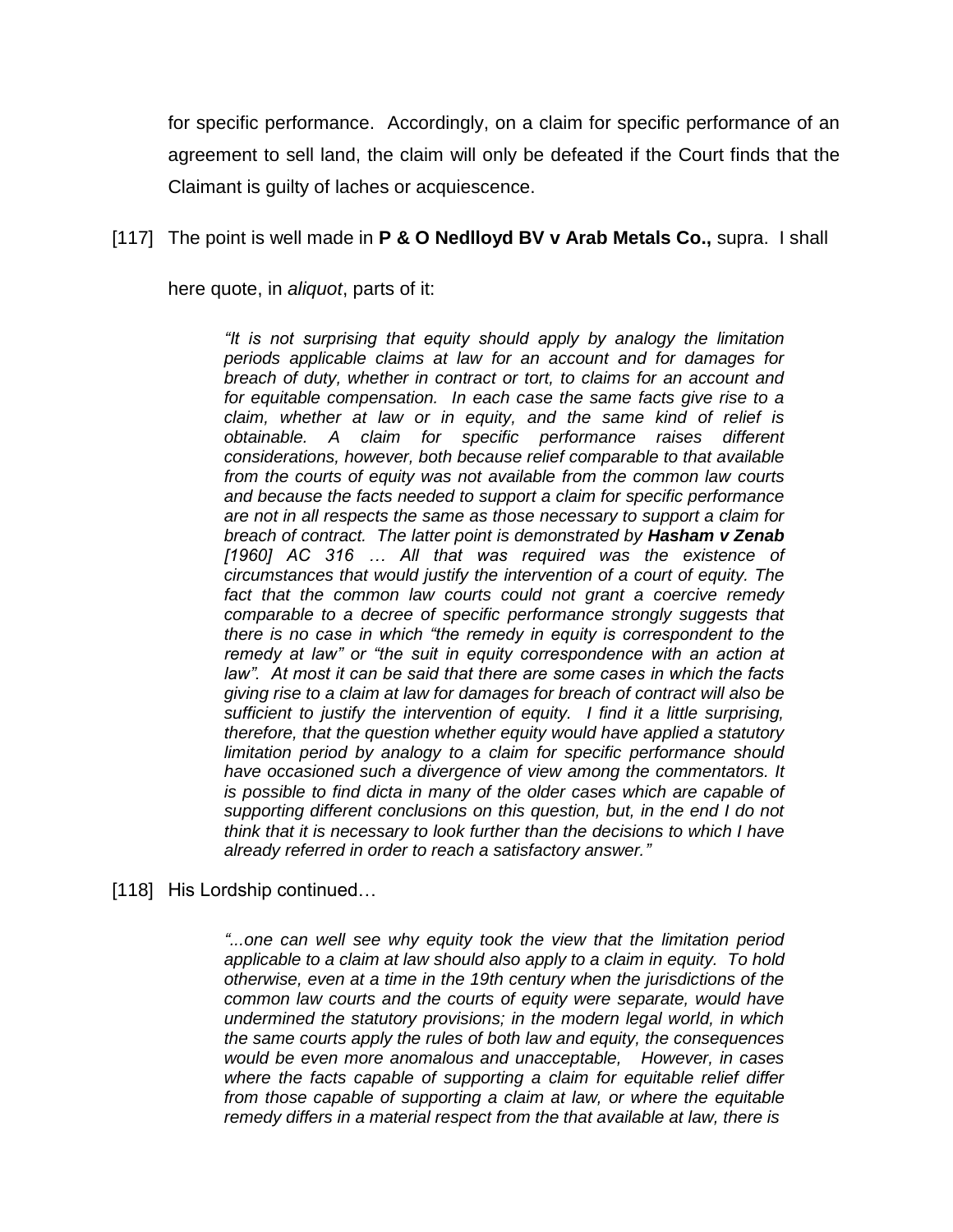*not the same reason to deprive the court of the power to grant equitable relief in an appropriate case by adopting the statutory limitation period by analogy…"*

[119] To rejoin, according to Moore-Bick, LJ of the Court of Appeal,

*"No doubt it is true that most claims for specific performance are made in response to an existing breach of contract, but as Hasham v Zenab [1960] AC 316 shows, an accrued right of action for breach of contract is not a necessary precondition to obtaining relief of that kind. It is therefore wrong in principle to treat specific performance as merely an equitable remedy for an existing breach of contract. Moreover, since a claim for specific performance may be made as soon as the contract has been entered into, it is very arguable that, if the limitation period were to be applied by analogy, it would be necessary to regard the cause of action as accruing at that moment with the unfortunate result that the claim could become time-barred before any need for relief has arisen. This lends further support to the conclusion that the application of the limitation period by analogy is not appropriate in relation to claims for specific performance".*

[120] Further, His Lordship said,

*"quite apart from these considerations, however, whatever may be said about the undesirability of allowing a claim for specific performance to be brought more than six years after a breach of contract has occurred, the absence of a corresponding legal remedy makes it impossible in my view say either that the remedy in equity is "correspondent to the remedy at law" or that "the suit in equity corresponds with an action at law".* 

- [121] He concludes that authorities do not support the conclusion that the application of a limitation period by analogy ousts the discretion of the court to grant a remedy where the circumstances would make it unjust to withhold it."
- [122] His Lordship went on to accept the mined quoted principle thus:

*"The court may decide that the material equitable right is so similar to*  legal rights to which a limitation period is applicable that at limitation *period should be applied to it also. In this latter case the limitation period is said to be applied by way of analogy, and the principles that govern cases of this kind are that if there is a sufficiently close similarity between the exclusive equitable right in question and legal rights to which the statutory provisions applies a court of equity will ordinarily act upon it by analogy but that it will so act only if there nothing in the particular circumstances of the case that renders it unjust to do so. What is regarded by courts of equity as a sufficiently close similarity for this purpose involves a question of degree, and reference must be made to the relevant authorities. The basis of these principles is that, in the*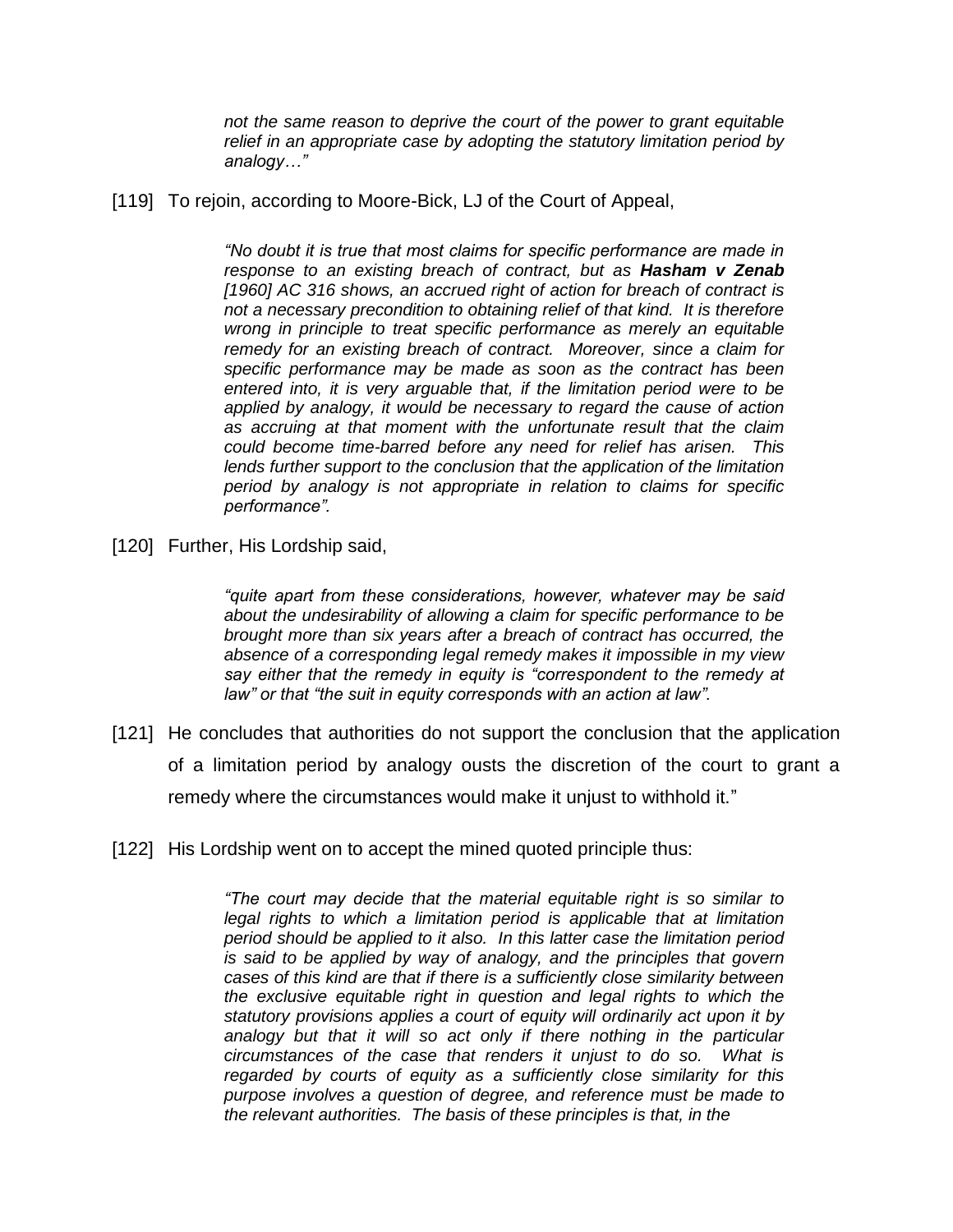*absence of special circumstances rendering this position unjust, the relevant equitable rules should accord with comparable legal rules".* 

#### [123] Continuing, His Lordship says,

*"In my view that question must be answered by reference to the nature of the remedy and the circumstances in which it is available. Both factors point to the conclusion that claims for specific performance fall outside the scope of the principle identified by Lord Westbury in Knox v Gye LR 5 HL 656 and applied by this court in Cia de SegurosImperio v Heath (REBX) Ltd [2001] I WLR 112: the remedy is available in circumstances were no cause of action exists at law, so the factual circumstances giving rise to a claim need not be the same as those which would support a claim for … breach of contract, and no comparable remedy is available at law. It follows that despite the powerful arguments put forward by Colman J in favour of holding that the same limitation period applies to claims for specific performance as to claims for damages for breach of contract, I think he was wrong in reaching the conclusion that P & O's claim was time-barred as a result of the application by analogy of the limitation period contained in section 5 of the Limitation Act 1980. Moreover, with all respect to the judge this is not in my view such an implausible position when one bears in mind that in general under English law limitation bars the remedy and not the right itself. Nor does it mean that claimants can delay with impunity, safe in the knowledge that, although their claims for damages may become time-barred, their right to obtain specific performance can still be asserted. As one can see from the cases mentioned earlier, one can find many examples of the court's refusing relief by way of specific performance as a result of delay far shorter than is necessary to bar a claim for damages. The equitable doctrine of laches, to which I shall turn in a moment, provides the court with ample power to refuse relief when delay on the claimant's part would make it inequitable to grant it ..."*

[124] It is plain that the First Defendant's reliance on the decisions in the **McConnell**  case and of the case of **Williams v Thomas**, supra, must fail as neither decisions dealt with the principle of specific performance. **McConnell**, as already noted, dealt with constructive trust while **Williams** dealt with the assignment of a dower to the widow of the deceased land owner. The Court in **Williams** applied the principles of laches, to the extent that the Court considered and determined the case in the widow's favour on the basis, among other things, that the widow had been asserting and enjoying one part of her right as dowry over the years. The Court held the Act did not apply at all. Further, that the claim by the dower to her rights to a portion of her husband's lands bore "no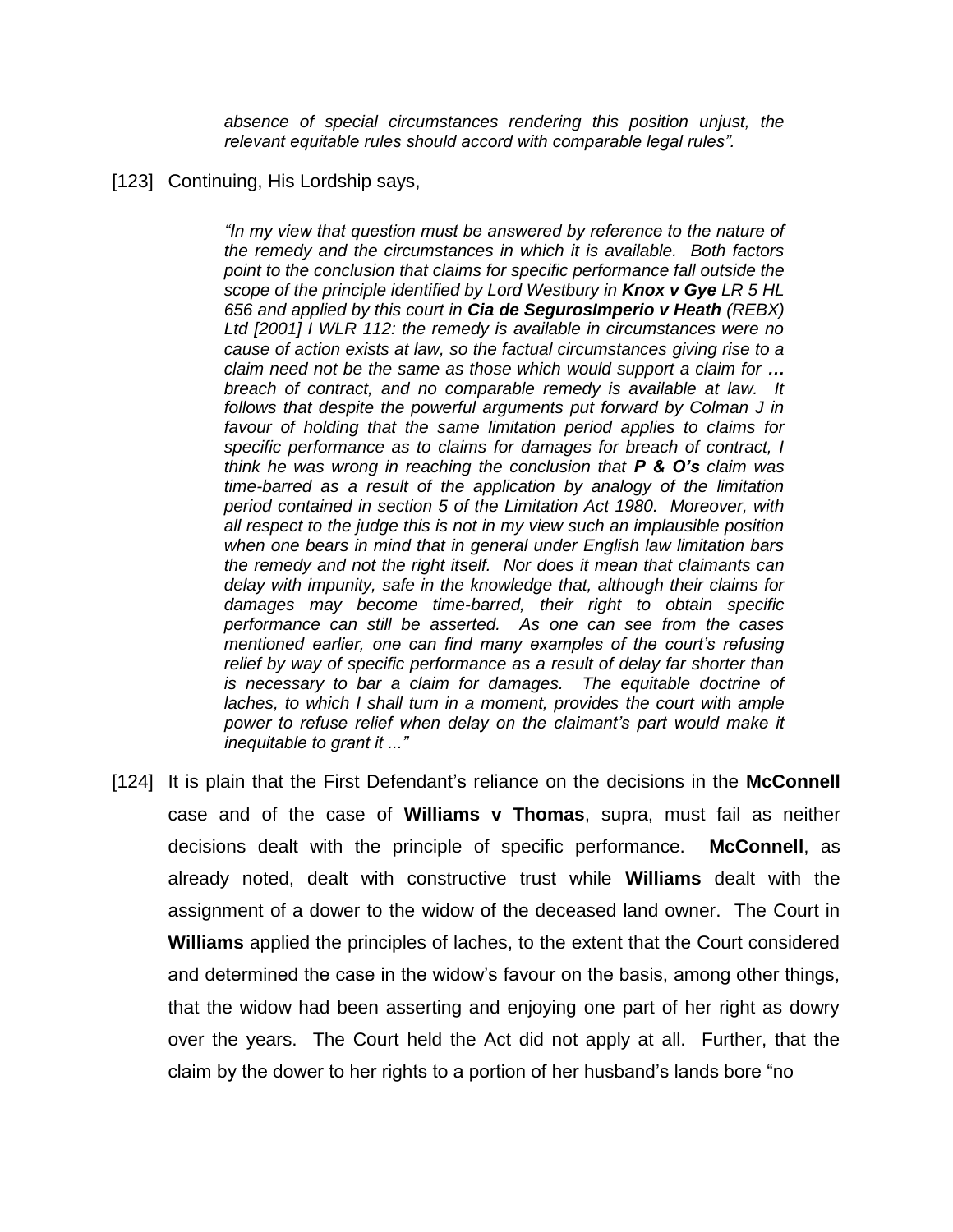analogy to an action for possession of land, or even to an action for the completion of title to specific lands, as in a foreclosure action".

- [125] The decisions in **Chang** v **Chang**, (supra), **Administrator General v Attorney General**, **Emily Hilton Sutton Steam Laundry (a Firm) (2)** all indicate that where the cause of actions were specifically created by statute the court had to strictly comply with the provisions as to limitations in those statutes. Where the Court's jurisdiction is derived from statute as opposed to common law or equity claims, the provision in the statute must be strictly adhered to or the Court will be deemed not to have the requisite jurisdiction.
- [126] I am thus driven to conclude, in agreement with the Claimant, that there is no

fixed limitation in equity as there is no analogous claim at law to make Sections 3 and 25 of LOAA an automatic bar to specific performance. The Court will consider the circumstances of each case including whether there was acquiescence on the claimant's part or of any change in the defendant's position during the interval that will bring prejudice to the defendant. The court will apply the principle of laches and acquiescence.

[127] The point was made in **Amrit**, supra, which cited with approval the dictum in the Privy Council decision of **Lindsay Petroleum Company v Hurd,** [1874] L.R. 5 P.C. page 221 at page 239:

> *"The doctrine of laches in Courts of Equity is not an arbitrary or technical doctrine. Where it would be practically unjust to give a remedy, either because the party has by his conduct, done that which might fairly be regarded as equivalent to a waiver of time or where by his conduct and neglect he has, though perhaps not waving that remedy, yet put the other party in a situation in which it would not be reasonable to place him if he remedy were afterward to be asserted, in either these cases lapse of time and delay are most important. But in every case if an argument against relief which would otherwise be just if sounded upon mere delay: that delay of course not amounting to a bar by any statute of limitations, the validity of that defence must be tried upon principles substantially equitable. Two circumstances, always important in*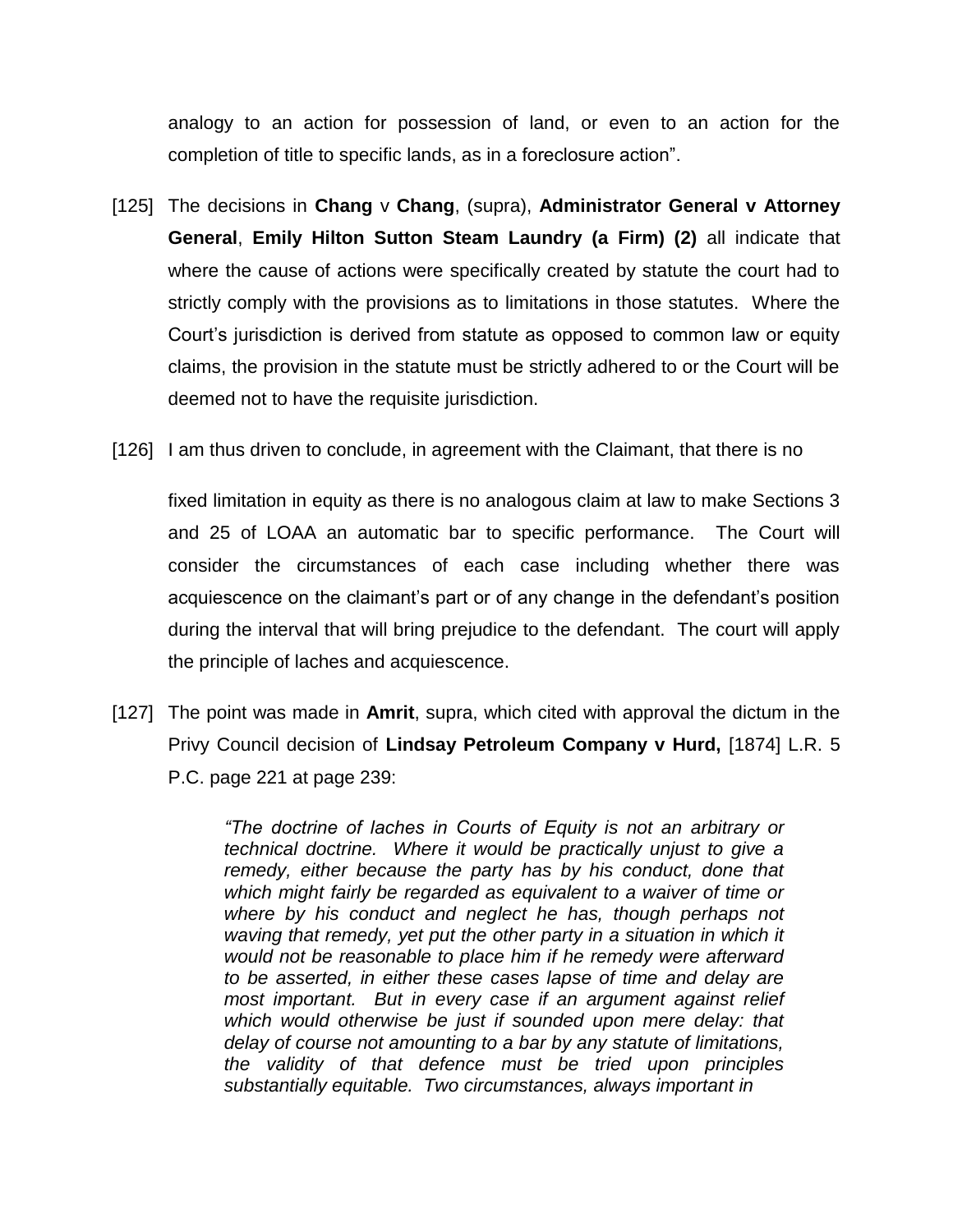*such cases are, the length of the delay and the nature of the acts done during the interval".*

- [128] The documents, correspondences and pleadings show the acts done by Dr. Dixon during the interval, including the filing of his previous suit. At no point in time did the Claimant sit idly by and assent to the breach. The Claimant prosecuted his concerns by letters from his attorneys-at-law in trying to secure a completion of the sale. The response of Mr. Wentworth Charles was the that could be of "no further assistance". There was virtually nothing else the Claimant could have done. The previous suit before the Court was stymied as he could not produce the original agreement as ordered by the Court, the latter being in the possession of Mrs. Runte.
- [129] Further, there has been no change in the First defendant's position, during the interval that can cause her prejudice. She became inaccessible and uncommunicative for twenty (20) years in the period between 1987-2007. Furthermore, after emerging from self-imposed concealment she indicated a willingness to settle and complete the sale between 2005 and 2006. The first time that she attempted to repudiate the agreement and to do something to the property and effect a change in her position was in 2007 when she tried to upend the Claimant by paying the property taxes for the land and when she applied to the Parish Council for commercial development. All the receipts being relied on by the First Defendant relate to matters that took place in 2007. This was the same year that the suit was filed and therefore the First Defendant cannot now lay any claim to her being prejudiced. She was thwarted in taking any further steps as Dr. Dixon prevented any such manoeuvre by removing a container that she had by stealth caused to be placed on the property.
- [130] It is fitting that I interject at this point the modern approach. Delay of itself is not a bar to specific performance unless the defendant has been prejudiced thereby. The First Defendant has not produced one jot or little of evidence of her having to adjust her life style in any way over the last twenty years by acting on the belief that Dr. Dixon had abandoned the agreement. Accordingly, any preconceived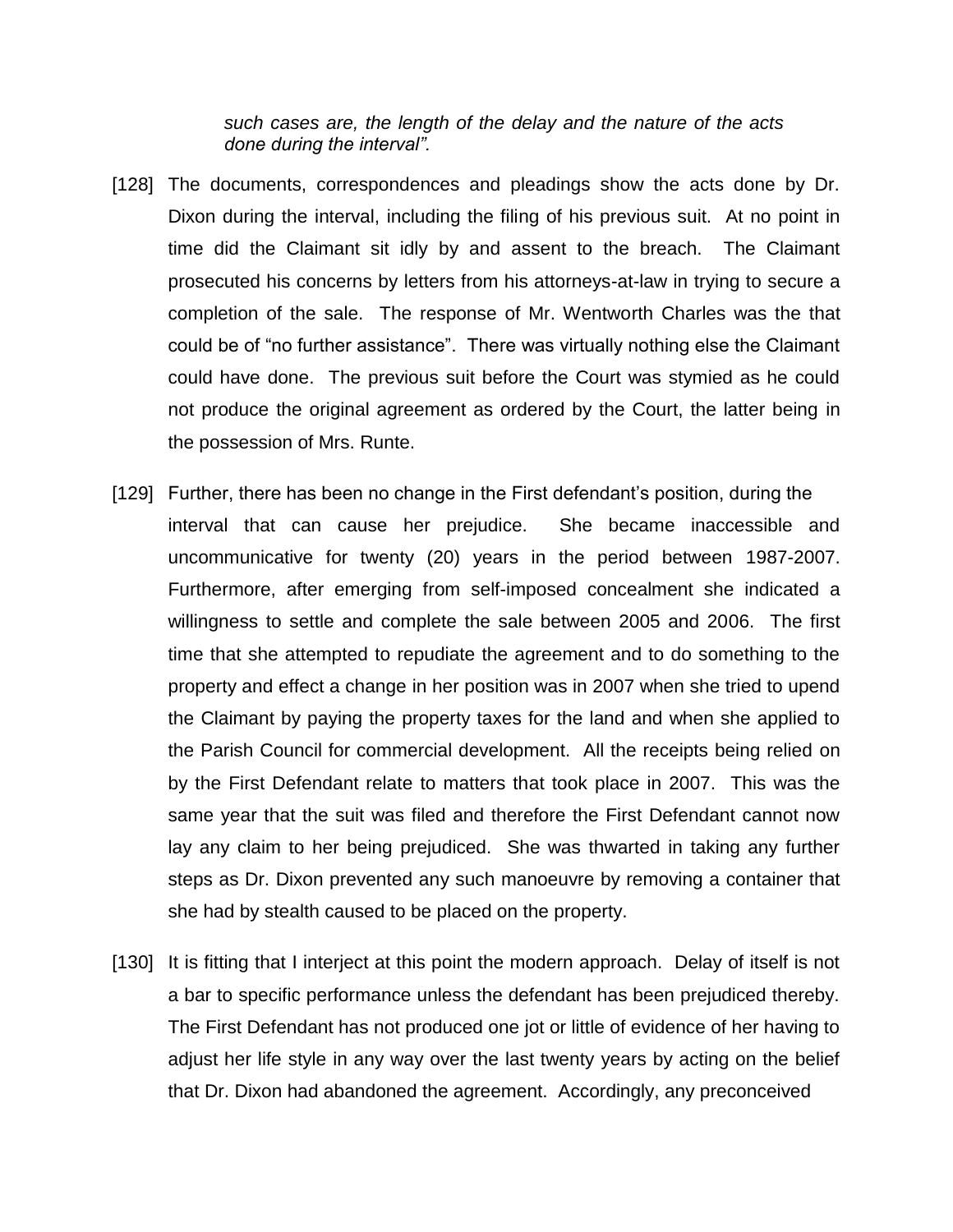claim to prejudice, even it were forthcoming, would have been disingenuous

#### **When does time begin to run under LOAA?**

- [131] The right of action accrues when either one or both parties repudiate the agreement: See **P & O Nedlloyd BV v Arab Metals Co**., (supra).
- [132] The First Defendant has submitted that the repudiation of the Agreement occurred when the Notice Making Time of the Essence expired in May 1989. However, I can discern no evidence that there was any such repudiation by Dr. Dixon at that date. Charles Runte himself had given express instructions by his letter of November 23, 1987 that the last sixteen payments on the mortgage for December 1987 through to March 1989 were to be paid to his attorneys-at-law in furtherance of the agreement. The Vendor had not any express words or

conduct, repudiated the agreement at that date, but had left it to Dr. Dixon to advance the sale while they were away. It was the attorney-at-law who refused to accept the payments, attributing his refusal to do so to the Runtes failure to advise him.

- [133] I am to say that even if the repudiation occurred when the Notice had expired, the entry by the surviving Vendor into settlement discussions with the Claimant between 2005 and 2006 to complete the sale, amounted to an acknowledgement of the existence and continuation of a valid Agreement at that date. This acknowledgment would thereby revive the Claimant's rights to sue on the Agreement, which the First Defendant repudiated in 2007. It is eminently demonstrated that the repudiation took place at that date. That this is so is evident from the fact that the First Defendant had taken steps in 2007 to apply to develop the property and had paid the taxes in respect of the disputed property. There were no evident acts before that date.
- [134] The fact that repudiation would be treated as having taken pace, on a breakdown of settlement discussions and that the limitations would begin to run from that point, is supported by the case law authority of **Amritt and Amritt v Duncan Bay**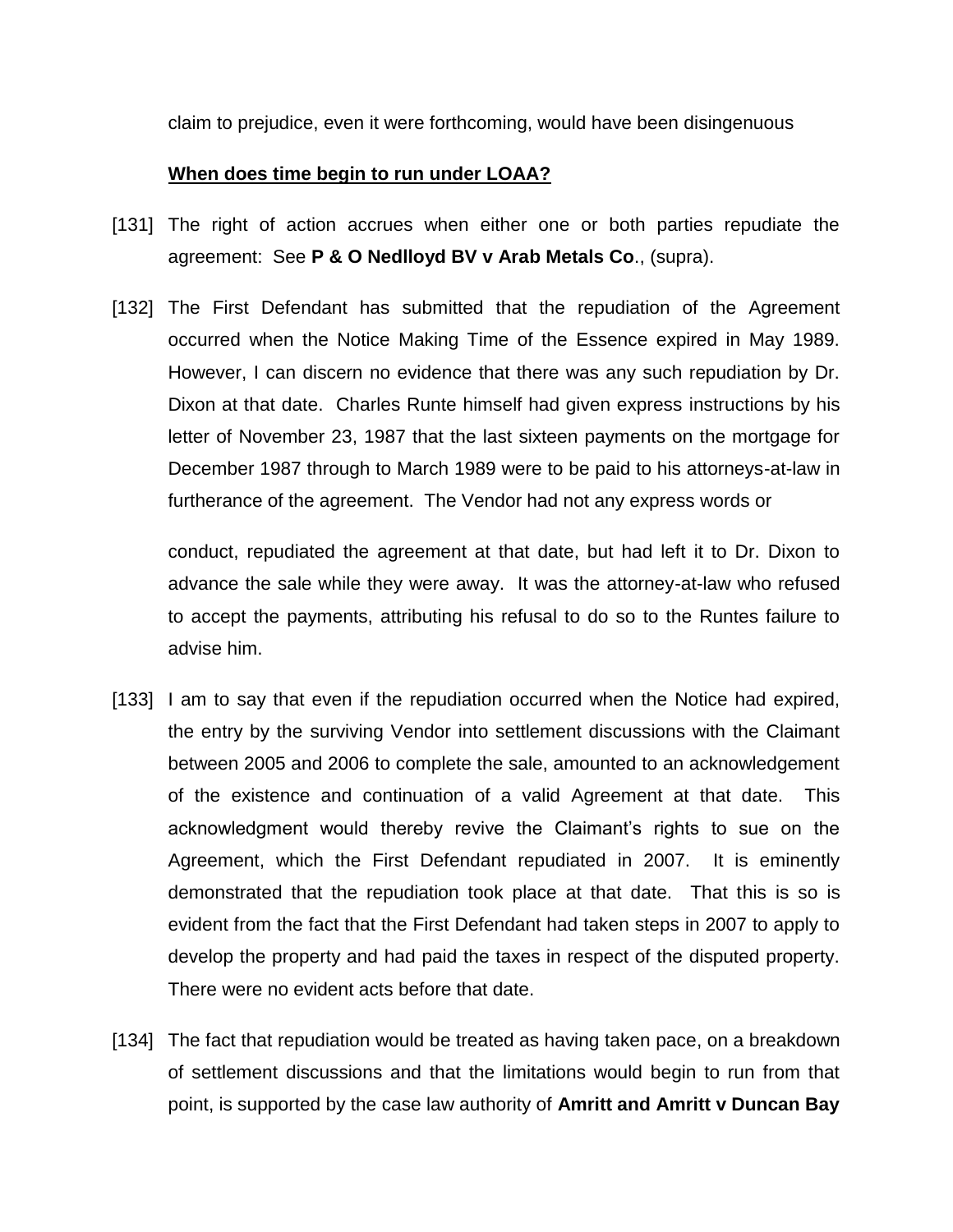**Development,** supra, where Roy Anderson J said:

*"As long as the parties are continuing to discuss giving effect to the Agreement for Sale, it seems to me that there has been no repudiation. If that were not so, then a defendant could merely carry on a protracted attempt at settlement of a dispute until the limitation period has passed and then rely on the limitation statue. I do not accept that this could be a correct view of the law".*

- [135] The First Defendant admitted in questions put to her in cross-examination that she did in fact make contact with Dr. Dixon with a view to complete the sale. She could not, however recall the date or the means by which it was done. As noted elsewhere this court accepts Dr. Dixon's evidence that this occurred in 2006 pursuant to the exhibited letter dated July 25, 2005 from Mr. Wentworth Charles, attorneys-at-law to Dr. Dixon's attorney-at-law, in which the former canvassed a settlement proposal.
- [136] Further, this letter was followed by a "without prejudice correspondence", from Mr. Dixon's attorney-at-law. In passing, it is to be observed that although the Claimant was unable to tender the without prejudice correspondence in evidence, given the rules of evidence in relations to the non-admissibility of "without prejudice" correspondence, the correspondence was nevertheless disclosed in the Claimant's List of Documents.
- [137] Again, this July 25, 2005 letter is extremely critical, as in two previous letters Mr. Wentworth Charles stated that he could "be of no further assistance" to Dr. Dixon and, that he has no instructions to act in this matter". Therefore, he could only have written this letter in 2005 because the First Defendant had by then resurfaced and was now giving him instructions. Charles Runte had by that date joined the band of the silent majority.
- [138] More to the point, what the evidence reveals is, that on a breakdown of these discussions, what followed was the payment of the property tax by the First Defendant for the first time in twenty years in March 2007 and her application to the Parish Council for a new commercial development also in March 2007 and the placing of the container on the property in April 2007.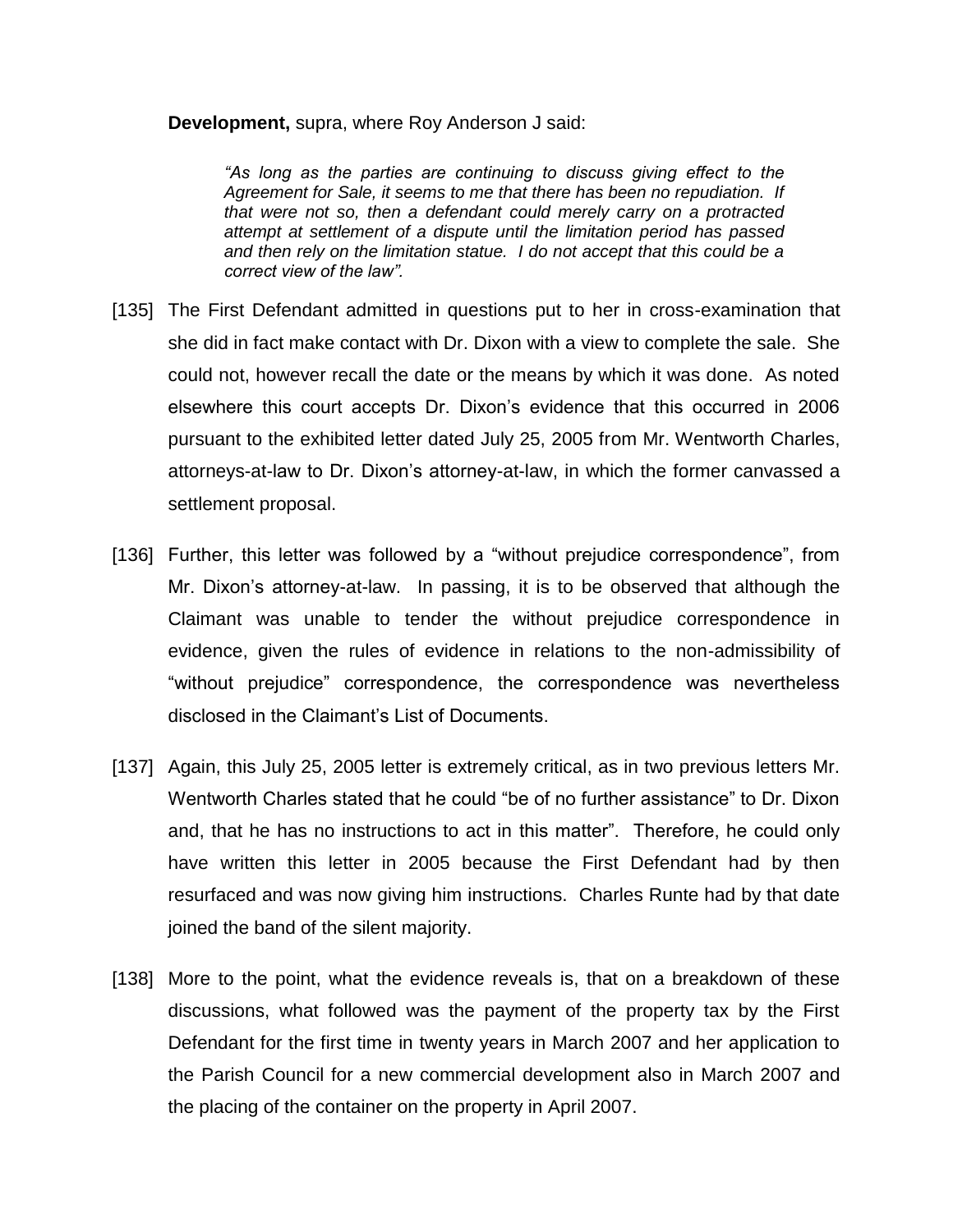- [139] These dates and timelines are therefore not coincidental. It ushers in the reemergence of Angella Runte after twenty years of silence. She has disclosed no documentary proof which shows her dealing with the property between 1987 and 2006. Therefore, the dates and timelines show that the settlement discussions could only have taken place in 2006 because that it is when she resurfaced.
- [140] Time would therefore start to run on a breakdown of the discussion in 2007, the same year that the First Defendant openly repudiated the agreement, and which is the same year that this suit was filed.

## **Is the Limitation period ousted where the purchaser takes possession?**

[141] It is the law, that laches will not defeat a claim where the claimant is in possession and is the equitable owner, and he has brought the claim merely to clothe himself with the legal estate. In the **Amrit** case, supra, there is a telling extract taken from Snell's Equity:

> *"Even when time is not of the essence of the contract, the plaintiff may have been guilty of such delay as to evidence an abandonment of the contract on his part, thereby, precluding him from obtaining specific performance, he must have shown himself "ready, desirous, prompt and eager": (See Milward v Earl Thanet, (1801) 5 Vesey 720n, per Arden M.R.) Where, however, the plaintiff has been let into possession under the contract and has obtained an equitable interest so that all he requires is a mere conveyance of the legal estate, even many years delay in enforcing his claim will not prejudice him",*

> *"Where the contract is substantially executed, and the plaintiff is in possession of the property, and has got the equitable estate, so that the object of his action is only to clothe himself with the legal estate, time*  either will not run at all as laches to debar the plaintiff from his right, or it *will be looked at less narrowly by the court…"*

[142] In **Williams v Greatrex** [1956] 3 ALL E.R. 705 the facts are that, buy an agreement in writing dated May 1946, the purchaser agreed to buy from the defendant an area of land which was intended to be laid out in building plots, and to erect houses on the plots. The purchaser on his payment of the deposit and by his giving notice, was to be entitled to enter on a plot in order to build on it, and the defendant was to convey the plot on payment to him of the balance of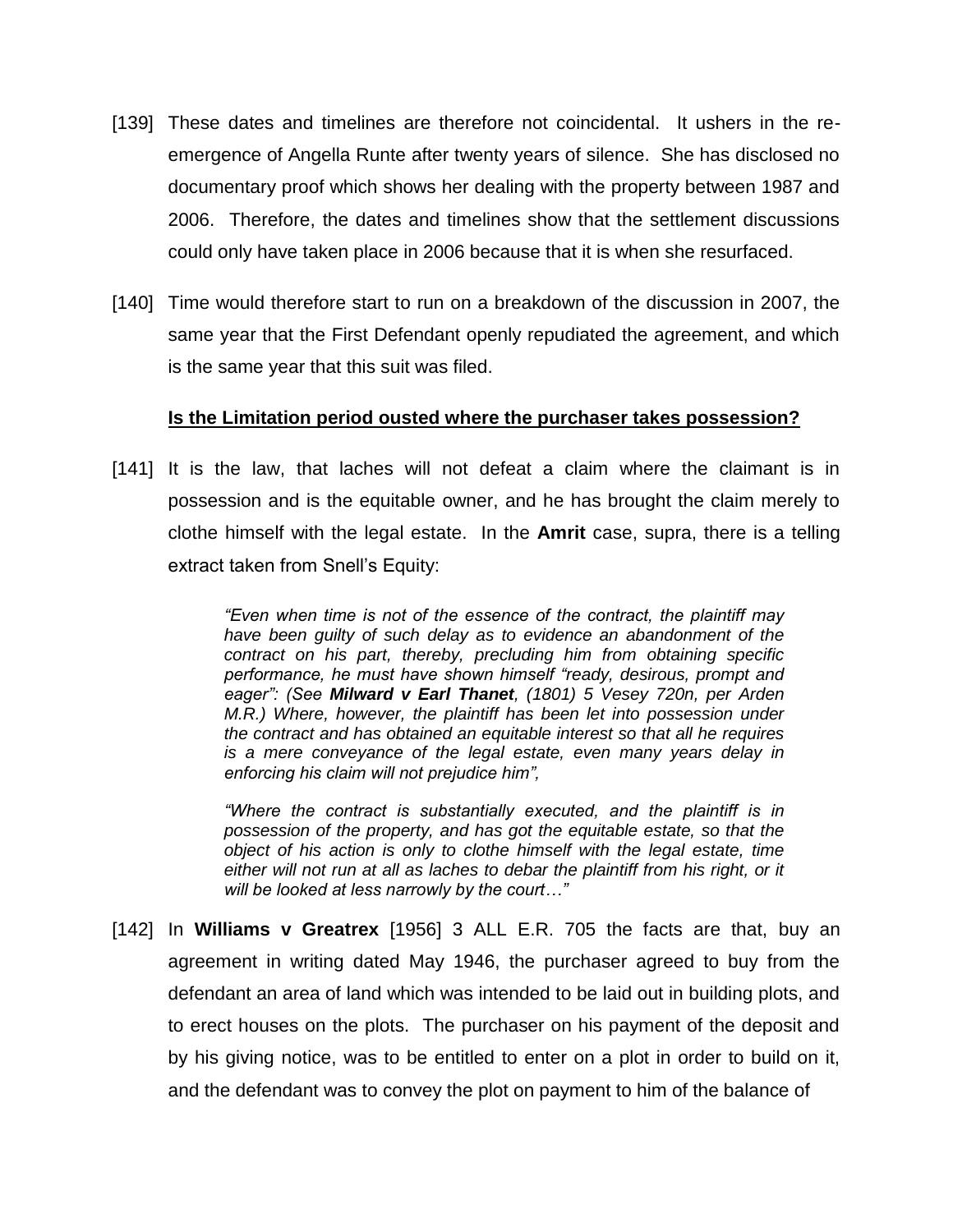the purchase price. In June of the same year buildings were carried out on two plots and the conveyances were executed. However, the defendant refused to initial a correction of the conveyance in consequence of which proceedings were initiated to compel him to hand over the said conveyances. Subsequently, the purchaser, in October 1946 paid a deposit on two more plots and was given a receipt but the defendant did not present the purchaser's cheque for the deposit. Notwithstanding, the purchaser entered on the said plots, put in the foundations of a house and built certain infrastructure walling in all four plots.

- [143] In April 1946 the defendant told the purchaser that neither the buildings on the latter two plots nor the land belonged to him. The purchaser was ordered by him to get off the land. The purchaser, through unconnected reasons, discontinued work on the latter plots.
- [144] However, towards the end of 1948 the purchaser erected a garage and a shed on the said plots. In 1953 it was discovered that the whole was subject to a charge to a bank and the purchaser had to bring an action against the defendant to procure the release of the first two plots form the charge. In 1955 the purchaser restarted building working on the latter two plots. In December of the same year the defendant entered into a contract for the sale of the said plots to a third party. The purchaser, being aggrieved, brought an action against the defendant for specific performance and for sale of the said plots to a third party.
- [145] It was held by the Court of Appeal that the purchaser was entitled to specific performance in spite of the ten years' delay as, first, the time for completion specified in the contract was not of the essence of the contract. Second, the purchaser was not barred by laches since he had an equitable title to the said plots in virtue of the fact that he had entered into possession of them on the basis of the terms of the contract. Third, the purchaser had not abandoned the contract.
- [146] In the course of his judgment, Denning, LJ, with whom his brethren said,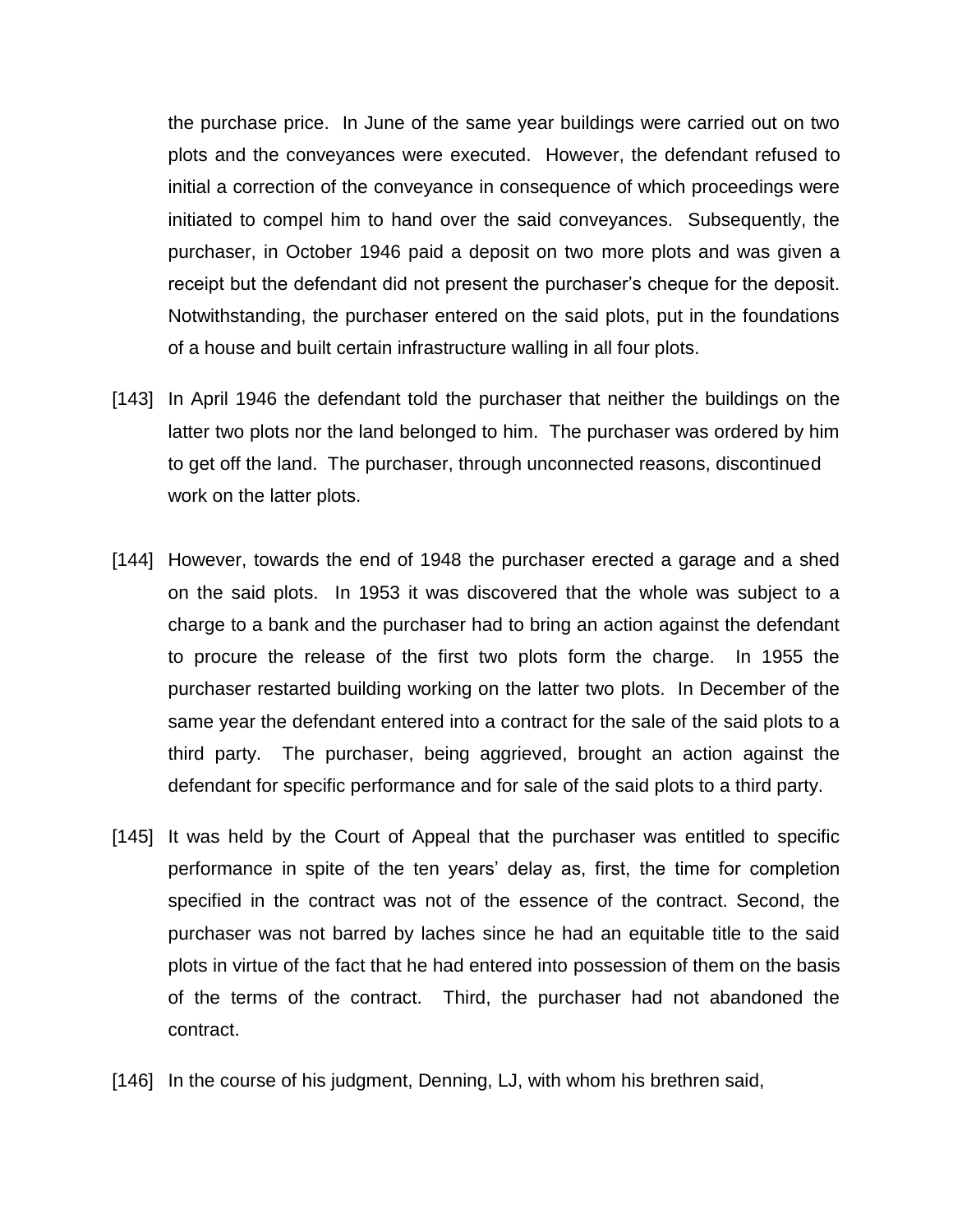*"It is said by counsel for the vendor that time was of the essence of the contract of May 1946, and that, if the purchase of any plots was not completed within the two years then stated there could be no further claim in respect of any plots. He said that it was a commercial transaction and that, therefore, time should be considered of the essence".* 

Denning, LJ in rejecting that proposition said he could not agree to that argument as the parties had put forward the period of two years as their target for completion. Says Lord Denning: "Our legal procedures is well adapted to meet such a situation. If either side wanted to bring the other side up to the work, all he had to do was to give him reasonable notice requiring him to complete. Neither side did so and therefor time is not by itself a bar to an action".

- [147] As to the argument based on delay, or laches, His Lordship said "... when the deposit was paid, there was a binding contract  $-$  binding on the vendor  $$ whereby he let the purchaser into the land for the purpose of erecting the buildings. It was binding even though the vendor kept the cheque in his pocket. It was a contractual licence which the vendor could not repudiate at will. It created an equity. The purported repudiation by the vendor … was entirely inoperative". For, according to the Court of Appeal, the purchaser did not accept the repudiation, though he had stopped building, he had not taken down his fence, he still remained in possession of the land, he having an equity to remain there.
- [148] According to Denning, LJ, in answer to the proposition that the vendor, having repudiated the contract, then the purchaser ought to have taken the vendor to court, especially in view of the fact that time had elapsed without is doing so,

*"Once the purchaser went into possession of the land, having eh contractual right to be there, he had not only an equity to be there … He had the benefit of a contract to sell him these two plots. That was not only and equity: it was an equitable interest in the land".* 

The law then is as laid down by the Court of Appeal is that the fact of possession is enough and that laches or delay is not a bar to the action.

[149] Hodson, LJ was content to rely on an extract from Fry on Specific Performance: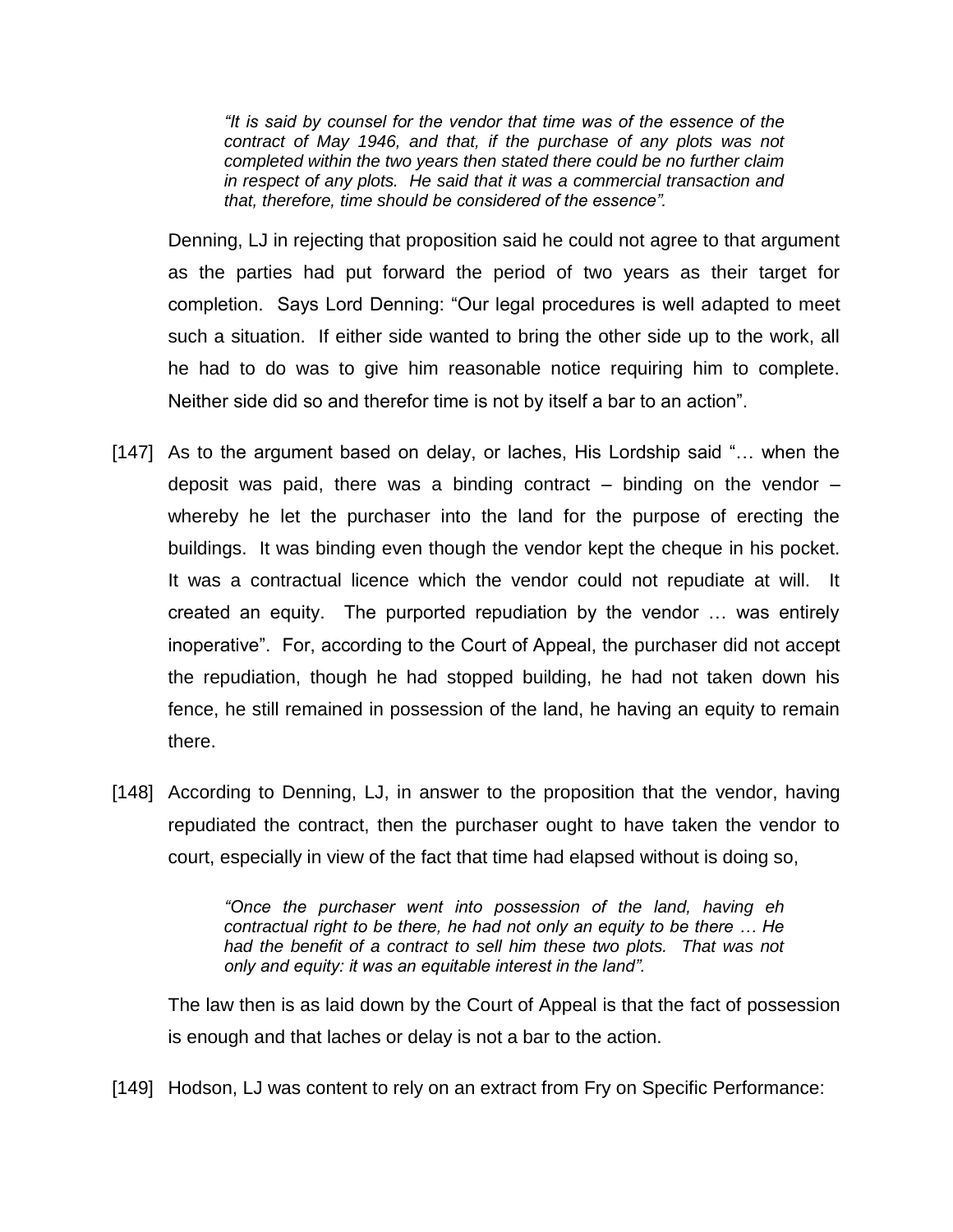'Where the contract is substantially executed, and the plaintiff is in possession of the property, and has got an equitable estate, so that he object of his action is only to clothe himself with the legal estate time either will not run at all as laches to debar the plaintiff from his right, or it will be looked at less narrowly by the court …".

## **Does the claimant have a valid claim to adverse possession?**

[150] Here I begin by quoting Section 3 of LOAA. It reads:

*"No person shall make an entry, or bring an action or suit to recover any land or rent, but within twelve years next after the time at which the right to make such entry, or to bring such action or suit,*

*shall have first accrued to some person through whom he claims, or, if such right shall have not accrued to any twelve person through whom he claims, then within twelve years next after the time at which the right to make such entry, or to bring such action or suit, shall have firs accrued to the person making or bringing the same".*

- [151] It seems then on the basis of this section that a claimant has 24 years from the date when possession was no longer pursuant to a valid contract. That this is so stems from the fact that LOAA prescribes a limitation period of 12 years next from the date on which the right of action accrued, for actions to be filed for the "recovery of land" which include declaratory relief for adverse possession.
- [152] For adverse possession, this "right of action" only accrues when one has been in undisturbed occupation adverse to the owner for 12 years. It at the 12 year mark that a squatter can sue for possession. In other words, a squatter cannot sue for adverse possession at say, years 1, 2,3  $\ldots$  or the 11<sup>th</sup> year of his possession. It only at year 12 that this right of action arises.
- [153] The statute then goes on to give a further twelve years that is to say, "12 years next after the right has accrued to file the action." This amounts to 24 years from the date when possession was no longer pursuant to a valid and binding agreement and this would be when the contract was repudiated.
- [154] In this case, in order for Dr. Dixon to succeed under adverse possession, it is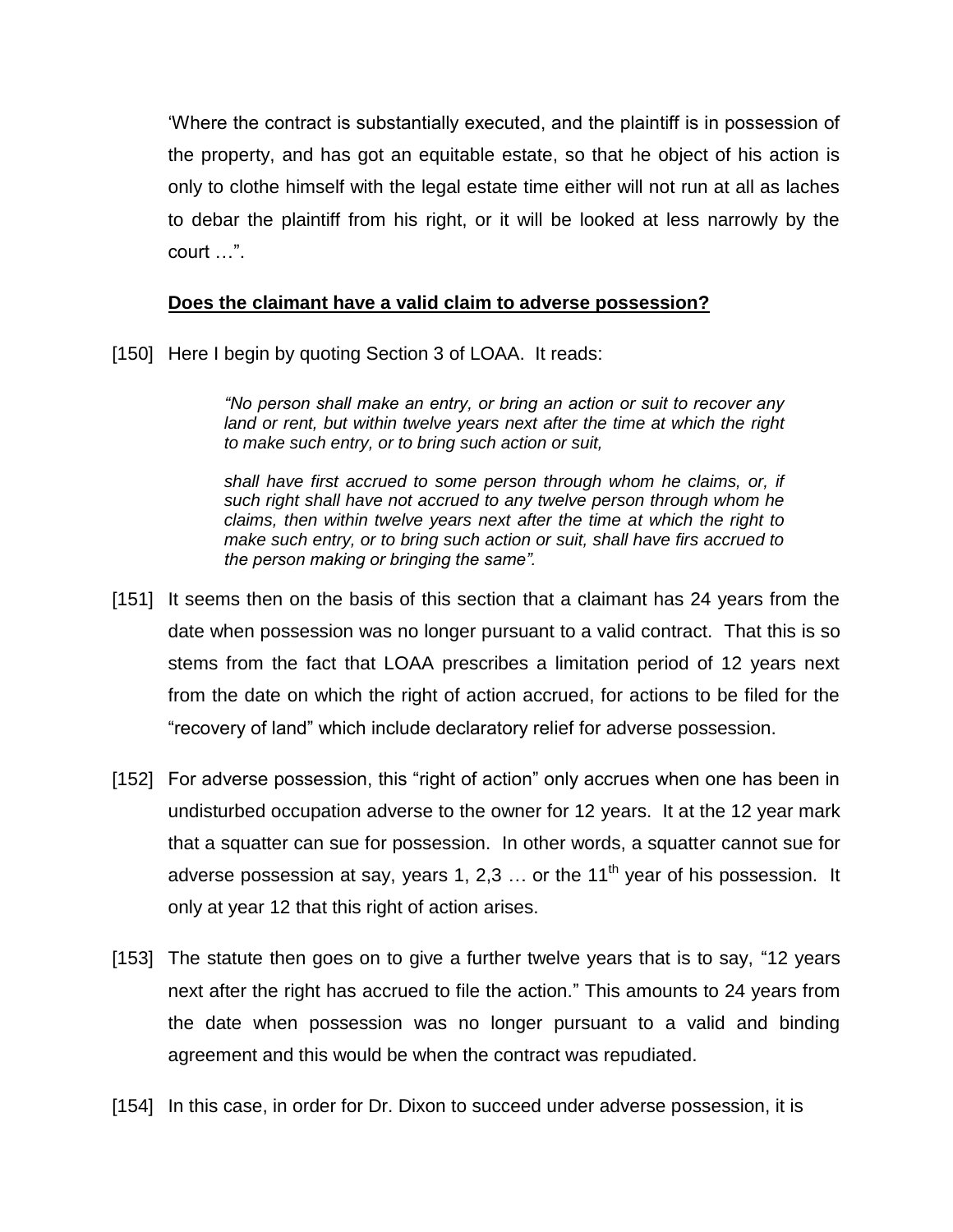irrelevant that he was first let into possession under some agreement with the owner. Had the agreement subsequently lapsed, but he nevertheless continued in possession without any interference from the owner, then, his possession would be adverse to that of the owner's title.

- [155] Further, the fact that Dr. Dixon was willing to and even offered to make payments during the period, does not in any way serve to defeat the accrual of his right in law.
- [156] In **JaPye (Oxford) Ltd and another v Graham and another** [2202] UKHL 30, 47, the facts are:

Between 1975 and 1977 the first claimant acquired a substantial area of farmland that included the disputed land. It had always been the claimant's intention to hold the disputed land until planning permission could be obtained for development. In 1982 G and his parents acquired the farmland. The father was granted a grazing licence to use the disputed land in 1983 and licence to cut hay in 1984. A request for a further licence in 1985 was unanswered, and there was not communication between G (and his father) and the first claimant until 1997. Between 1985 and 1994 G carried out agricultural operations on the disputed land and used for grazing purposes. It was farmed together with the rest of the farmland. In 1985 the second claimant, a wholly-owned subsidiary of the first claimant, acquired the disputed land by a transfer. G and his wife were the registered proprietors of the disputed land in 1992. In June 1997 G registered cautions against the claimants' title claiming title to the disputed land by adverse possession. He later died. In April 1998 the claimants issued an origination summons seeking cancellation of eh cautions and other relief. In January 1999 the claimants commenced proceedings against the defendants, administrators of G's estate, seeking possession of the disputed land.

[157] The Court held, *inter alia*, in giving Judgment for the defendant that:

*"…an order made by a squatter to an owner to pay rent or take a tenancy*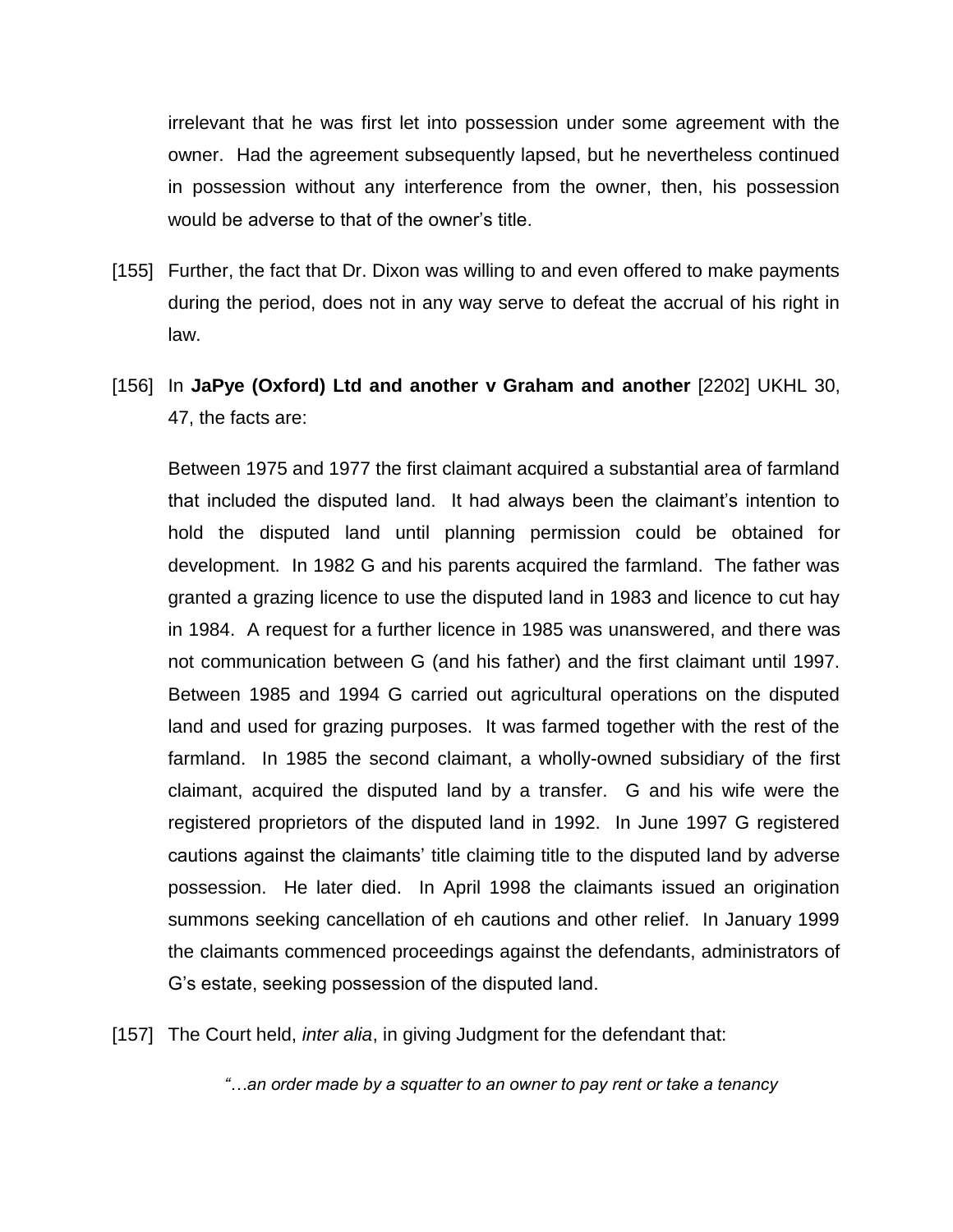*is an acknowledgement of the owner's right to require the squatter to*  vacate the land (if the limitation period is still running), but it is not *inherently inconsistent with the squatter being in actual possession of the land, or with the squatter having the requisite animus possidendi. Once any licence under which a squatter has occupation expires, if the squatter remains in occupation, his possession is capable of being "adverse". The mere fact that a squatter communicates his preparedness to take a licence does not by and of itself, prevent time running in the squatter's favour. However, that fact may assist an owner whose contention is that the squatter did not have the requisite animus possidendi at and around the time the request was made. The earliest date when the limitation period began to run in favour of the defendant was 31 August 1984, when the hay-cutting licence had expired": See also Recreational Holding (Jamaica) Ltd (Appellant) v Lazarus (Respondent) (Jamaica) P.C. No. 0089 of 2015*

[158] In the case at bar, no contention is made by the First Defendant that Dr. Dixon did not possess the required animus. It is implied from his continuing in possession after the repudiation of the agreement, without making any further payment on the sale and is not affected by the fact that his attorney-at-law was offering to make payment. The First Defendant's contention is that Dr. Dixon breached the agreement and that the matter is statute-barred. It cannot now be maintained that Dr. Dixon was not let into possession. Further, it cannot now be disputed that Dr Dixon installed his own fence. It is the evidence of Mr DePaul whose disinterested evidence on this point shows, that the fence which was installed by Mr. Runte was torn down a year after it was installed. Having regard to the fact that Mr. Runte and his wife left the island within a matter of months of the sale and that Mr Runte died overseas and no evidence was led to show that he had returned to this jurisdiction, the fence being referred to by the Caretaker, Mr. Nollis McNeish, as being on the property today is, in all probability, not the

same fence which was initially erected by Mr. Runte. In fact the evidence of Mr. Anthony DePaul completely contradicts that of Mr. McNeish in respect of the fence and is preferred on that score to that of Mr. McNeish.

[159] The fact is that Dr. Dixon had full possession and control of the property throughout the years. That this is so is borne out by the fact that he not only paid the land taxes but also from the fact of him getting the police to remove the container which Mrs. Runte had placed on the land.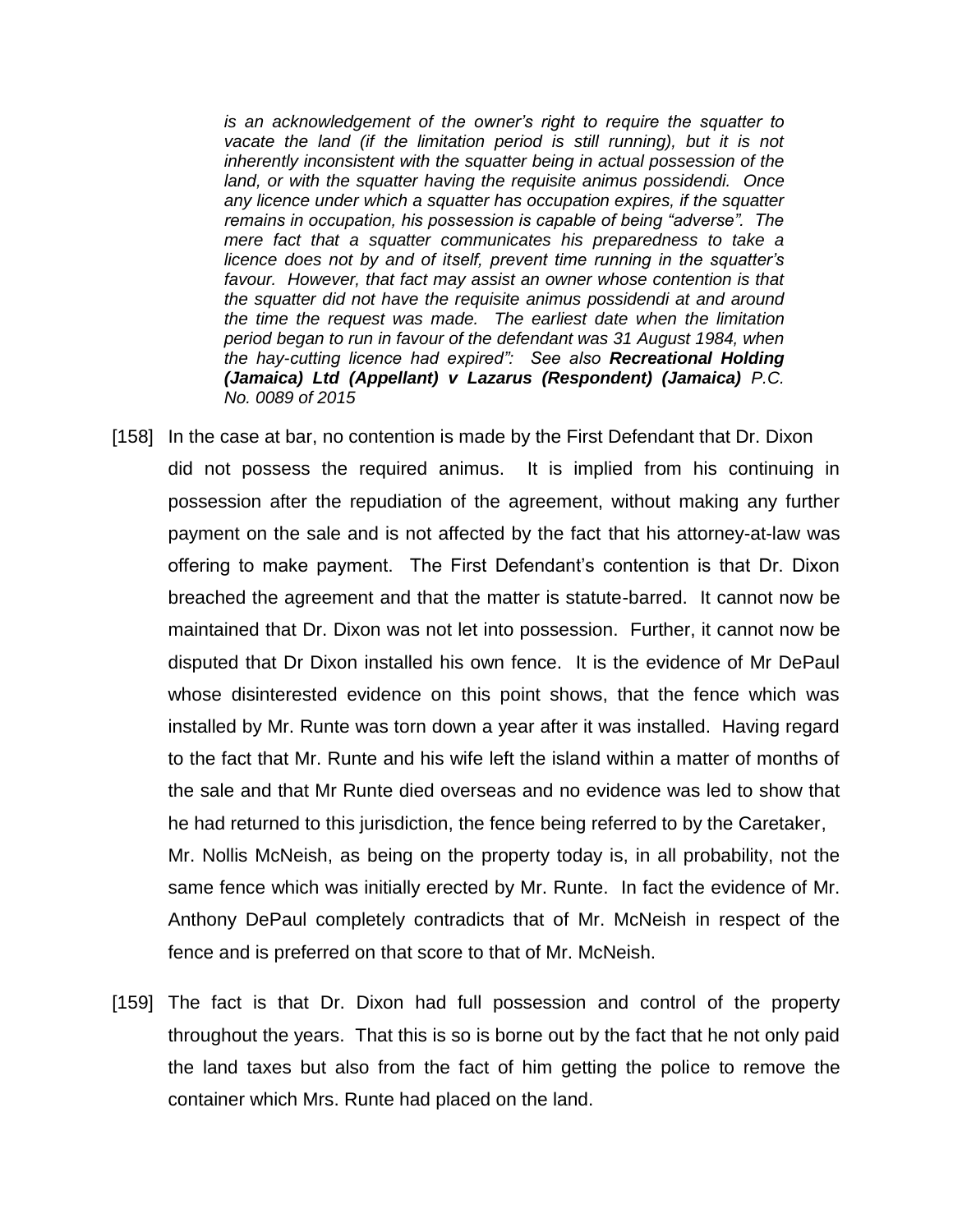- [160] Another curious fact is that Mr McNeish gave no evidence of his being on the land when the container was removed. His witness statement glaringly omits any mention of him even knowing of the removal of the container from the property or him being present or anywhere near the land at the time of its removal. Mrs. Runte's clear record of inaction with respect to the land between 1987 through to 2007 rather supports the fact of possession by Dr. Dixon.
- [161] As is noted elsewhere in this judgment, the Second Defendant was added to the proceedings pursuant to an order of Brooks, J (as he then was) which said order was unsuccessfully challenged in the Court of Appeal. The order in part reads:
	- "1. Mr. Anthony DePaul shall be added as a Second Defendant to the claim;
	- 2. Mr. Anthony DePaul shall file and serve his defence to the claim any ancillary claim on or before  $12^{th}$  October 2008 ..."
- [162] It will suffice here to remind that Mr. Anthony DePaul's interest in the disputed property is by virtue of an agreement dated the  $10<sup>th</sup>$  day of March 1984 between himself and Mr. and Mrs. Runte for the purpose of property at Point, Hanover, registered at Volume 538 Folio 85 of the Register Book of Titles. The purchase price was in the amount of US\$42,000.00. The agreement which was subsequently reduced to writing revealed that all three parties would enter into a partnership to develop the property and that the partnership would be registered in the name of a company to be formed. Further, that Mr. Anthony DePaul would hold 50% of the property and the First Defendant and her husband would hold the remaining 50%. Mr Anthony DePaul paid the sum of US\$12,000.00 pursuant to the agreement.
- [163] The First Defendant and her husband registered the property in their joint names only. In consequence Mr. Anthony DePaul caused a Caveat to be lodged against the property. However, having learnt about the Claimant's "purported purchase" of the subject property, Mr Anthony DePaul did nothing further.
- [164] What essentially the Second Defendant seem to be relying on is the purport and affect of the Caveat. In this regard, I recur to the cast of the submissions and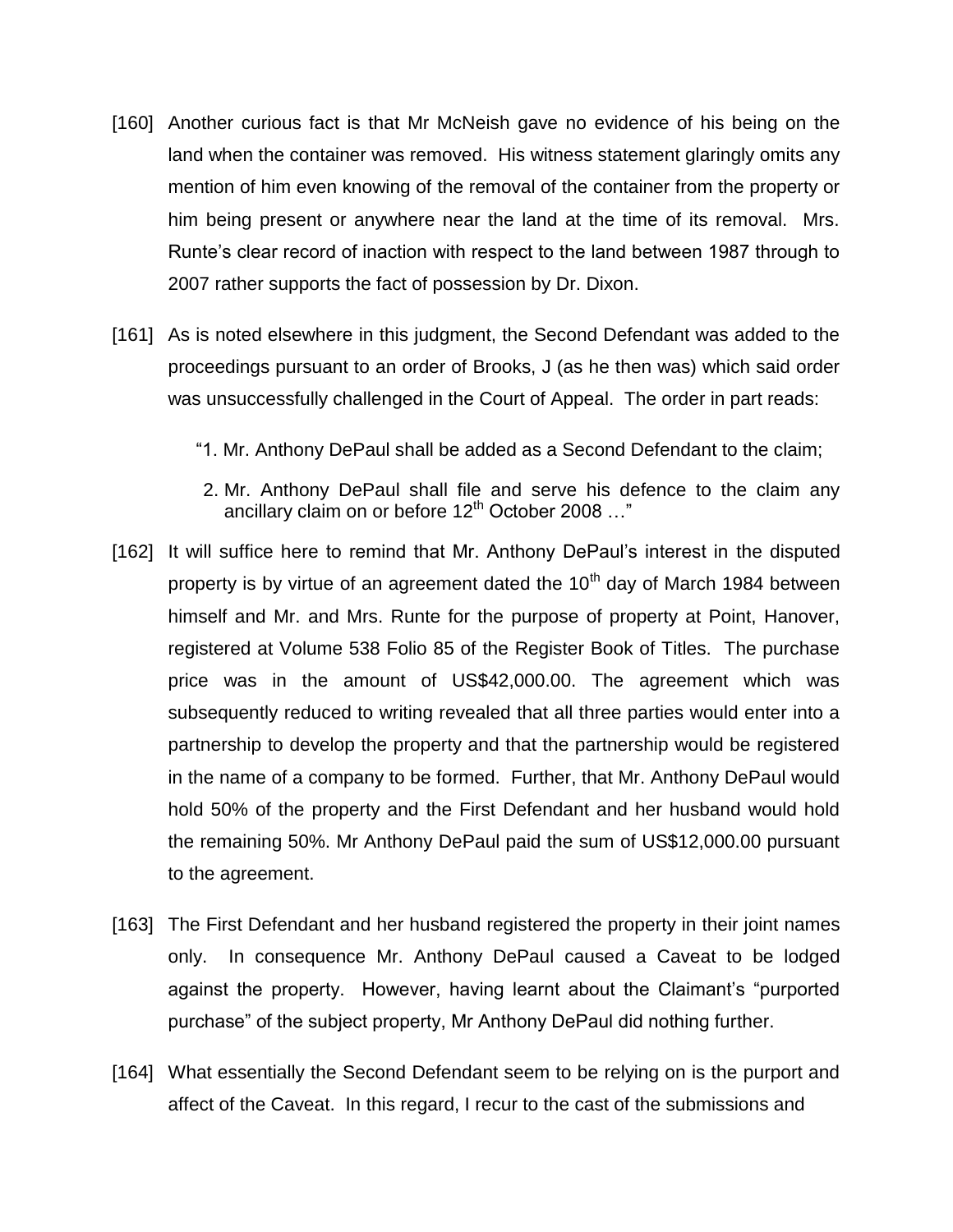arguments of the Second Defendant:

- a) Whether the Runtes held the property on a constructive trust for him;
- b) Whether a constructive trustee can claim property by way of adverse possession;
- c) Whether a constructive trustee can sell trust property for his/her benefit;
- d) Whether Barrington Dixon had actual knowledge of Mr DePaul's interest in the property; and,
- e) Whether specific performance can be granted in circumstances where it is found that there is a previous competing interest in the property for which specific performance is being sought.
- [165] The Claimant in responding to the above has pointed out, first, that a Caveat is not a claim, action or interest in land.
- [166] This I accept is the law and I will seek to add no gloss to it.
- [167] Second, the Claimant has pointed to the fact that there is no claim before this Court by the Second Defendant, and therefore, by extension, there is no claim on which the Court can pronounce judgment on the Declarations and Orders being sought by the Second Defendant. This is, in my view, a formidable point.
- [168] In this regard, the Claimant trenchantly advances that the Second Defendant has not cited any authority which would empower this Court to make the declarations. Neither has the Second Defendant, according to the Claimant, cited any authority where he court has created, declared, or found that a constructive trust existed in favour of a defendant, who had no claim before the court.
- [169] Accordingly, by virtue of the above, the absence of an ancillary claim, and the omission by the Second Defendant to file one, then the pleas of inadvertence by the Second Defendant, cannot avail him at all. Viewed as such, the Claimant close, first, that there is no basis on which Dr. Dixon's claim can be defeated by a defence of constructive trust. That this is so, she maintains, even if this Court were to find that Dr. Dixon was not a bona fide purchaser for value without notice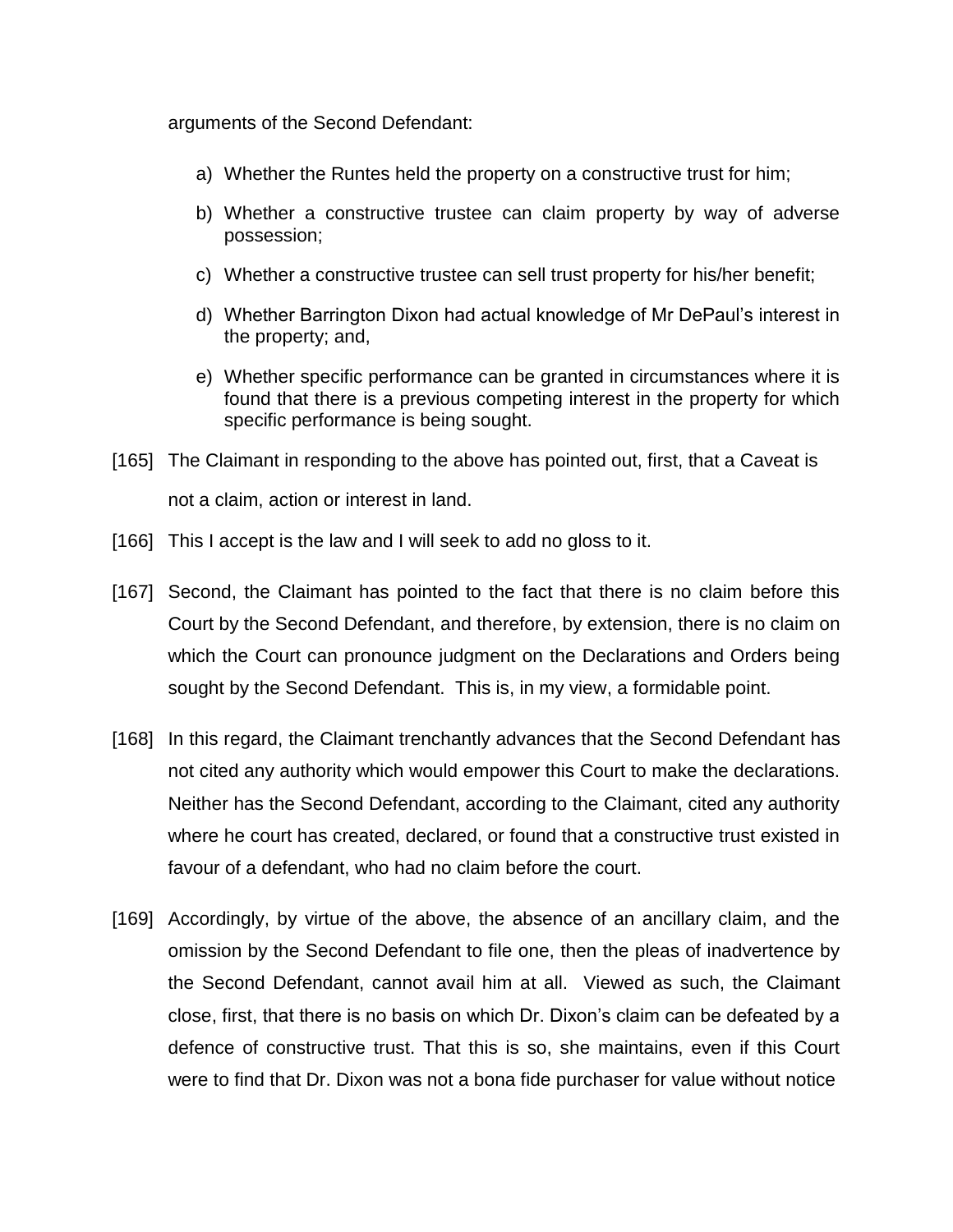and that though he had notice of the constructive trust that trust had long been extinguished through the operation of LOAA. That being the case there was therefore no legally sustainable competing claim against Dr. Dixon.

- [170] Second, given the assertion submission of Mr. DePaul, that the constructive trust arose in 1984; that he discovered the breach of the said trust by the Runtes in November 1984; that the limitation period for a breach of constructive trust is 12 years, then Mr. DePaul's claim should have been filed by the latest by 1996, that is 1984 plus the 12 years limitation period allowed by LOAA.
- [171] Third, the Claimant rebukes Mr. DePaul's submission that his claim that a constructive trust had arisen it being based on the assertion that it would have so accrued to him in 2007 when he first became aware of the purported sale of the land to the Claimant, is not maintainable. This argument flounders against the principle that time begins to run from the date of the breach of the constructive trust in 1984 and not from the date of sale of the land to a stranger to the trust.
- [172] I am to say that the range of arguments offered in counterpoint by the Claimant comport with the requirements of the law and I adopt them in determination of the points as raised.
- [173] As to the submissions being relied on by the Second Defendant as establishing a constructive trust between himself and the First Defendant and a stranger to the trust in the form of the Claimant, I now turn to the case law authorities as supplied by the second Defendant.
- [174] In **Bonner Holmes v Luff Developments**, supra, the injured party filed an action where a declaration was sought that a constructive trust was created in his favour. In granting the declaration the Court ordered the First Defendant to give shares in the company – not land – to the Plaintiff. The Court adopted and embraced dicta in an earlier case, **Pallet of Morgan**, that it is not the Courts role to give the parties something which was not agreed between them.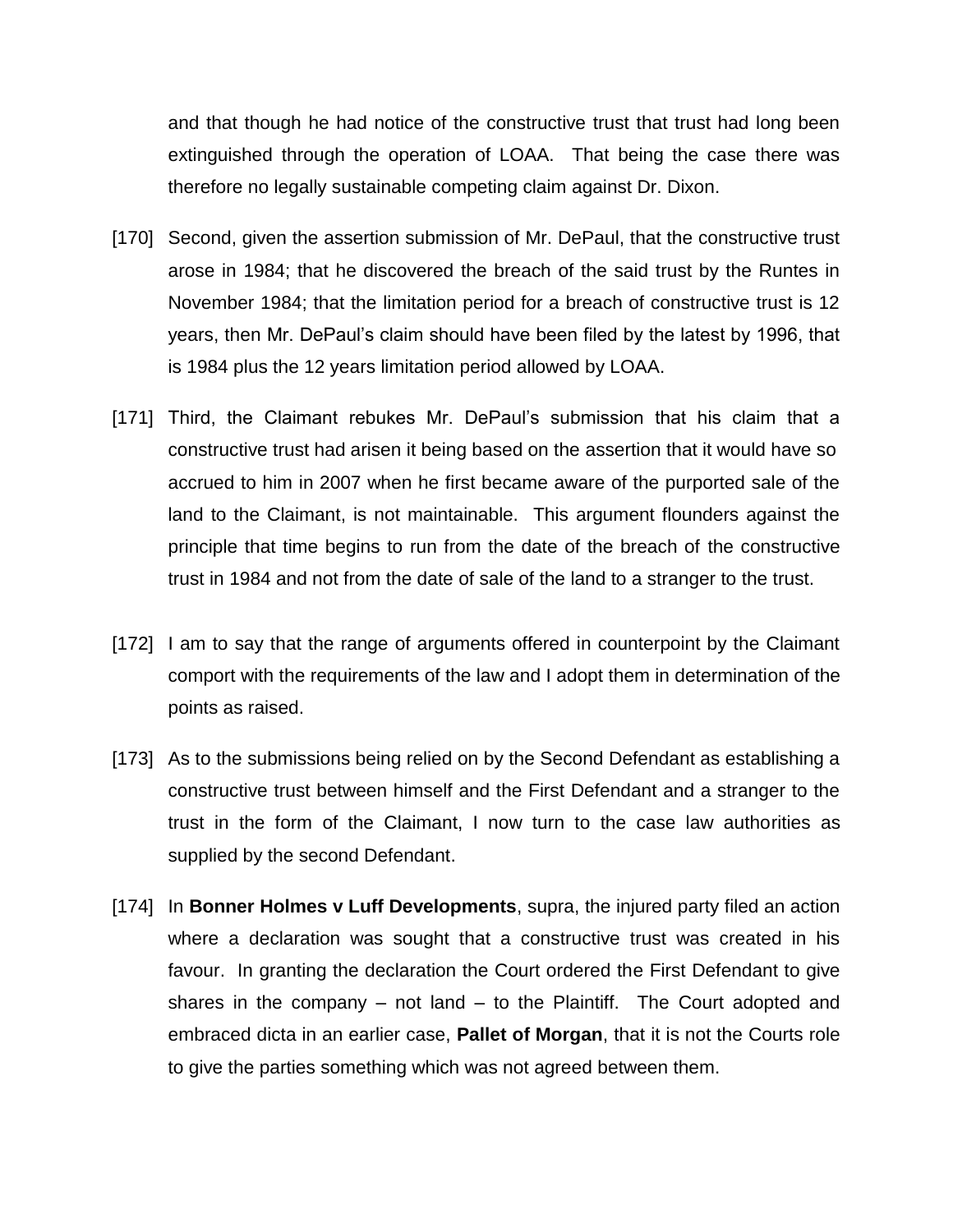- [175] In the instant case, as is noted elsewhere, the Second Defendant has not filed an action or suit in staking his claim. Even so it is useful to highlight that what Mr. DePaul is seeking is a direct interest in the property whereas what his agreement with the Runtes was about were shares in a joint venture company. Thus, applying the derived **Bonner Holmes** principle, I am to say that it is not my role or indeed the Court's to give to Mr DePaul something which was not agreed between them.
- [176] Again, the principle which the Second Defendant has sought to mine from the case law authority of **Thomas Dering**, supra, is I think, inapposite. In that case the Vendor had a life interest in property that was subject to sale which meant he had no power, under law, to sell, he having no fee simple interest in it. Simply put, he could not convey what he did not possess. Thus, the consent of the

trustee was required. It is not unsurprising that in those circumstances the Court found that the Vendor could not have completed the sale and accordingly refused to grant specific performance.

- [177] To pass from the above it is to noted that in the instant case the Runtes were possessed of a fee simple interest in the property and had the authority and power not only to sell the property but also to complete the sale without the need to refer to the Second Defendant. Even moreso, Mr. DePaul is not even a trustee of the property in addition to which he has not filed a claim for this Court to so declare him.
- [178] I agree with the Claimant's submissions that the Second Defendant's defence must fail. With respect to the First Defendant I have discerned no response by her to the claim of the Second Defendant that both she and her deceased husband had the land for him in their capacities as constructive trustees.
- [179] In returning to the submissions of the Second Defendant and his reliance on the decision in **Rose Marie Samuels v J.P.S**., (supra), I am to say that, the principle enunciated therein, that is the pleas of inadvertence, cannot avail him at all.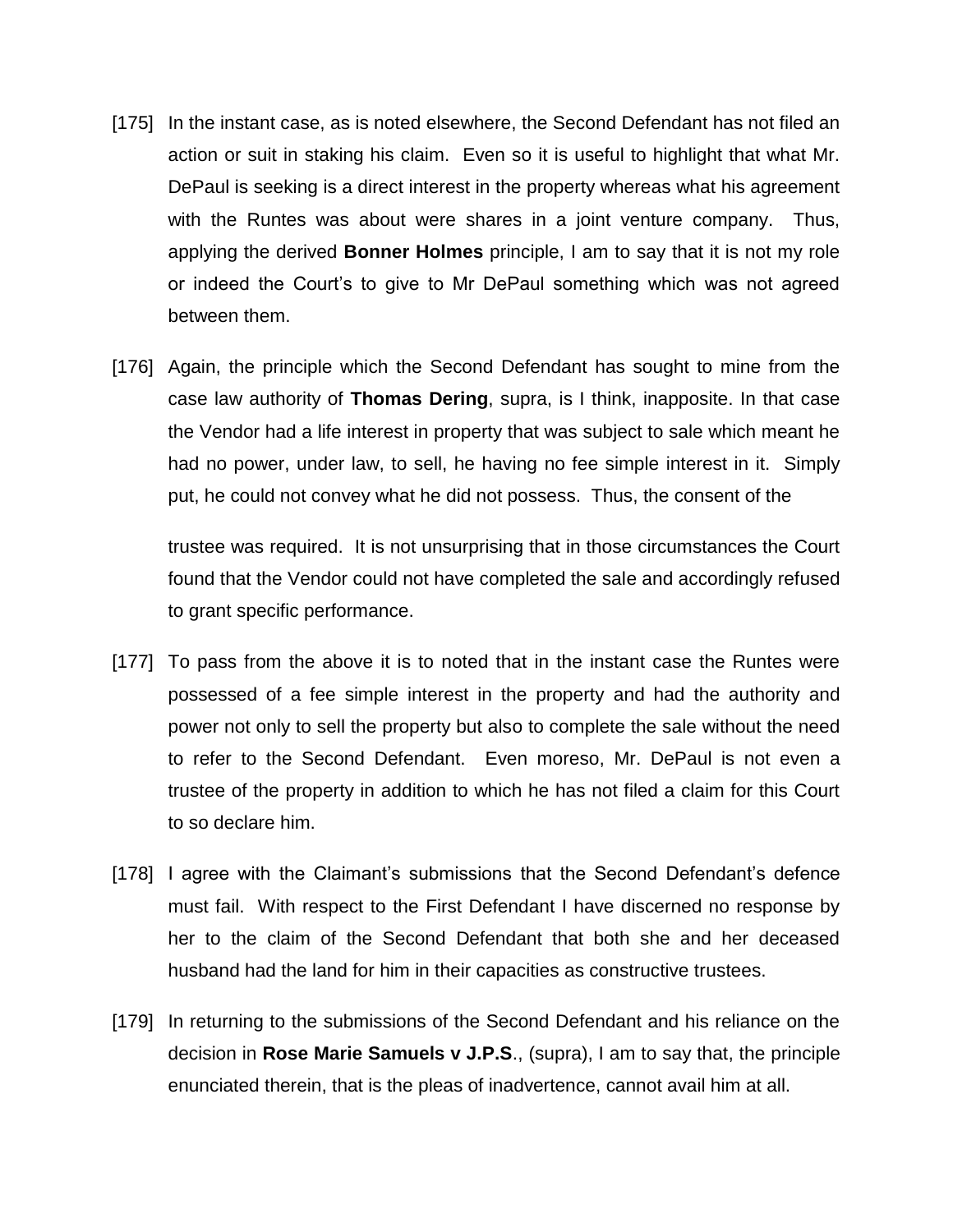- [180] In **Baden v SocieteGenerale Pour Favoiser, le Development du commence et de l'industrieen France SA** (**Baden**) (supra), the court was occupied with the concern of what is required of a bank when it receives trust fund.
- [181] The facts in brief were: the plaintiff issued a writ against the defendant Societe Generale on which they sought a declaration that they were entitled to recover a certain sum of money which the defendant bank had held for its customer in a trust account but which it had misapplied by having it transferred to another bank. The plaintiffs who claimed that the moneys belonged to them as liquidators and to others asserted that in making the transfer the defendant bank became a constructive trustee in respect of the money and were liable to them for the trust money.
- [182] Peter Gibson J concluded that it is trite law that the plaintiffs must establish that the defendant owed the plaintiffs a duty of care; that the defendant committed a breach of that duty and that loss resulted from the breach of that duty. Accordingly, where a bank, such as the defendant is on notice that its customer is a beneficiary in respect of moneys in an account with the bank it owes a duty of care to the persons beneficially interested in those moneys as soon as the bank is put on such notice. In the course of a very lengthy and involved judgment Peter Gibson, J had to deal with one of the submissions made by the plaintiffs that the defendant by transferring the money from the trust account with it to another bank became a constructive trustee and was therefore liable to account to the plaintiffs for the sums of money that was transferred. The judge said that it is clear that a stranger to a trust such as the bank to which the funds were transferred may make itself accountable to the beneficiaries under the trust in certain in circumstances in equity.
- [183] He accepted a quote from **Snell's Principles of Equity, 20th edition** (1982), pp 194-195; a person receiving property which is subject to a trust … becomes a constructive trustee if he falls within either of two heads, namely  $-$  (i) that he received trust property with actual or constructive notice that it was trust property and that the transfer to him was a breach of trust; or (ii) that although he receive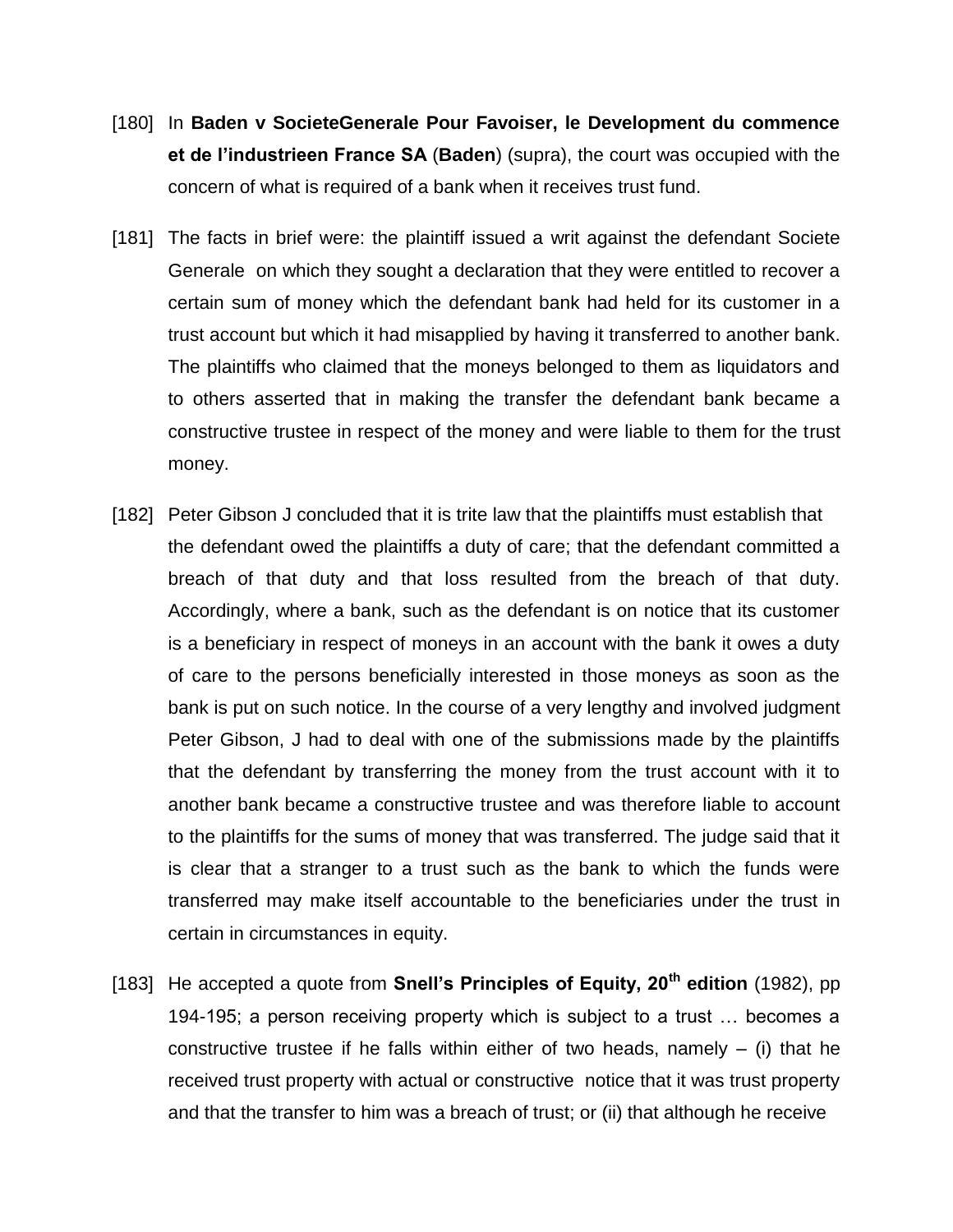it without notice of the trust, he was not a bona fide purchaser for value without notice of the trust, he was not a bona fide purchaser for value without notice of the trust, and yet, after he had subsequently acquired notice of the trust, he dealt with the property in a manner inconsistent with the trust.

[184] In applying the above principle Peter Gibson J said that the plaintiffs had to prove (a) the existence of a trust in respect of the sum of money that was received by that other bank from the defendant, (b) the fraudulent and dishonest design on the part of the directors of that second bank who gave instructions to the defendant bank to so transfer the funds; (c) the assistance of the defendant bank in that design; (d) the defendant's bank knowledge of (a), (b) and (c). The knowledge according to Peter Gibson J, must be actual knowledge or knowledge which it would have obtained but for shutting its eyes to the obvious or wilful and

recklessly refraining from making such inquiries as the reasonable banker would have made from the circumstance know to the defendant bank or would have obtained from enquiries which the reasonable banker would have made, the onus being on the plaintiffs to establish that the defendant bank possessed that knowledge.

- [185] He concluded that the defendant bank owed a duty in respect of the funds which it had transferred to the second bank by virtue of the trust account designation placed by the second bank on the account; that the second bank recognized that it was fiduciary and that others were beneficially interested in that account which it knew from certain agreements. However, Peter Gibson J found that though the defendant had come under a duty of inquiry that duty did not subsist up to the time when it made the transfer to the second bank.
- [186] In the instant case the question is whether the Claimant is a stranger to the trust and is thus accountable to the Mr. Anthony DePaul under the trust. Such a stranger is required to conduct a search. Accordingly, part of what **Baden** lays down is how such a search is to be conducted. The short answer is that the search is to be conducted of the parent title itself.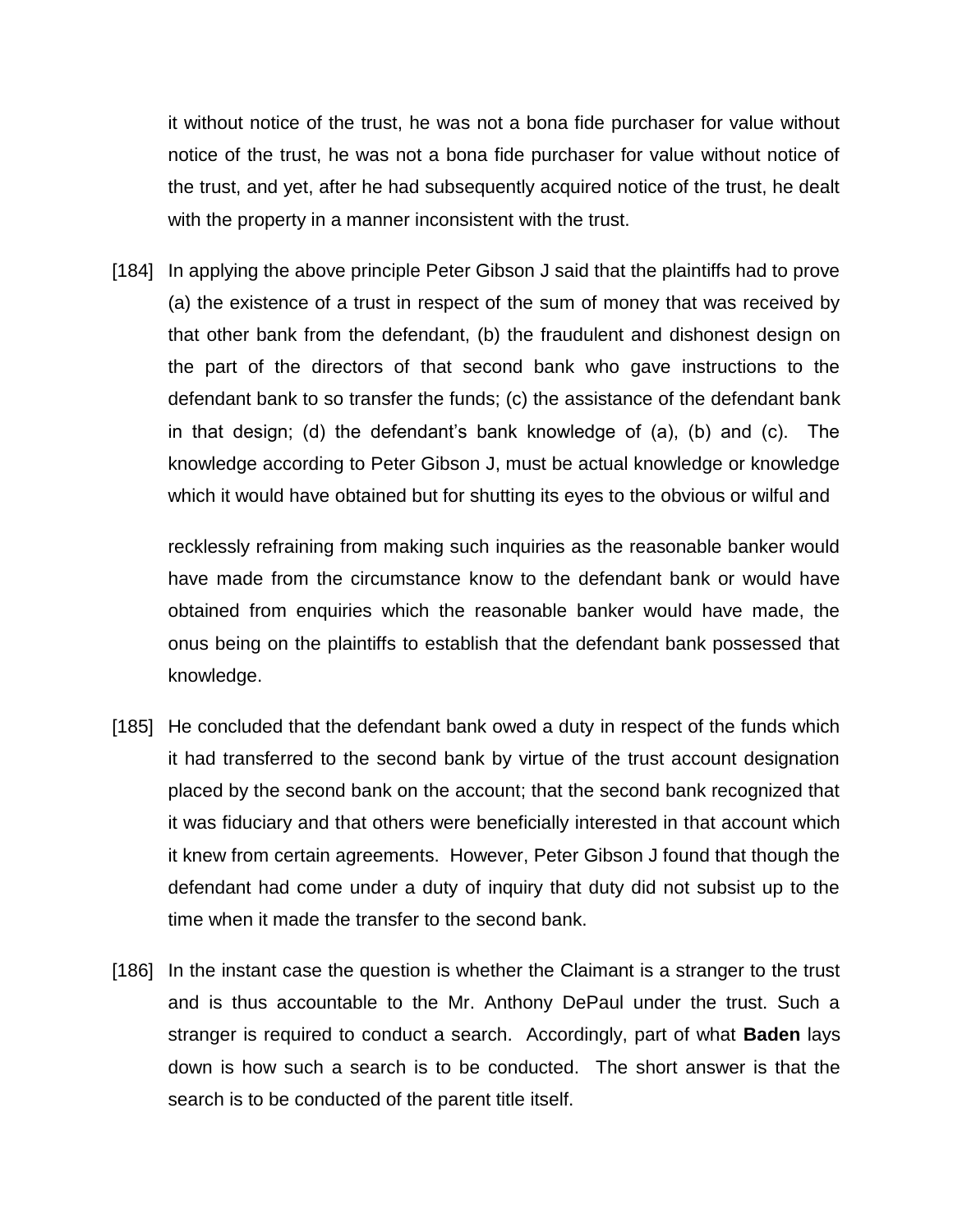- [187] In the instant case the parent title itself, as gleaned from the documents supplied, shows certain undeflected facts in respect of titles splintered from it:
	- a) The transfer number;
	- b) The date of the transfer;
	- c) The area of land that is cut off;
	- d) The price paid for that cut-off area of land or whether it was a fit or an exchange;
	- e) The grantee or recipient of the splinter title;
	- f) The volume and folio number of the splinter title;
	- g) The signature of the Registrar of Titles; and
	- h) Any other remarks of the Registrar
- [188] Perhaps through oversight or otherwise the Registrar of Titles failed to endorse on the parent title a separate title which ought to have reflected that it was splintered off to the Runtes. Thus, the search done by Dr. Dixon of the parent title, as attested to by him and as mentioned in the agreement for sale availed him nought. However, this cannot be divorced from the actions of the First Defendant and her deceased husband because they as Vendors wittingly or unwittingly failed to disclose the correct Volume and Folio numbers for their title. It will not escape attention that that though the description of the property on the title is correct, the Vendors failed to disclose that their portion had been cut off and had now formed part of a separate title at Volume 1154 Folio 270 of the Registrar Book of Titles and not that of its parent title which is registered at Volume 530 Folio 85.
- [189] While I am prepared to say that as between the First Defendant and the Second Defendant that there existed a trust between them in respect of the money paid over by the latter to the former, I fail to see how the stranger to the trust, the Claimant, for the reasons advanced in paragraphs 158-159 could be made accountable to Mr. Anthony DePaul.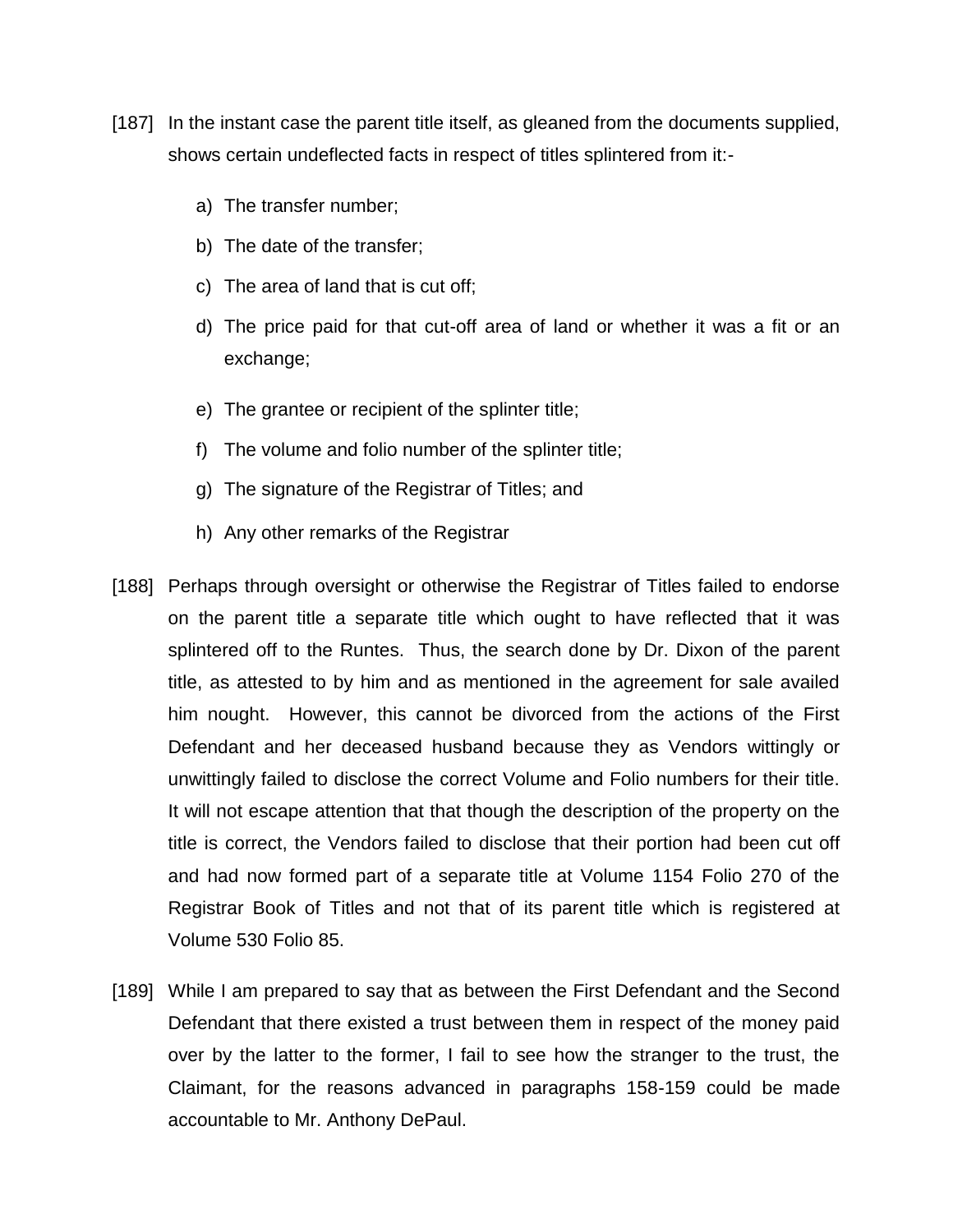- [190] The Second Defendant's only recourse is against the First Defendant for the money which he had entrusted was entrusted to Mr. and Mrs. Runte. I say nothing as to its recoverability.
- [191] I come now to the question of whether the Caveat as lodged by the Second Defendant against the property in question can be regarded as a claim in law.
- [192] To answer this question I go to Sections 63 and 139 of the Registration of Titles Act. Section 63 deals with the effect of registration or non-registration of instruments as affecting lands brought under the Act. It reads:

*"When land has been brought under the operation of this Act, no instrument until registered in manner herein provided shall be effectual is to pass any estate or interest in such land, or render*

*such land liable to any mortgage or charge; but upon such registration the estate or interest comprised in the instrument shall pass or, as the case may be, the land shall become liable in manner and subject to the covenants and conditions set forth and specified in the instrument.*

*or by this Act declared to be implied in instruments of a like nature; and should two or more instruments signed by the same proprietor, and purporting to affect the same estate or interest, be at the same time presented to the /registrar for registration, the Registrar shall Registrar and endorse that instrument which shall be presented by the person producing the certificate of title."*

[193] Section 139 deals with Caveat against dealings. It reads:

*"Any beneficiary or other persons claiming any estate or interest in land under the operation of this Act, or in any lease, mortgage or charge, under any unregistered instruments, or by devolution in law or otherwise, may lodge a caveat with the Registrar in the Form of the Thirteenth Schedule, or as near thereto as circumstances will permit, forbidding the registration of any person as transferee or proprietor of, and of any instrument affecting, such estate or interest, either absolutely or until after notice of the intended registration or dealing be given to the intended caveator, or unless such instrument be expressed to be subject to the claim of the caveator, as may be required in such caveat.*

[194] As will become apparent a person in the position of the Second Defendant who is claiming a right to land, under an unregistered instrument, (such as the caveat) has no estate or interest in the land. What he has by virtue of the caveat is a claim to some estate or interest, and the lodging of the caveat forbids the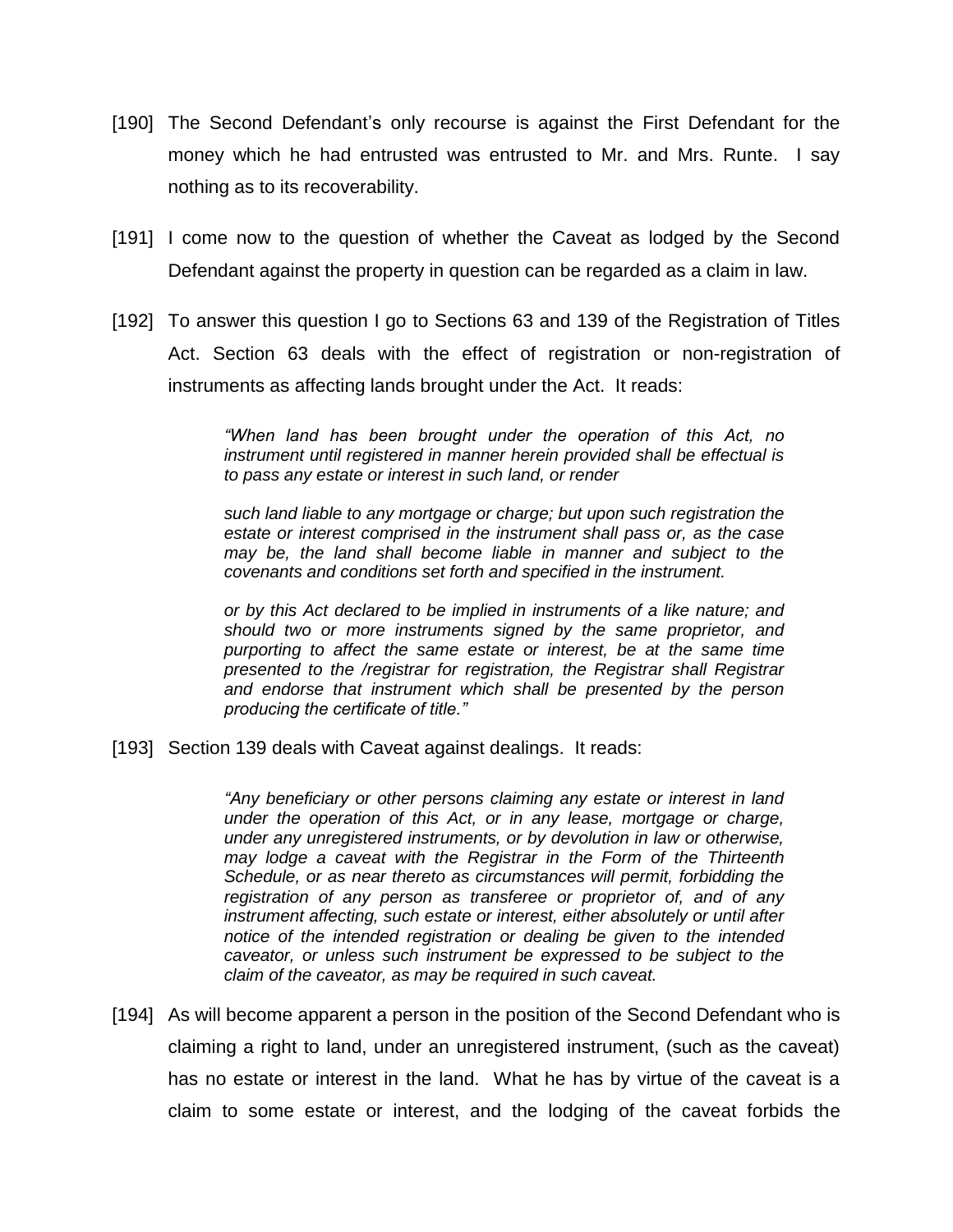registration of any instrument affecting the estate or interest in which the caveator has a claim, for a certain period.

[195] What the Caveat does it to afford the Caveator some statutory protection of his unregistered interest until the status of his claim is judicially determined. It does not purport to give the Second Defendant any interest in land. The status of such a caveator was made clear by the Judicial Committee of the Privy Council in **Registrar of Titles**, **Johore, Johore Bahru v Temenggong Securities Ltd and Another** (supra), it reads at p. 300:

> *"The purpose of a private caveat is to preserve the status quo pending the taking of TIMEOUS steps by the applicant to enforce his claim to an interest in the land by proceedings in the courts. If the person whose land or interest in bound by the caveat applies to registrar for its removal, the registrar must remove it at the expiry of a month unless the court upon the application of the caveator orders otherwise. Any person aggrieved by a private caveat may apply to the court at any time for an order for its removal. The registrar's function in relation to the entry and removal of private caveats are ministerial only. He is not concerned to enquire into the validity of the claim on which an application for a private caveat is based; and a person who secures the entry of a private caveat without reasonable cause is liable to compensate anyone who suffers loss or damage as a result of such entry".*

## [196] In **Eng Mee Yong and others and V Letchumanan s/o Velayutham (P.C.),**

supra, is confirmation of the above principle by Lord Diplock:

*"The caveat under the Torrens System has often been likened to a statutory injunction of an interlocutory nature restraining the caveatee from dealing with the land pending the determination by the court of the caveator's claim to title to the land, in an ordinary action brought by the caveator against the caveatee for that purpose. The Lordships accepts this as an apt analogy with its corollary that caveats are available, in appropriate case, for the interim protection of rights to title to land or registrable interest in land that are alleged by the caveator but not yet proved. Nevertheless, their Lordships would point out that the issue of a caveat differs from the grant of an interlocutory injunction in that it is issued ex parte by the registrar acting in an administrative capacity without the intervention of the court and is wholly unsupported by any evidence at all".*

[197] Lord Diplock went on to say:

*"In the Lordships' view a distinction must be drawn between cases where the applicant is the registered proprietor of the land (i.e., the caveatee)*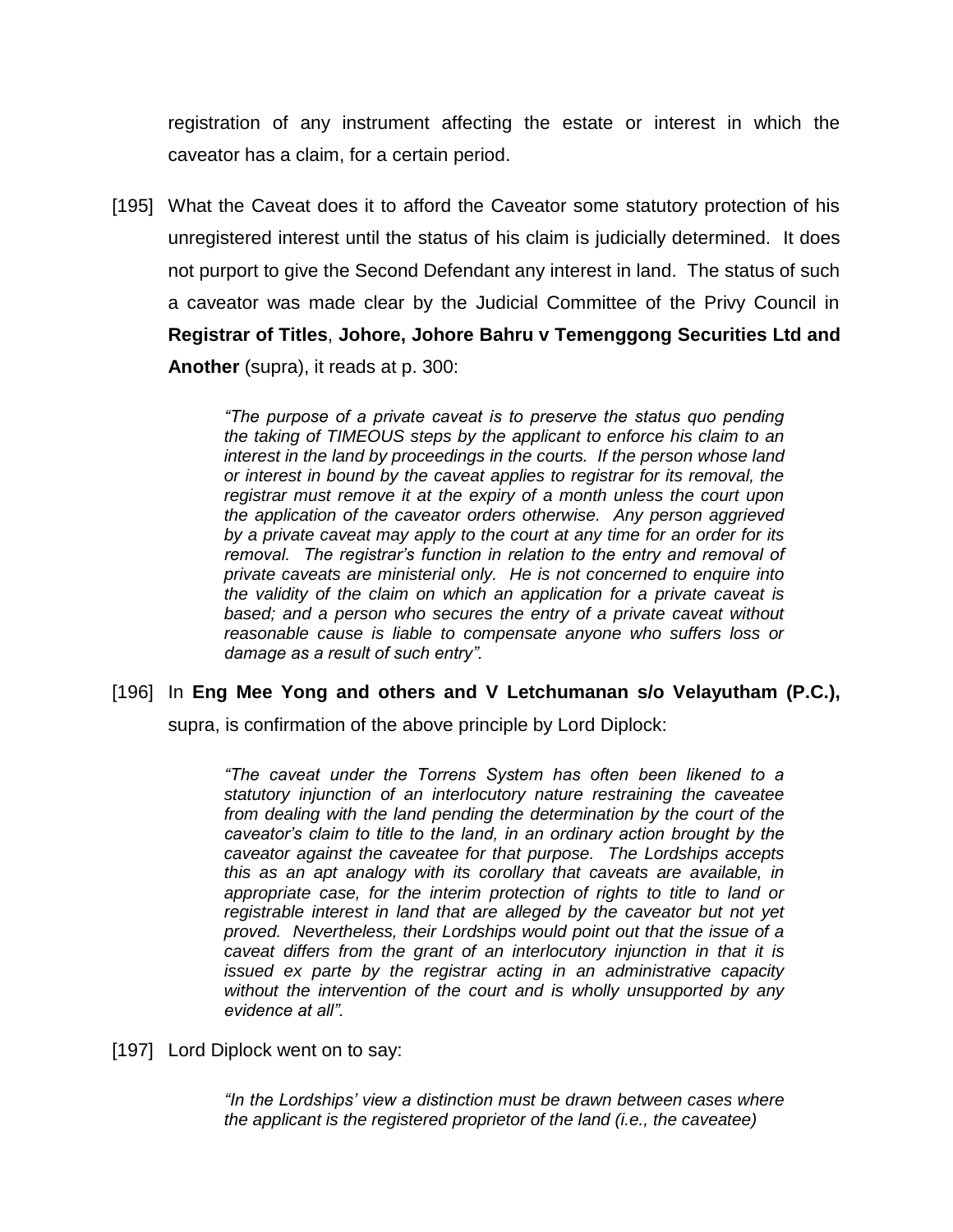*and cases where the applicant is some other person who claims a right to an interest in it. In the former case the caveatee can rely upon his registered title as prima facie evidence of his unfettered right to deal with the land as he pleases; it is for the caveator to satisfy the court that there are sufficient grounds in fact and law for continuing in force a caveat …"*

- [198] Here it will be observed that the Second Defendant does not fall within the foregoing categorisation as he is not a registered proprietor and the agreemet was for the land was to be placed in the name of a company to be formed. He therefore falls within the second limb of that distinction, and therefore he is obliged to bring an action against the Caveatee in order to establish his claim to the land.
- [199] The Claimant has sought to rely on the Court of Appeal decision in the case of **Helga Stoeckert v Paul Geddes**, (supra), which also illustrates the point relating to the nature of the caveat and the position in which the undeclared interest of a caveator places him in a suit.
- [200] In response to question of whether the Caveator has a caveatable interest, Langrin, J.A. (Ag) as he then was, and with whom the rest of the court agreed cited Lord Diplock dictum referred to above.
- [201] To date the Second Defendant has not taken any steps to have the Court declare or determine his claim to an interest in the land in question. This could only be done by an ordinary action brought by the Caveator against the Caveatee for that purpose.
- [202] No such action is before this court. What the Second Defendant has done is to use his witness statement as a cause of action. It is only by virtue of that document, that he is seeking relief from the court for a 50% share in the subject property.
- [203] The failure by the Second Defendant to file the action or an ancillary claim is telling. He ought to have known that it would be met by a limitation defence that the action is statute barred or is defeated by laches. It is now thirty (30) years since the Second Defendant became aware of the breach by the First Defendant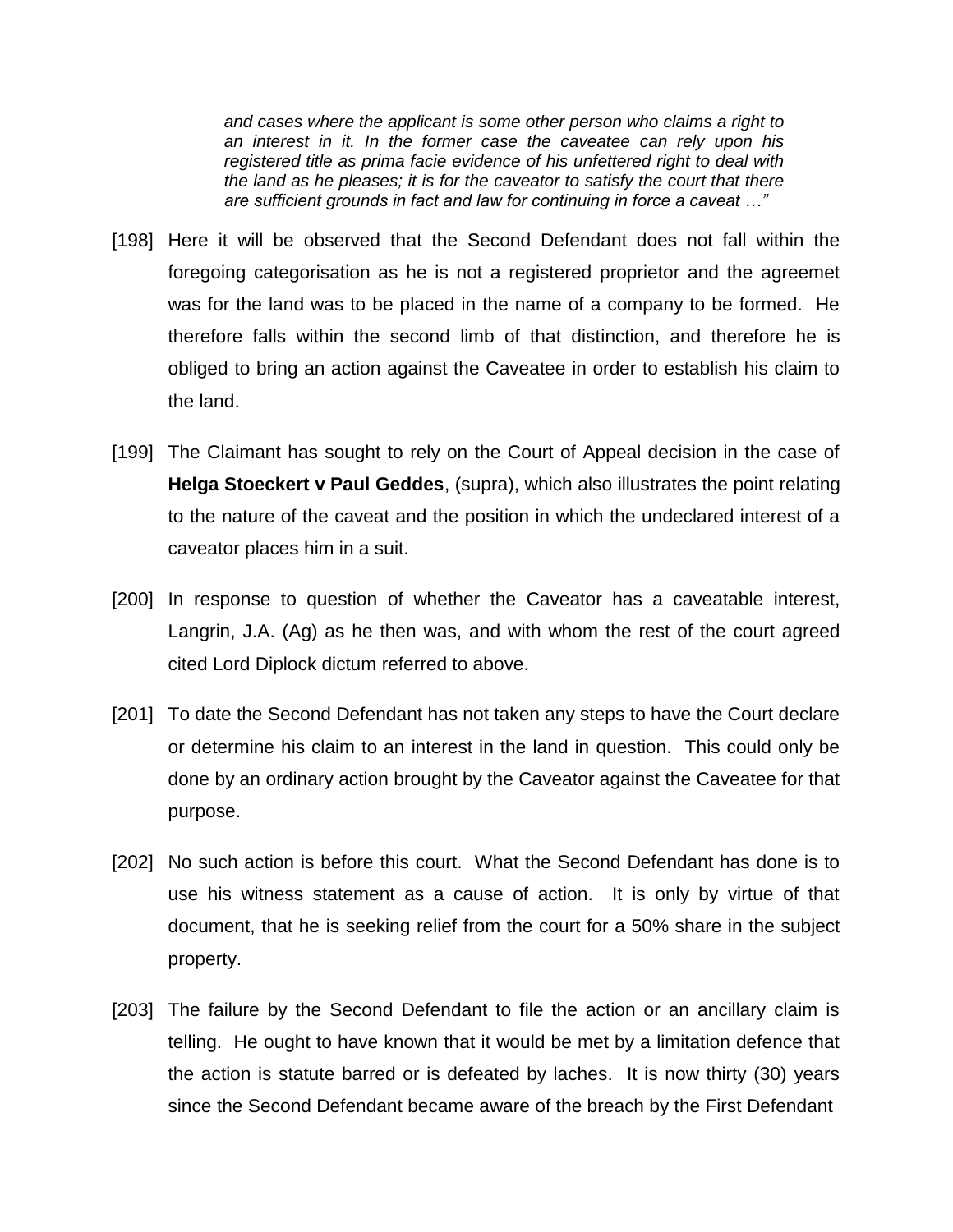and her husband of the alleged partnership agreement.

- [204] Further, his witness statement does not disclose any reason for his failure to take legal action.
- [205] Finally, argues the Claimant, the agreement entered into by the Second Defendant with the Runtes did not provide for him to get an interest in the property. In this respect the Claimant says that it is important to look at the terms of the said partnership agreement. It is submitted that it specifies that –
	- a) First, it is the intent of the parties therein to enter into an agreement for the purchase and development of a certain parcel of land located in the country of Jamaica for the purpose of subsequent development thereof.
	- b) Second, the parties shall enter into a partnership for the purchase and development of [the land].
	- c) Third, the parties hereto have made a capital contribution for the purchase of the said parcel in the amount of US\$42,000.00 as follows:
		- I. Charles Runte and Angella Runte \$21,000.00
		- II. Anthony DePaul \$21,000.00
	- d) Fourth, it is the intention of the parties hereto to form a corporation in the Country of Jamaica.
	- e) Fifth, the amount and the value of the aforesaid capital shares of stock shall be determined by the parties hereon and Charles Runte and Angella Runte shall be entitled to receive one half  $(\frac{1}{2})$  of the capital shares of stock and Anthony DePaul shall receive the remaining one half (½) share of capital stock.
	- f) Last, it is acknowledged by the parties hereto that all capital contributions for the purchase of and development of the aforesaid parcel of land shall be borne equally by the parties hereto and any subsequent proceeds or profits shall be divided equally hereto.
- [206] This Claimant in her continuing observation makes the point that there was no intention that the land should be purchased in the names of the parties or for either of the parties to hold an interest in the land.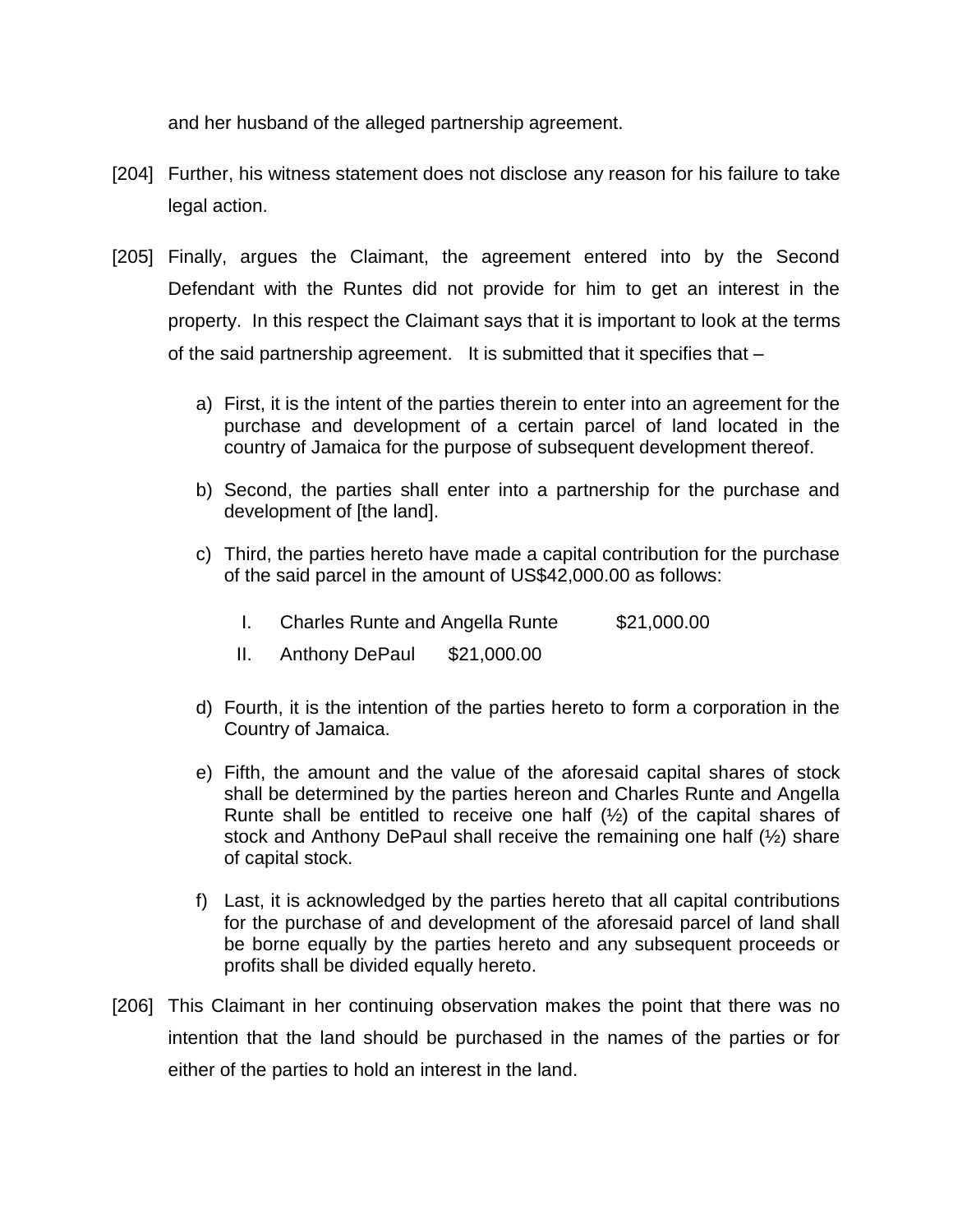- [207] The Second Defendant's interest was expressly stated to be an interest in company shares, interest in the proceeds of sale or the proceeds of a development or joint venture partnership. The Agreement specifically identifies the Second Defendant's share in the investment not by reference to an interest in land, but by reference to shares in the capital stock of the company, that is one half (½) capital stock to the Second Defendant and the remainder to the First Defendant and her husband.
- [208] Again I find that that these arguments of the Claimant to be compellingly clear and formidable and I accept them as definitive if not, determinative of the Second Defendant defence. I do not see anything from the other parties to suggest these facts or derivative facts are untenable.
- [209] In the final analysis I am to say that my interpretation of the law accords with that of the Claimants. Thus, on the issue of specific performance and taking into account the application and ramification of the Limitation of Actions Act I accept the Claimants submission.
- [210] In respect of the submissions and on the facts concerning adverse possession, I accept that Dr. Dixon had the necessary *animus* as was reflected by his continuing in possession of the land after the repudiation of the agreement by the First Defendant, (the fact of his not making any further payment on the agreement and that he as offering to make payments thereunder notwithstanding)
- [211] In respect of the claim by Mr. Anthony DePaul against the claimant I am to say that there is no claim before this court through which I can grant the relief which he seeks.
- [212] As to Mr. DePaul's claim against the First Defendant I find that there was no intention that the land should have been purchased in the joint names of the Runtes and himself in order to vest him with an interest in the said land. Mr. Anthony DePaul's interest was one that was in the prospective formation a company by the Runtes and himself.